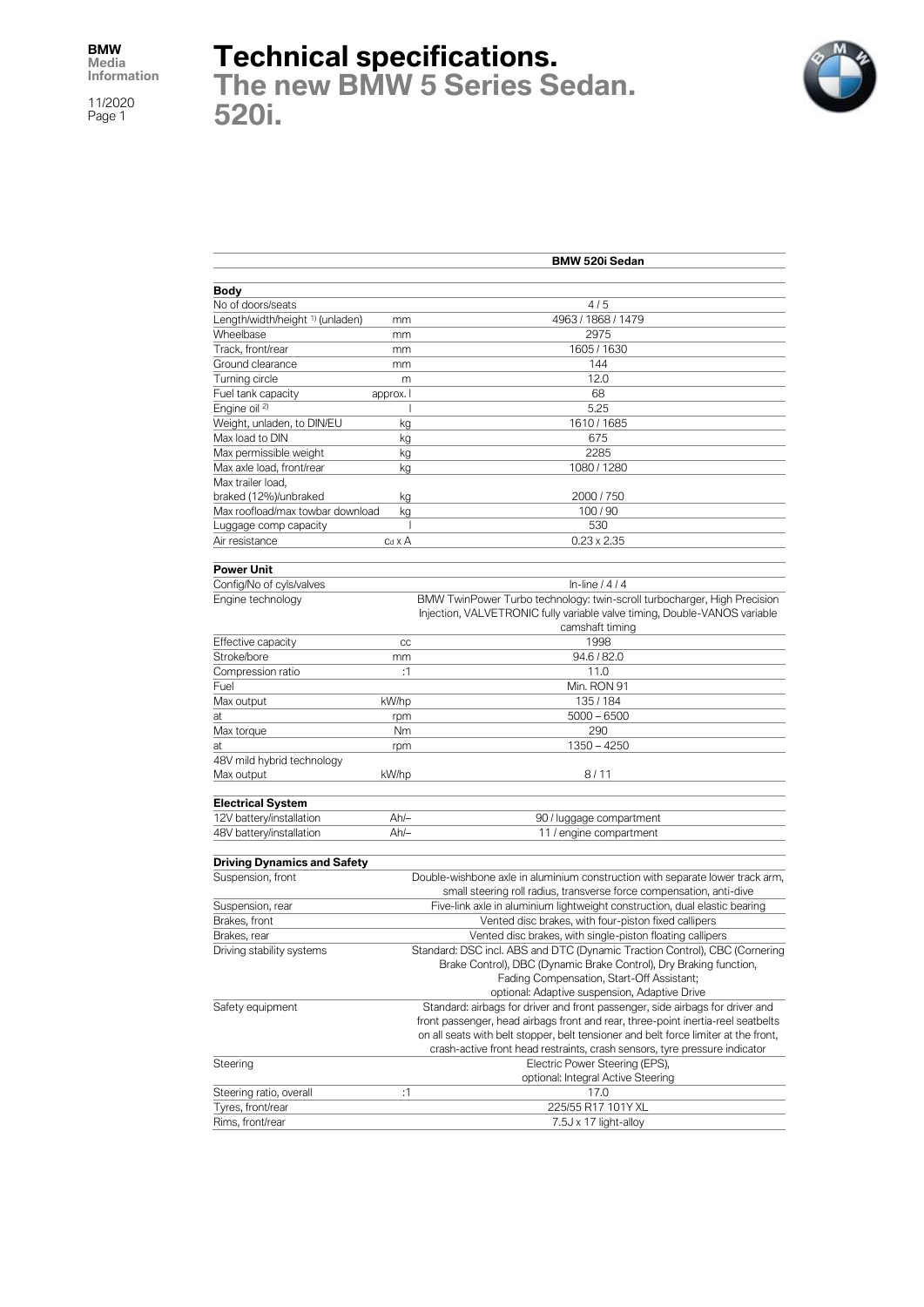|                              |            |       | BMW 520i Sedan                                                               |
|------------------------------|------------|-------|------------------------------------------------------------------------------|
|                              |            |       |                                                                              |
| Transmission                 |            |       |                                                                              |
| Type of transmission         |            |       | Eight-speed Steptronic transmission                                          |
| Gear ratios                  |            | :1    | 5.250                                                                        |
|                              | II         | :1    | 3.360                                                                        |
|                              | Ш          | :1    | 2.172                                                                        |
|                              | IV         | :1    | 1.720                                                                        |
|                              | $\vee$     | :1    | 1.316                                                                        |
|                              | VI         | :1    | 1.000                                                                        |
|                              | VII        | :1    | 0.822                                                                        |
|                              | VIII       | :1    | 0.640                                                                        |
|                              | R          | :1    | 3.712                                                                        |
| Final drive                  |            | :1    | 2.929                                                                        |
| Performance                  |            |       |                                                                              |
| Power-to-weight ratio (DIN)  |            | kg/kW | 11.9                                                                         |
| Output per litre             |            | kW/I  | 67.6                                                                         |
| Acceleration                 | 0-100 km/h | S     | 7.9                                                                          |
| Top speed                    |            | km/h  | 235                                                                          |
| <b>BMW EfficientDynamics</b> |            |       |                                                                              |
| <b>BMW EfficientDynamics</b> |            |       | Mild hybrid technology with 48V starter-generator, Brake Energy Regeneration |
| standard features            |            |       | with recuperation display, Auto Start Stop function, ECO PRO and COMFORT     |
|                              |            |       | mode with coasting function, Proactive Driving Assistant, Optimum Shift      |
|                              |            |       | Indicator, Electric Power Steering, BMW EfficientLightweight, optimised      |
|                              |            |       | aerodynamic attributes, active air flap control, on-demand operation         |
|                              |            |       | of ancillary units, map-regulated oil pump, differential with optimised      |
|                              |            |       | warm-up behaviour, tyres with reduced rolling resistance                     |

| <b>Fuel Consumption ECE</b> |            |             |  |
|-----------------------------|------------|-------------|--|
| Urban                       | $1/100$ km | $6.8 - 6.5$ |  |
| Extra-urban                 | $1/100$ km | $4.7 - 4.6$ |  |
| Combined                    | $1/100$ km | $5.5 - 5.3$ |  |
| CO <sub>2</sub>             | a/km       | $125 - 120$ |  |
| Emission rating             |            | Euro 6d     |  |

Specifications apply to ACEA markets/data relevant to homologation applies in part only to Germany (weight)

<sup>1)</sup> Height including roof fin<br><sup>2)</sup> Oil change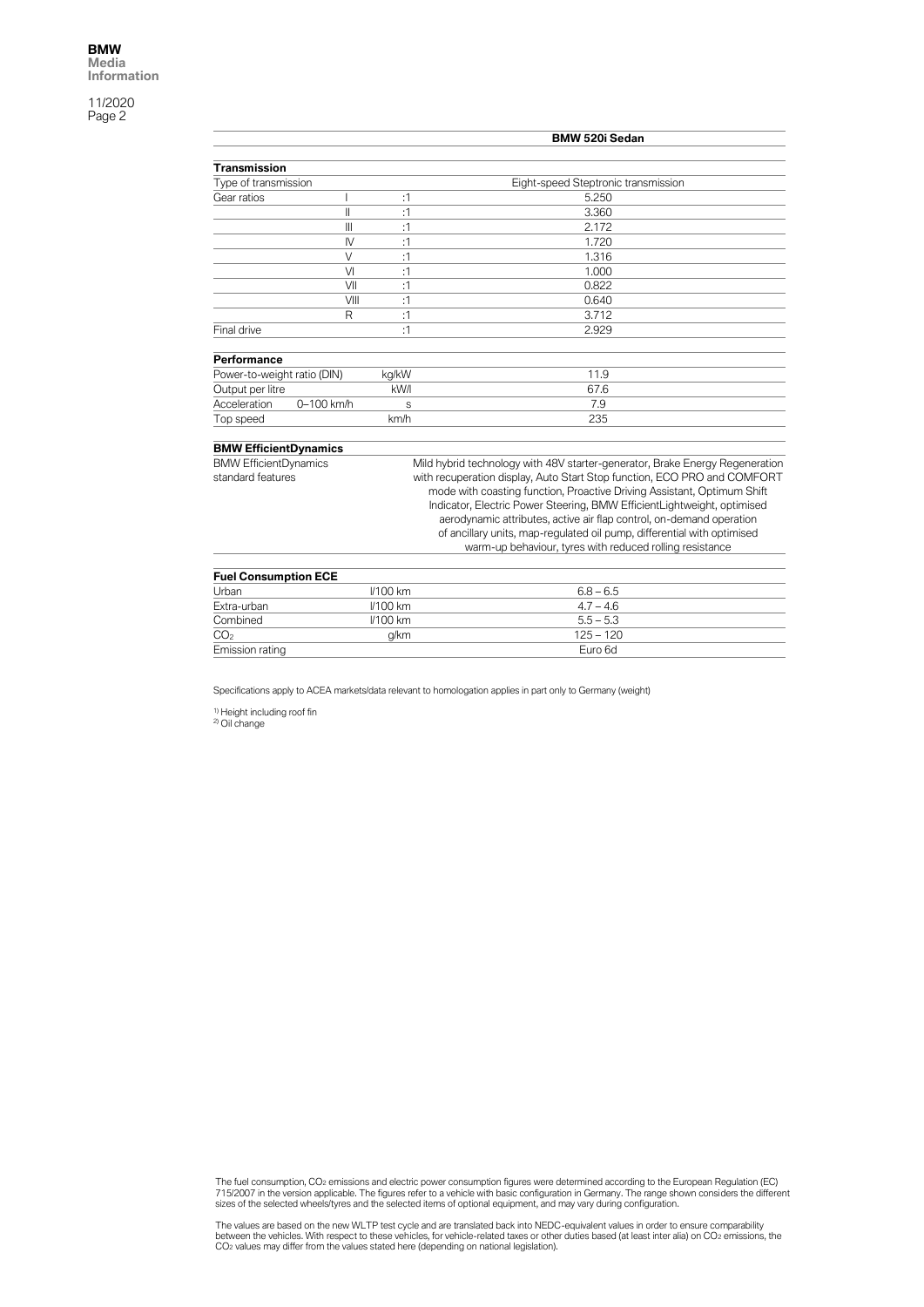#### **The new BMW 5 Series Sedan. 530i.**

|                                             |                | <b>BMW 530i Sedan</b>                                                                        |
|---------------------------------------------|----------------|----------------------------------------------------------------------------------------------|
|                                             |                |                                                                                              |
| Body                                        |                |                                                                                              |
| No of doors/seats                           |                | 4/5                                                                                          |
| Length/width/height <sup>1)</sup> (unladen) | mm             | 4963 / 1868 / 1479                                                                           |
| Wheelbase                                   | mm             | 2975                                                                                         |
| Track, front/rear                           | mm             | 1605 / 1630                                                                                  |
| Ground clearance                            | mm             | 144                                                                                          |
| Turning circle                              | m              | 12.0                                                                                         |
| Fuel tank capacity                          | approx. I      | 68                                                                                           |
| Engine oil <sup>2)</sup>                    |                | 5.25                                                                                         |
| Weight, unladen, to DIN/EU                  | kg             | 1625 / 1700                                                                                  |
| Max load to DIN                             | kg             | 680                                                                                          |
| Max permissible weight                      | kg             | 2305                                                                                         |
| Max axle load, front/rear                   | kg             | 1090 / 1300                                                                                  |
| Max trailer load,                           |                |                                                                                              |
| braked (12%)/unbraked                       | kg             | 2000 / 750                                                                                   |
| Max roofload/max towbar download            | kg             | 100/90                                                                                       |
| Luggage comp capacity                       | J              | 530                                                                                          |
| Air resistance                              | $c_d \times A$ | $0.23 \times 2.35$                                                                           |
| <b>Power Unit</b>                           |                |                                                                                              |
| Config/No of cyls/valves                    |                | In-line $/4/4$                                                                               |
| Engine technology                           |                | BMW TwinPower Turbo technology: twin-scroll turbocharger, High Precision                     |
|                                             |                | Injection, VALVETRONIC fully variable valve timing, Double-VANOS variable<br>camshaft timing |
| Effective capacity                          | CC             | 1998                                                                                         |
| Stroke/bore                                 | mm             | 94.6 / 82.0                                                                                  |
| Compression ratio                           | :1             | 10.2                                                                                         |
| Fuel                                        |                | Min. RON 91                                                                                  |
| Max output                                  | kW/hp          | 185/252                                                                                      |
| at                                          | rpm            | $5200 - 6500$                                                                                |
| Max torque                                  | Nm             | 350                                                                                          |
| at                                          | rpm            | 1450 - 4800                                                                                  |
| 48V mild hybrid technology                  |                |                                                                                              |
| Max output                                  | kW/hp          | 8/11                                                                                         |
|                                             |                |                                                                                              |
| <b>Electrical System</b>                    |                |                                                                                              |
| 12V battery/installation                    | Ah/-           | 90 / luggage compartment                                                                     |
| 48V battery/installation                    | $Ah/-$         | 11 / engine compartment                                                                      |
| <b>Driving Dynamics and Safety</b>          |                |                                                                                              |
| Suspension, front                           |                | Double-wishbone axle in aluminium construction with separate lower track arm,                |
|                                             |                | small steering roll radius, transverse force compensation, anti-dive                         |
| Suspension, rear                            |                | Five-link axle in aluminium lightweight construction, dual elastic bearing                   |
| Brakes, front                               |                | Vented disc brakes, with four-piston fixed callipers                                         |
| Brakes, rear                                |                | Vented disc brakes, with single-piston floating callipers                                    |
| Driving stability systems                   |                | Standard: DSC incl. ABS and DTC (Dynamic Traction Control), CBC (Cornering                   |
|                                             |                | Brake Control), DBC (Dynamic Brake Control), Dry Braking function,                           |
|                                             |                | Fading Compensation, Start-Off Assistant;                                                    |
|                                             |                | optional: Adaptive suspension, Adaptive Drive                                                |
| Safety equipment                            |                | Standard: airbags for driver and front passenger, side airbags for driver and                |
|                                             |                | front passenger, head airbags front and rear, three-point inertia-reel seatbelts             |
|                                             |                | on all seats with belt stopper, belt tensioner and belt force limiter at the front,          |
|                                             |                | crash-active front head restraints, crash sensors, tyre pressure indicator                   |
| Steering                                    |                | Electric Power Steering (EPS),                                                               |
|                                             |                | optional: Integral Active Steering                                                           |
| Steering ratio, overall                     | :1             | 17.0                                                                                         |
| Tyres, front/rear                           |                | 225/55 R17 101Y XL                                                                           |
| Rims, front/rear                            |                | 7.5J x 17 light-alloy                                                                        |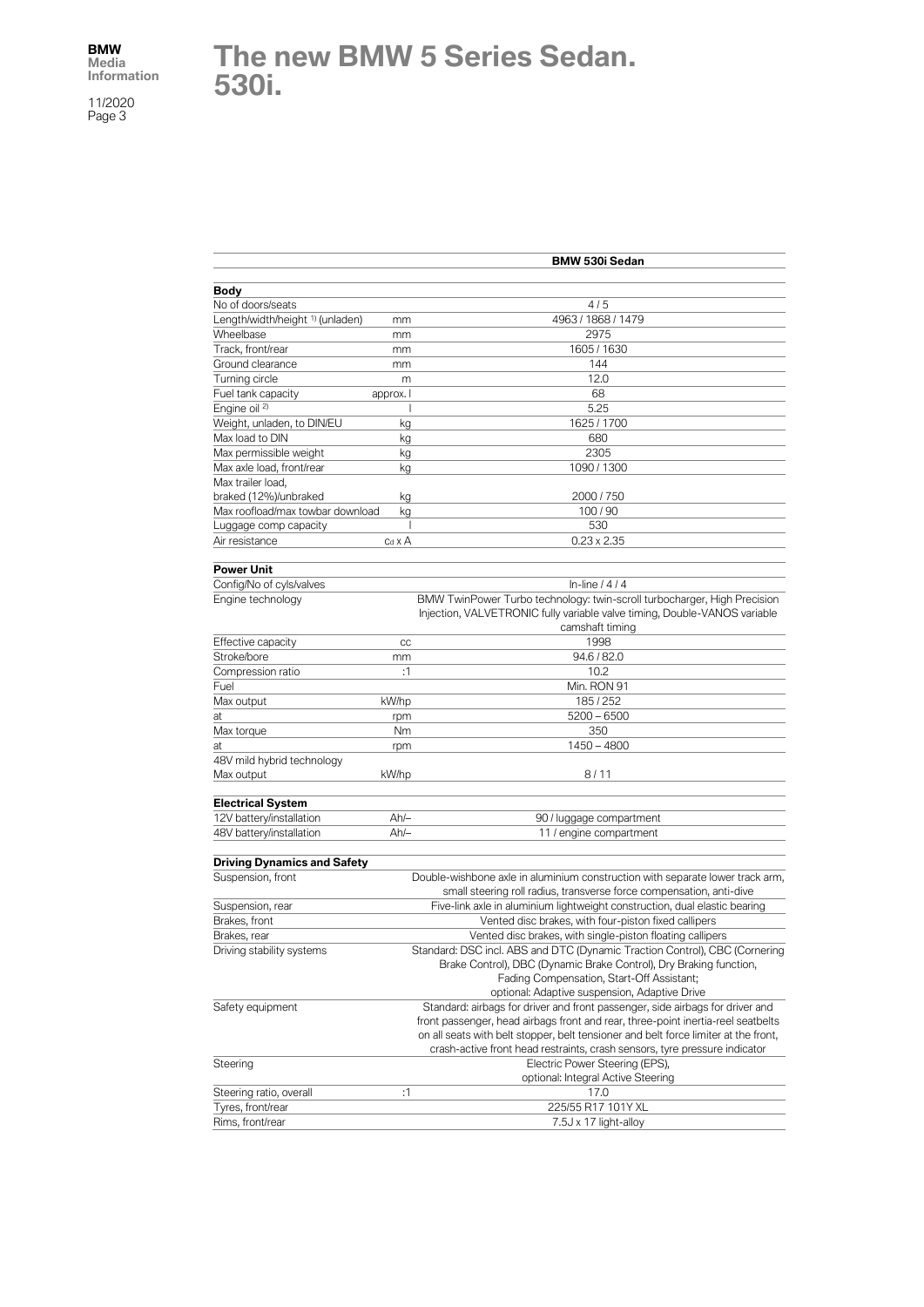|                              |            |              |       | BMW 530i Sedan                                                               |
|------------------------------|------------|--------------|-------|------------------------------------------------------------------------------|
|                              |            |              |       |                                                                              |
| <b>Transmission</b>          |            |              |       |                                                                              |
| Type of transmission         |            |              |       | Eight-speed Steptronic transmission                                          |
| Gear ratios                  |            |              | :1    | 5.250                                                                        |
|                              |            | Ш            | :1    | 3.360                                                                        |
|                              |            | Ш            | :1    | 2.172                                                                        |
|                              |            | $\mathsf{N}$ | :1    | 1.720                                                                        |
|                              |            | $\vee$       | :1    | 1.316                                                                        |
|                              |            | VI           | :1    | 1.000                                                                        |
|                              |            | VII          | :1    | 0.822                                                                        |
|                              |            | VIII         | :1    | 0.640                                                                        |
|                              |            | R            | :1    | 3.712                                                                        |
| Final drive                  |            |              | :1    | 2.813                                                                        |
|                              |            |              |       |                                                                              |
| Performance                  |            |              |       |                                                                              |
| Power-to-weight ratio (DIN)  |            |              | kg/kW | 8.8                                                                          |
| Output per litre             |            |              | kW/l  | 92.6                                                                         |
| Acceleration                 | 0-100 km/h |              | S     | 6.4                                                                          |
| Top speed                    |            |              | km/h  | 250                                                                          |
|                              |            |              |       |                                                                              |
| <b>BMW EfficientDynamics</b> |            |              |       |                                                                              |
| <b>BMW EfficientDynamics</b> |            |              |       | Mild hybrid technology with 48V starter-generator, Brake Energy Regeneration |
| standard features            |            |              |       | with recuperation display, Auto Start Stop function, ECO PRO and COMFORT     |
|                              |            |              |       | mode with coasting function, Proactive Driving Assistant, Optimum Shift      |
|                              |            |              |       | Indicator, Electric Power Steering, BMW EfficientLightweight, optimised      |
|                              |            |              |       | aerodynamic attributes, active air flap control, on-demand operation         |
|                              |            |              |       | of ancillary units, map-regulated oil pump, differential with optimised      |
|                              |            |              |       | warm-up behaviour, tyres with reduced rolling resistance                     |
|                              |            |              |       |                                                                              |
| <b>Fuel Consumption ECE</b>  |            |              |       |                                                                              |

| <b>Fuel Consumption ECE</b> |                 |             |  |
|-----------------------------|-----------------|-------------|--|
| Urban                       | $1/100$ km      | $6.8 - 6.6$ |  |
| Extra-urban                 | $1/100$ km      | $4.8 - 4.5$ |  |
| Combined                    | <b>//100 km</b> | $5.5 - 5.3$ |  |
| CO <sub>2</sub>             | a/km            | $126 - 121$ |  |
| Emission rating             |                 | Euro 6d     |  |

Specifications apply to ACEA markets/data relevant to homologation applies in part only to Germany (weight)

<sup>1)</sup> Height including roof fin<br><sup>2)</sup> Oil change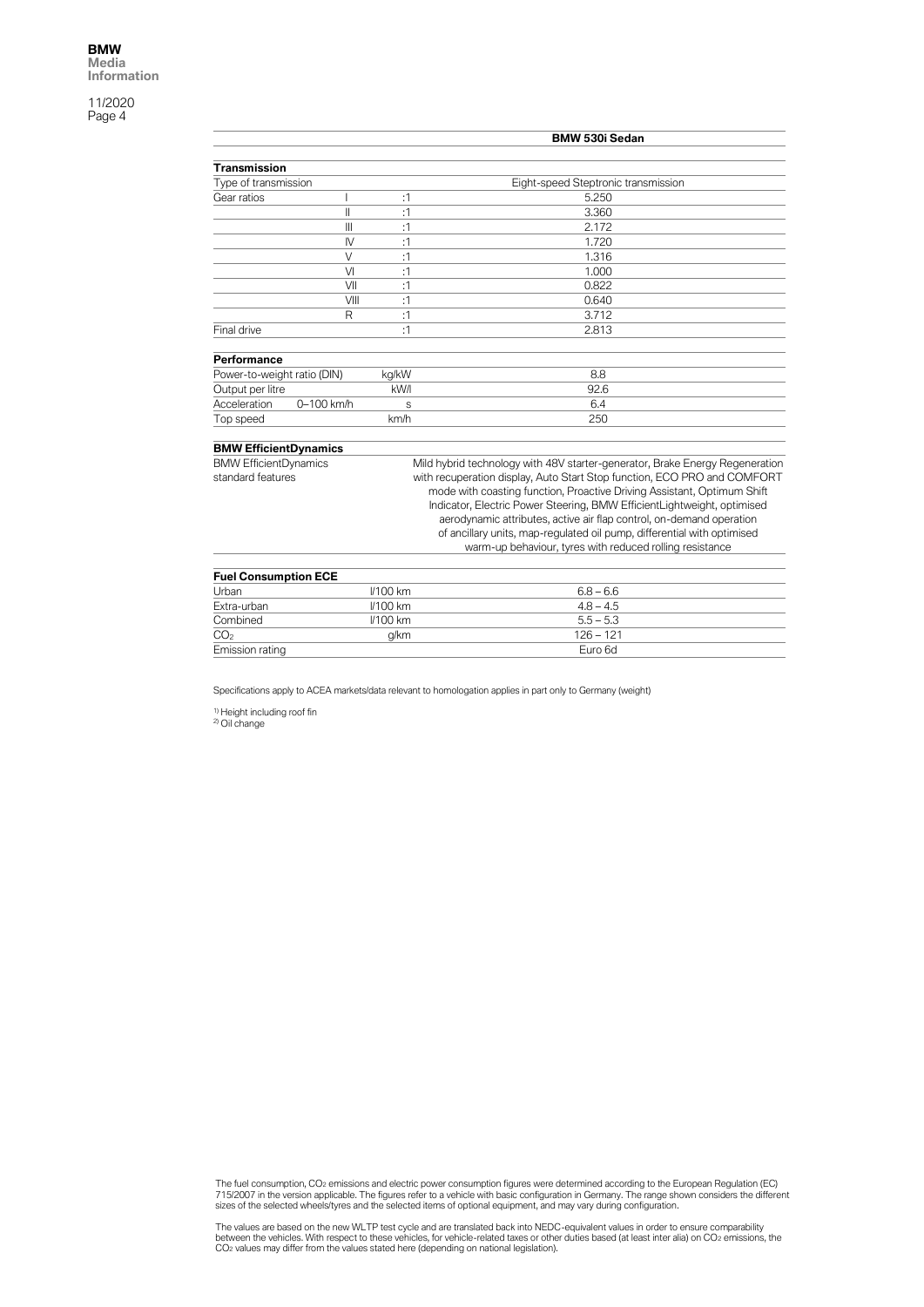# **The new BMW 5 Series Sedan. 530i xDrive.**

|                                             |                | <b>BMW 530i xDrive Sedan</b>                                                        |
|---------------------------------------------|----------------|-------------------------------------------------------------------------------------|
|                                             |                |                                                                                     |
| <b>Body</b>                                 |                |                                                                                     |
| No of doors/seats                           |                | 4/5                                                                                 |
| Length/width/height <sup>1)</sup> (unladen) | mm             | 4963 / 1868 / 1479                                                                  |
| Wheelbase                                   | mm             | 2975                                                                                |
| Track, front/rear                           | mm             | 1605 / 1630                                                                         |
| Ground clearance                            | mm             | 139                                                                                 |
| Turning circle                              | m              | 12.4                                                                                |
| Fuel tank capacity                          | approx. I      | 68                                                                                  |
| Engine oil <sup>2)</sup>                    |                | 5.25                                                                                |
| Weight, unladen, to DIN/EU                  | kg             | 1680 / 1755                                                                         |
| Max load to DIN                             | kg             | 680                                                                                 |
| Max permissible weight                      | kg             | 2360                                                                                |
| Max axle load, front/rear                   | kg             | 1140 / 1310                                                                         |
| Max trailer load.                           |                |                                                                                     |
|                                             |                |                                                                                     |
| braked (12%)/unbraked                       | kg             | 2000 / 750                                                                          |
| Max roofload/max towbar download            | kg             | 100/90                                                                              |
| Luggage comp capacity                       | J              | 530                                                                                 |
| Air resistance                              | $c_d \times A$ | $0.24 \times 2.35$                                                                  |
| <b>Power Unit</b>                           |                |                                                                                     |
| Config/No of cyls/valves                    |                | In-line $/4/4$                                                                      |
| Engine technology                           |                | BMW TwinPower Turbo technology: twin-scroll turbocharger, High Precision            |
|                                             |                | Injection, VALVETRONIC fully variable valve timing, Double-VANOS variable           |
|                                             |                | camshaft timing                                                                     |
| Effective capacity                          | CC             | 1998                                                                                |
| Stroke/bore                                 | mm             | 94.6 / 82.0                                                                         |
| Compression ratio                           | :1             | 10.2                                                                                |
|                                             |                |                                                                                     |
| Fuel                                        |                | Min. RON 91                                                                         |
| Max output                                  | kW/hp          | 185/252                                                                             |
| at                                          | rpm            | $5200 - 6500$                                                                       |
| Max torque                                  | Nm             | 350                                                                                 |
| at                                          | rpm            | $1450 - 4800$                                                                       |
| 48V mild hybrid technology                  |                |                                                                                     |
| Max output                                  | kW/hp          | 8/11                                                                                |
| <b>Electrical System</b>                    |                |                                                                                     |
|                                             | Ah/-           |                                                                                     |
| 12V battery/installation                    |                | 90 / luggage compartment                                                            |
| 48V battery/installation                    | $Ah/-$         | 11 / engine compartment                                                             |
| <b>Driving Dynamics and Safety</b>          |                |                                                                                     |
| Suspension, front                           |                | Double-wishbone axle in aluminium construction with separate lower track arm,       |
|                                             |                | small steering roll radius, transverse force compensation, anti-dive                |
| Suspension, rear                            |                | Five-link axle in aluminium lightweight construction, dual elastic bearing          |
| Brakes, front                               |                | Vented disc brakes, with four-piston fixed callipers                                |
| Brakes, rear                                |                | Vented disc brakes, with single-piston floating callipers                           |
| Driving stability systems                   |                | Standard: DSC incl. ABS and DTC (Dynamic Traction Control), CBC (Cornering          |
|                                             |                | Brake Control), DBC (Dynamic Brake Control), Dry Braking function,                  |
|                                             |                |                                                                                     |
|                                             |                | Fading Compensation, Start-Off Assistant, all-wheel-drive system xDrive linked      |
|                                             |                | with DSC; optional: Adaptive suspension, Adaptive Drive                             |
| Safety equipment                            |                | Standard: airbags for driver and front passenger, side airbags for driver and       |
|                                             |                | front passenger, head airbags front and rear, three-point inertia-reel seatbelts    |
|                                             |                | on all seats with belt stopper, belt tensioner and belt force limiter at the front, |
|                                             |                | crash-active front head restraints, crash sensors, tyre pressure indicator          |
| Steering                                    |                | Electric Power Steering (EPS),                                                      |
|                                             |                | optional: Integral Active Steering                                                  |
| Steering ratio, overall                     | :1             | 16.5                                                                                |
| Tyres, front/rear                           |                | 225/55 R17 101Y XL                                                                  |
| Rims, front/rear                            |                | 7.5J x 17 light-alloy                                                               |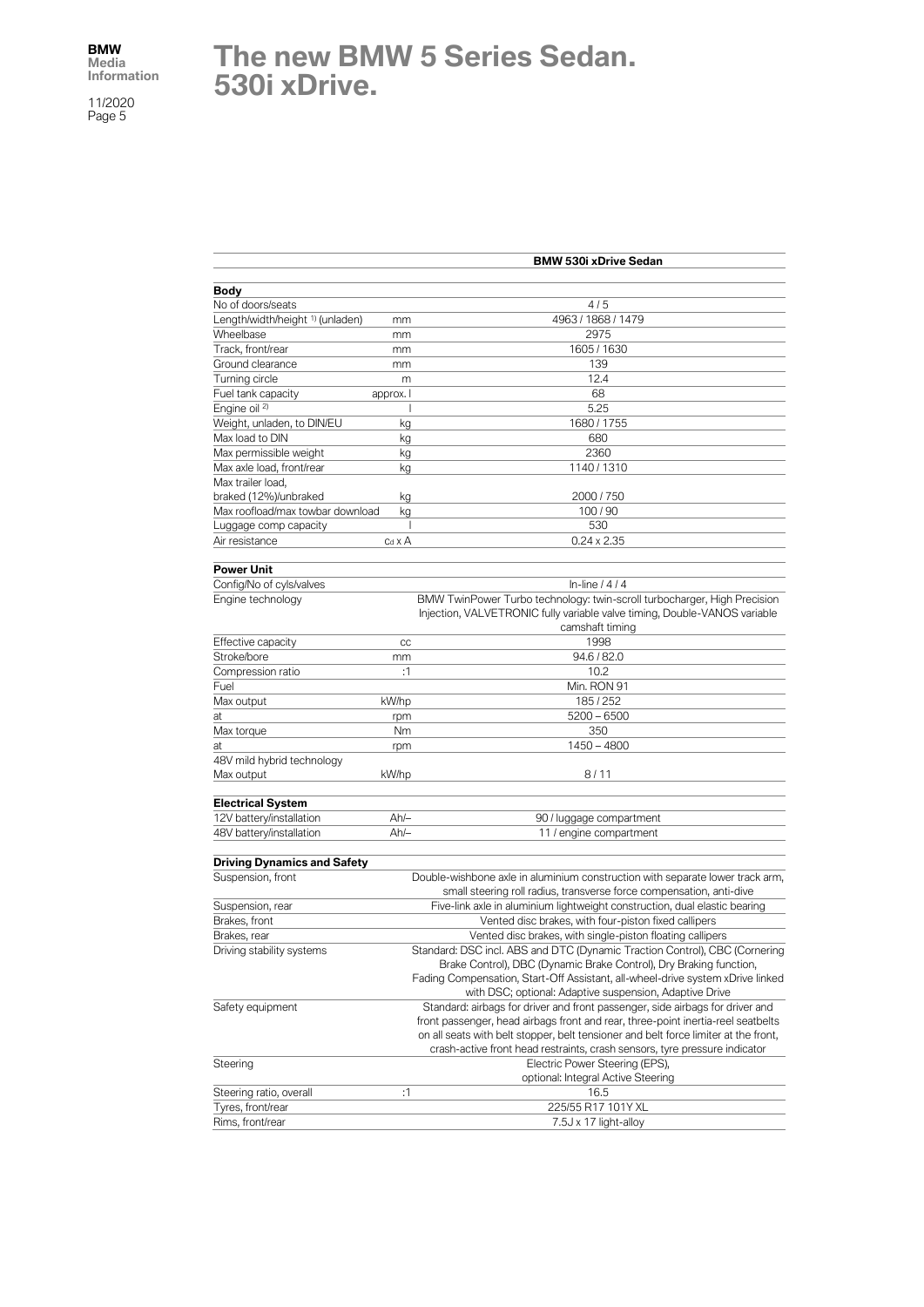|                                                   |                      | <b>BMW 530i xDrive Sedan</b>                                                                                                                                                                                                                                                                                                                                                                                                                                                                                                                                           |
|---------------------------------------------------|----------------------|------------------------------------------------------------------------------------------------------------------------------------------------------------------------------------------------------------------------------------------------------------------------------------------------------------------------------------------------------------------------------------------------------------------------------------------------------------------------------------------------------------------------------------------------------------------------|
| <b>Transmission</b>                               |                      |                                                                                                                                                                                                                                                                                                                                                                                                                                                                                                                                                                        |
| Type of transmission                              |                      | Eight-speed Steptronic transmission                                                                                                                                                                                                                                                                                                                                                                                                                                                                                                                                    |
| Gear ratios                                       | :1                   | 5.250                                                                                                                                                                                                                                                                                                                                                                                                                                                                                                                                                                  |
|                                                   | $\mathsf{I}$<br>:1   | 3.360                                                                                                                                                                                                                                                                                                                                                                                                                                                                                                                                                                  |
|                                                   | $\mathbf{III}$<br>:1 | 2.172                                                                                                                                                                                                                                                                                                                                                                                                                                                                                                                                                                  |
|                                                   | $\mathsf{N}$<br>:1   | 1.720                                                                                                                                                                                                                                                                                                                                                                                                                                                                                                                                                                  |
|                                                   | $\vee$<br>:1         | 1.316                                                                                                                                                                                                                                                                                                                                                                                                                                                                                                                                                                  |
|                                                   | VI<br>:1             | 1.000                                                                                                                                                                                                                                                                                                                                                                                                                                                                                                                                                                  |
|                                                   | VII<br>:1            | 0.822                                                                                                                                                                                                                                                                                                                                                                                                                                                                                                                                                                  |
|                                                   | VIII<br>:1           | 0.640                                                                                                                                                                                                                                                                                                                                                                                                                                                                                                                                                                  |
|                                                   | R<br>:1              | 3.712                                                                                                                                                                                                                                                                                                                                                                                                                                                                                                                                                                  |
| Final drive                                       | :1                   | 2.813                                                                                                                                                                                                                                                                                                                                                                                                                                                                                                                                                                  |
| Performance                                       |                      |                                                                                                                                                                                                                                                                                                                                                                                                                                                                                                                                                                        |
| Power-to-weight ratio (DIN)                       | kg/kW                | 9.1                                                                                                                                                                                                                                                                                                                                                                                                                                                                                                                                                                    |
| Output per litre                                  | kW/I                 | 92.6                                                                                                                                                                                                                                                                                                                                                                                                                                                                                                                                                                   |
| Acceleration<br>0-100 km/h                        | S                    | 6.3                                                                                                                                                                                                                                                                                                                                                                                                                                                                                                                                                                    |
| Top speed                                         | km/h                 | 250                                                                                                                                                                                                                                                                                                                                                                                                                                                                                                                                                                    |
| <b>BMW EfficientDynamics</b>                      |                      |                                                                                                                                                                                                                                                                                                                                                                                                                                                                                                                                                                        |
| <b>BMW EfficientDynamics</b><br>standard features |                      | Mild hybrid technology with 48V starter-generator, Brake Energy Regeneration<br>with recuperation display, Auto Start Stop function, ECO PRO and COMFORT<br>mode with coasting function, Proactive Driving Assistant, Optimum Shift<br>Indicator, Electric Power Steering, BMW EfficientLightweight, optimised<br>aerodynamic attributes, active air flap control, on-demand operation<br>of ancillary units, map-regulated oil pump, efficiency-optimised all-wheel drive,<br>differential with optimised warm-up behaviour,<br>tyres with reduced rolling resistance |
| <b>Fuel Consumption ECE</b>                       |                      |                                                                                                                                                                                                                                                                                                                                                                                                                                                                                                                                                                        |
| Urban                                             | <b>//100 km</b>      | $7.6 - 7.4$                                                                                                                                                                                                                                                                                                                                                                                                                                                                                                                                                            |
| Extra-urban                                       | <b>//100 km</b>      | $5.2 - 5.0$                                                                                                                                                                                                                                                                                                                                                                                                                                                                                                                                                            |
| Combined                                          | <b>I/100 km</b>      | $6.1 - 5.9$                                                                                                                                                                                                                                                                                                                                                                                                                                                                                                                                                            |

Specifications apply to ACEA markets/data relevant to homologation applies in part only to Germany (weight)

 $CO<sub>2</sub>$  g/km  $140 - 135$ Emission rating Euro 6d

<sup>1)</sup> Height including roof fin<br><sup>2)</sup> Oil change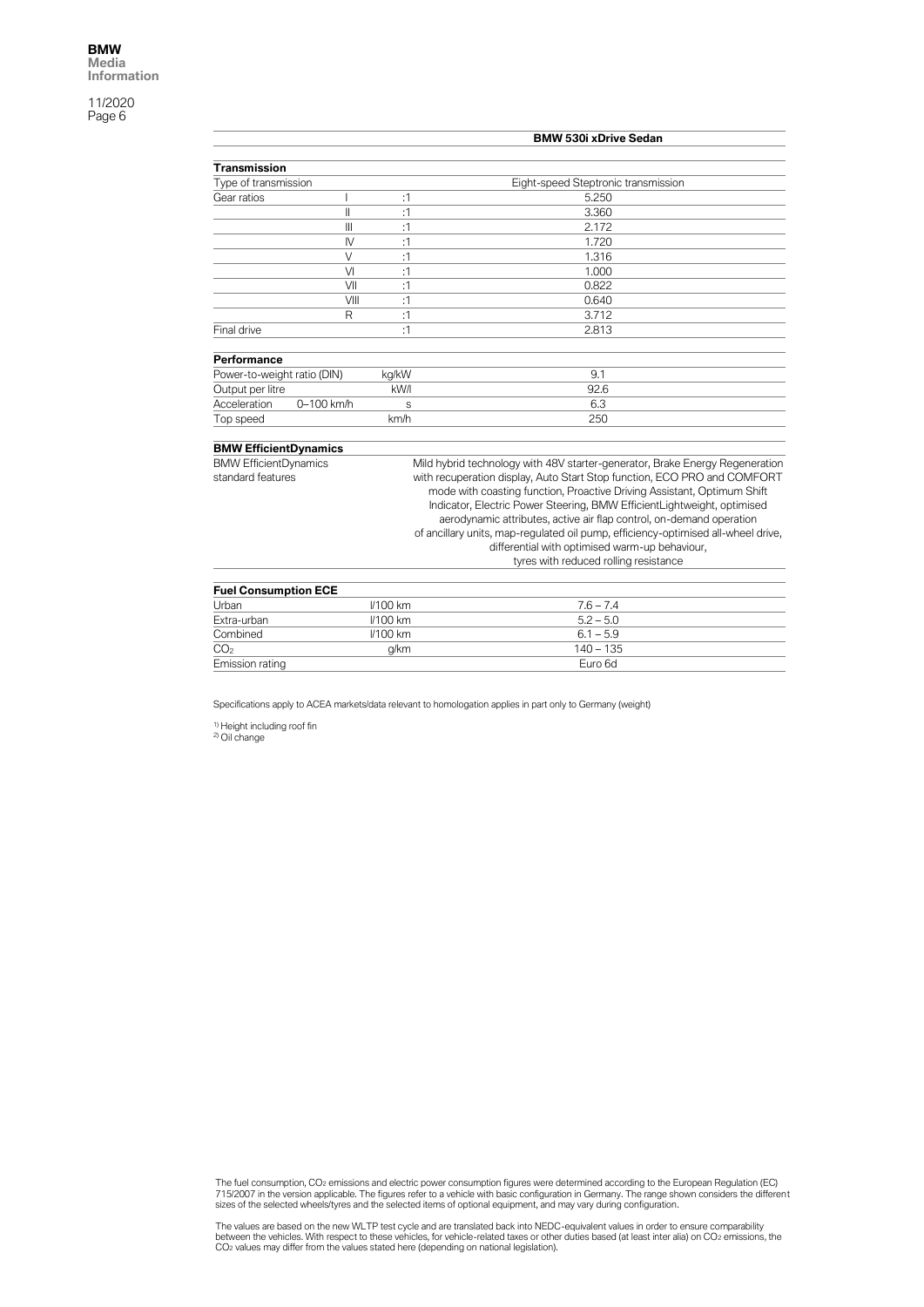#### **The new BMW 5 Series Sedan. 540i.**

|                                             |                | <b>BMW 540i Sedan</b>                                                                                                                                 |
|---------------------------------------------|----------------|-------------------------------------------------------------------------------------------------------------------------------------------------------|
|                                             |                |                                                                                                                                                       |
| Body                                        |                |                                                                                                                                                       |
| No of doors/seats                           |                | 4/5                                                                                                                                                   |
| Length/width/height <sup>1)</sup> (unladen) | mm             | 4963 / 1868 / 1479                                                                                                                                    |
| Wheelbase                                   | mm             | 2975                                                                                                                                                  |
| Track, front/rear                           | mm             | 1605 / 1630                                                                                                                                           |
| Ground clearance                            | mm             | 144                                                                                                                                                   |
| Turning circle                              | m              | 12.0                                                                                                                                                  |
| Fuel tank capacity                          | approx. I      | 68                                                                                                                                                    |
| Engine oil <sup>2)</sup>                    |                | 6.5                                                                                                                                                   |
| Weight, unladen, to DIN/EU                  | kg             | 1685 / 1760                                                                                                                                           |
| Max load to DIN                             | kg             | 710                                                                                                                                                   |
| Max permissible weight                      | kg             | 2395                                                                                                                                                  |
| Max axle load, front/rear                   | kg             | 1155 / 1320                                                                                                                                           |
| Max trailer load,                           |                |                                                                                                                                                       |
| braked (12%)/unbraked                       | kg             | 2000 / 750                                                                                                                                            |
| Max roofload/max towbar download            | kg             | 100/90                                                                                                                                                |
| Luggage comp capacity                       |                | 530                                                                                                                                                   |
| Air resistance                              | $c_d \times A$ | $0.23 \times 2.35$                                                                                                                                    |
| <b>Power Unit</b>                           |                |                                                                                                                                                       |
| Config/No of cyls/valves                    |                | In-line $/6/4$                                                                                                                                        |
| Engine technology                           |                | BMW TwinPower Turbo technology: twin-scroll turbocharger, High Precision<br>Injection, VALVETRONIC fully variable valve timing, Double-VANOS variable |
| Effective capacity                          | CC             | camshaft timing<br>2998                                                                                                                               |
| Stroke/bore                                 |                | 94.6 / 82.0                                                                                                                                           |
| Compression ratio                           | mm<br>:1       | 11.0                                                                                                                                                  |
| Fuel                                        |                | Min. RON 91                                                                                                                                           |
|                                             | kW/hp          | 245/333                                                                                                                                               |
| Max output                                  |                | $5500 - 6250$                                                                                                                                         |
| at<br>Max torque                            | rpm            | 450                                                                                                                                                   |
|                                             | Nm             | 1600 - 4800                                                                                                                                           |
| at<br>48V mild hybrid technology            | rpm            |                                                                                                                                                       |
| Max output                                  | kW/hp          | 8/11                                                                                                                                                  |
|                                             |                |                                                                                                                                                       |
| <b>Electrical System</b>                    |                |                                                                                                                                                       |
| 12V battery/installation                    | $Ah/-$         | 90 / luggage compartment                                                                                                                              |
| 48V battery/installation                    | $Ah/-$         | 11 / engine compartment                                                                                                                               |
| <b>Driving Dynamics and Safety</b>          |                |                                                                                                                                                       |
| Suspension, front                           |                | Double-wishbone axle in aluminium construction with separate lower track arm,<br>small steering roll radius, transverse force compensation, anti-dive |
| Suspension, rear                            |                | Five-link axle in aluminium lightweight construction, dual elastic bearing                                                                            |
| Brakes, front                               |                | Vented disc brakes, with four-piston fixed callipers                                                                                                  |
| Brakes, rear                                |                | Vented disc brakes, with single-piston floating callipers                                                                                             |
| Driving stability systems                   |                | Standard: DSC incl. ABS and DTC (Dynamic Traction Control), CBC (Cornering                                                                            |
|                                             |                | Brake Control), DBC (Dynamic Brake Control), Dry Braking function,                                                                                    |
|                                             |                | Fading Compensation, Start-Off Assistant;                                                                                                             |
|                                             |                | optional: Adaptive suspension, Adaptive Drive                                                                                                         |
| Safety equipment                            |                | Standard: airbags for driver and front passenger, side airbags for driver and                                                                         |
|                                             |                | front passenger, head airbags front and rear, three-point inertia-reel seatbelts                                                                      |
|                                             |                | on all seats with belt stopper, belt tensioner and belt force limiter at the front,                                                                   |
|                                             |                | crash-active front head restraints, crash sensors, tyre pressure indicator                                                                            |
| Steering                                    |                | Electric Power Steering (EPS),                                                                                                                        |
|                                             |                | optional: Integral Active Steering                                                                                                                    |
| Steering ratio, overall                     | :1             | 17.0                                                                                                                                                  |
| Tyres, front/rear                           |                | 225/55 R17 101Y XL                                                                                                                                    |
| Rims, front/rear                            |                | 7.5J x 17 light-alloy                                                                                                                                 |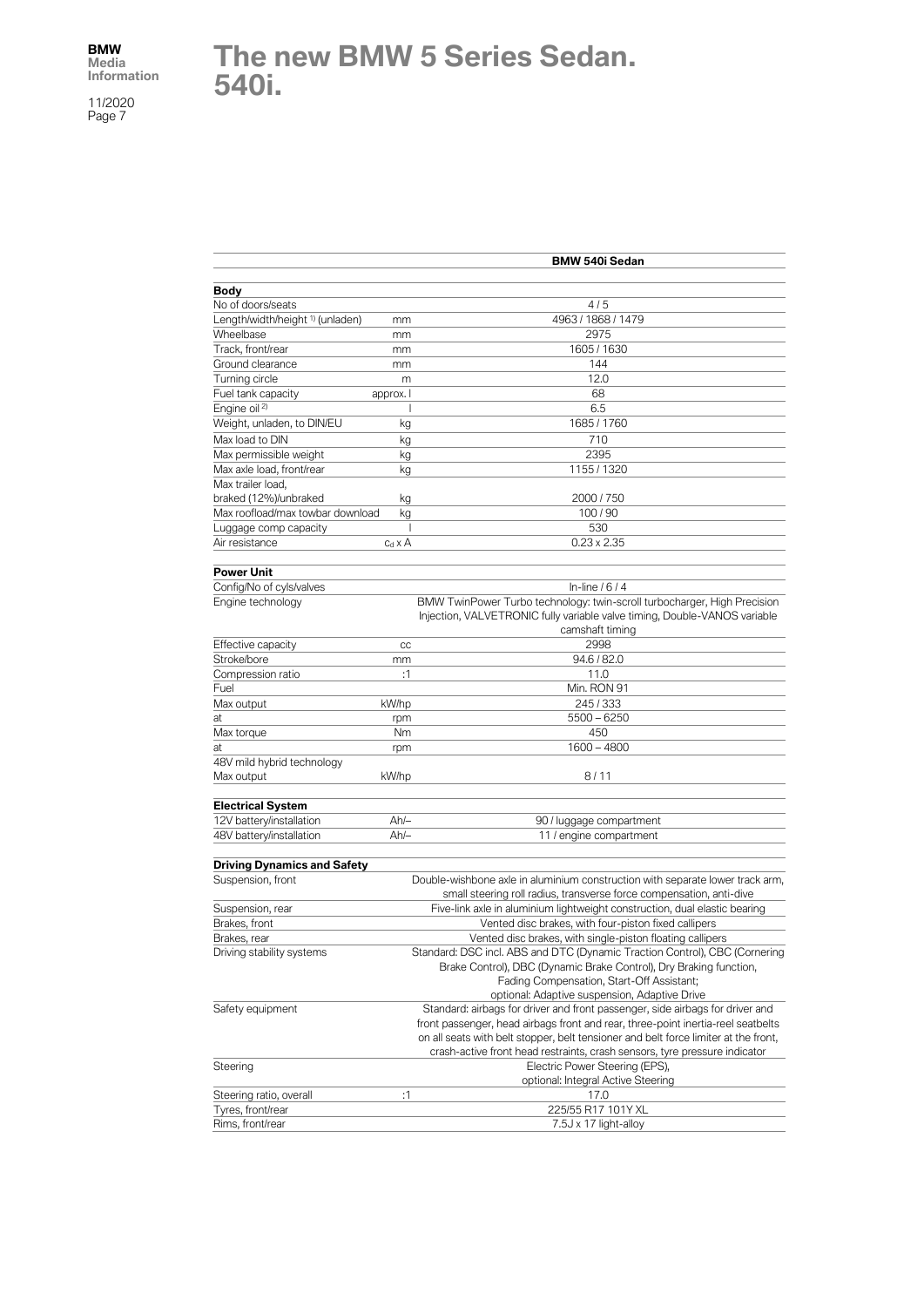|                              |              |                                                                          | BMW 540i Sedan                                                                                                                                     |  |
|------------------------------|--------------|--------------------------------------------------------------------------|----------------------------------------------------------------------------------------------------------------------------------------------------|--|
|                              |              |                                                                          |                                                                                                                                                    |  |
| <b>Transmission</b>          |              |                                                                          |                                                                                                                                                    |  |
| Type of transmission         |              |                                                                          | Eight-speed Steptronic transmission                                                                                                                |  |
| Gear ratios                  |              | :1                                                                       | 5.250                                                                                                                                              |  |
|                              | $\mathsf{I}$ | :1                                                                       | 3.360                                                                                                                                              |  |
|                              | $\mathbf{m}$ | :1                                                                       | 2.172                                                                                                                                              |  |
|                              | IV           | :1                                                                       | 1.720                                                                                                                                              |  |
|                              | $\vee$       | :1                                                                       | 1.316                                                                                                                                              |  |
|                              | VI           | :1                                                                       | 1.000                                                                                                                                              |  |
|                              | VII          | :1                                                                       | 0.822                                                                                                                                              |  |
|                              | VIII         | :1                                                                       | 0.640                                                                                                                                              |  |
|                              | R            | :1                                                                       | 3.712                                                                                                                                              |  |
| Final drive                  |              | :1                                                                       | 2.929                                                                                                                                              |  |
| Performance                  |              |                                                                          |                                                                                                                                                    |  |
| Power-to-weight ratio (DIN)  |              | kg/kW                                                                    | 6.9                                                                                                                                                |  |
| Output per litre             |              | kW/I                                                                     | 81.7                                                                                                                                               |  |
| Acceleration                 | 0-100 km/h   | S                                                                        | 5.2                                                                                                                                                |  |
| Top speed                    |              | km/h                                                                     | 250                                                                                                                                                |  |
| <b>BMW EfficientDynamics</b> |              |                                                                          |                                                                                                                                                    |  |
| <b>BMW EfficientDynamics</b> |              |                                                                          | Mild hybrid technology with 48V starter-generator, Brake Energy Regeneration                                                                       |  |
| standard features            |              | with recuperation display, Auto Start Stop function, ECO PRO and COMFORT |                                                                                                                                                    |  |
|                              |              |                                                                          | mode with coasting function, Proactive Driving Assistant, Optimum Shift<br>Indicator, Electric Power Steering, BMW EfficientLightweight, optimised |  |
|                              |              |                                                                          | aerodynamic attributes, active air flap control, on-demand operation                                                                               |  |
|                              |              |                                                                          | of ancillary units, map-regulated oil pump, differential with optimised                                                                            |  |
|                              |              |                                                                          | warm-up behaviour, tyres with reduced rolling resistance                                                                                           |  |
|                              |              |                                                                          |                                                                                                                                                    |  |

| <b>Fuel Consumption ECE</b> |            |             |  |
|-----------------------------|------------|-------------|--|
| Urban                       | $1/100$ km | $8.5 - 8.3$ |  |
| Extra-urban                 | $1/100$ km | $5.4 - 5.2$ |  |
| Combined                    | $1/100$ km | $6.5 - 6.3$ |  |
| CO <sub>2</sub>             | a/km       | $150 - 145$ |  |
| Emission rating             |            | Euro 6d     |  |

Specifications apply to ACEA markets/data relevant to homologation applies in part only to Germany (weight)

<sup>1)</sup> Height including roof fin<br><sup>2)</sup> Oil change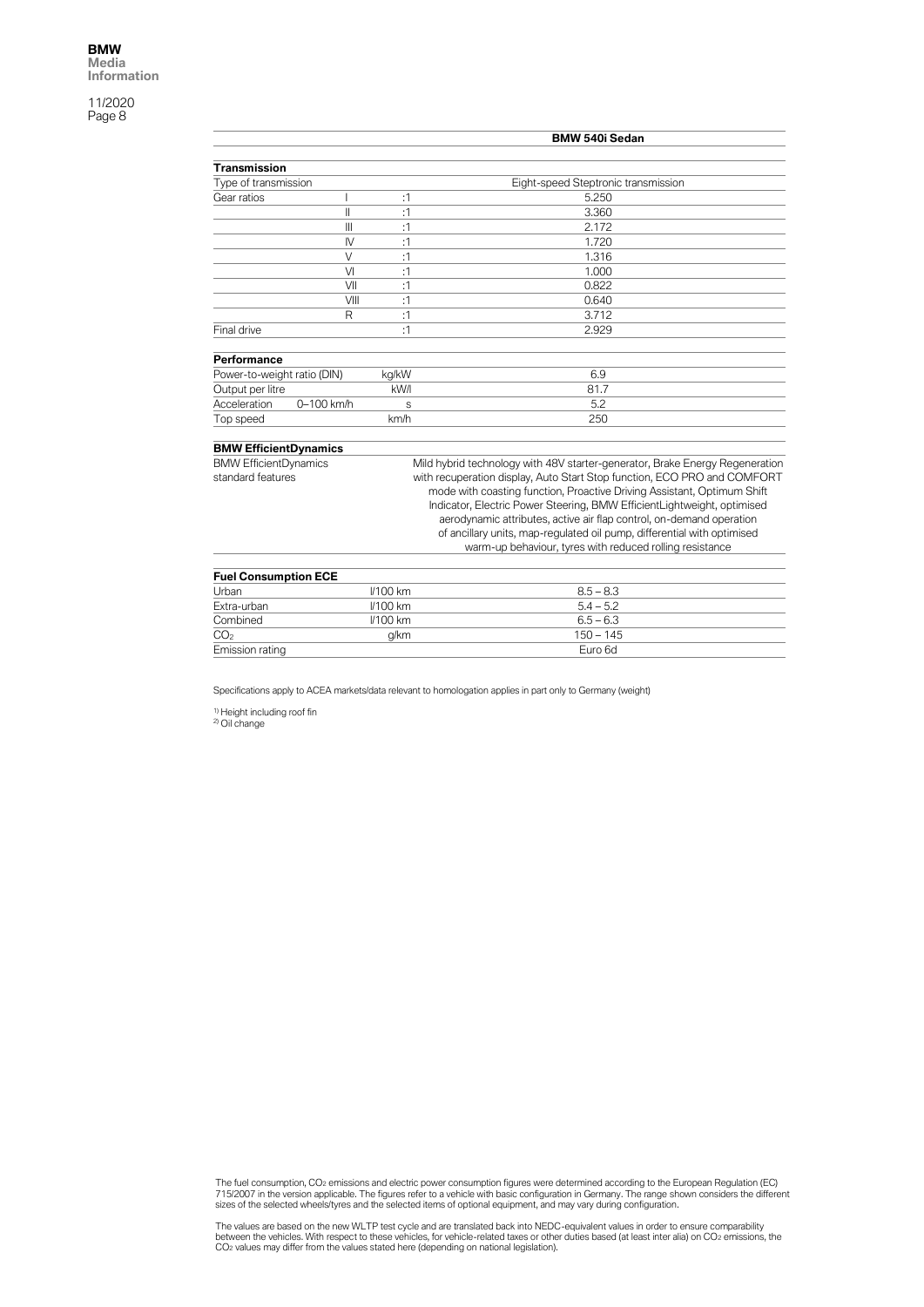# **The new BMW 5 Series Sedan. 540i xDrive.**

|                                                |                | <b>BMW 540i xDrive Sedan</b>                                                        |
|------------------------------------------------|----------------|-------------------------------------------------------------------------------------|
|                                                |                |                                                                                     |
| Body                                           |                |                                                                                     |
| No of doors/seats                              |                | 4/5                                                                                 |
| Length/width/height <sup>1)</sup> (unladen)    | mm             | 4963 / 1868 / 1479                                                                  |
| Wheelbase                                      | mm             | 2975                                                                                |
| Track, front/rear                              | mm             | 1605 / 1630                                                                         |
| Ground clearance                               | mm             | 139                                                                                 |
| Turning circle                                 | m              | 12.4                                                                                |
| Fuel tank capacity<br>Engine oil <sup>2)</sup> | approx. I      | 68<br>6.5                                                                           |
| Weight, unladen, to DIN/EU                     | kg             | 1745 / 1820                                                                         |
|                                                |                |                                                                                     |
| Max load to DIN                                | kg             | 710                                                                                 |
| Max permissible weight                         | kg             | 2455<br>1200 / 1330                                                                 |
| Max axle load, front/rear<br>Max trailer load, | kg             |                                                                                     |
| braked (12%)/unbraked                          |                | 2000 / 750                                                                          |
| Max roofload/max towbar download               | kg<br>kg       | 100/90                                                                              |
| Luggage comp capacity                          | J              | 530                                                                                 |
| Air resistance                                 | $c_d \times A$ | $0.24 \times 2.35$                                                                  |
|                                                |                |                                                                                     |
| <b>Power Unit</b>                              |                |                                                                                     |
| Config/No of cyls/valves                       |                | In-line $/6/4$                                                                      |
| Engine technology                              |                | BMW TwinPower Turbo technology: twin-scroll turbocharger, High Precision            |
|                                                |                | Injection, VALVETRONIC fully variable valve timing, Double-VANOS variable           |
|                                                |                | camshaft timing                                                                     |
| Effective capacity                             | CC             | 2998                                                                                |
| Stroke/bore                                    | mm             | 94.6 / 82.0                                                                         |
| Compression ratio                              | :1             | 11.0                                                                                |
| Fuel                                           |                | Min. RON 91                                                                         |
| Max output                                     | kW/hp          | 245/333                                                                             |
| at                                             | rpm            | $5500 - 6250$                                                                       |
| Max torque                                     | Nm             | 450                                                                                 |
| at                                             | rpm            | 1600 - 4800                                                                         |
| 48V mild hybrid technology                     |                |                                                                                     |
| Max output                                     | kW/hp          | 8/11                                                                                |
|                                                |                |                                                                                     |
| <b>Electrical System</b>                       |                |                                                                                     |
| 12V battery/installation                       | Ah/-           | 90 / luggage compartment                                                            |
| 48V battery/installation                       | $Ah/-$         | 11 / engine compartment                                                             |
| <b>Driving Dynamics and Safety</b>             |                |                                                                                     |
| Suspension, front                              |                | Double-wishbone axle in aluminium construction with separate lower track arm,       |
|                                                |                | small steering roll radius, transverse force compensation, anti-dive                |
| Suspension, rear                               |                | Five-link axle in aluminium lightweight construction, dual elastic bearing          |
| Brakes, front                                  |                | Vented disc brakes, with four-piston fixed callipers                                |
| Brakes, rear                                   |                | Vented disc brakes, with single-piston floating callipers                           |
| Driving stability systems                      |                | Standard: DSC incl. ABS and DTC (Dynamic Traction Control), CBC (Cornering          |
|                                                |                | Brake Control), DBC (Dynamic Brake Control), Dry Braking function,                  |
|                                                |                | Fading Compensation, Start-Off Assistant, all-wheel-drive system xDrive linked      |
|                                                |                | with DSC;                                                                           |
|                                                |                | optional: Adaptive suspension, Adaptive Drive                                       |
| Safety equipment                               |                | Standard: airbags for driver and front passenger, side airbags for driver and       |
|                                                |                | front passenger, head airbags front and rear, three-point inertia-reel seatbelts    |
|                                                |                | on all seats with belt stopper, belt tensioner and belt force limiter at the front, |
|                                                |                | crash-active front head restraints, crash sensors, tyre pressure indicator          |
| Steering                                       |                | Electric Power Steering (EPS),                                                      |
|                                                |                | optional: Integral Active Steering                                                  |
| Steering ratio, overall                        | :1             | 16.5                                                                                |
| Tyres, front/rear                              |                | 225/55 R17 101Y XL                                                                  |
| Rims, front/rear                               |                | 7.5J x 17 light-alloy                                                               |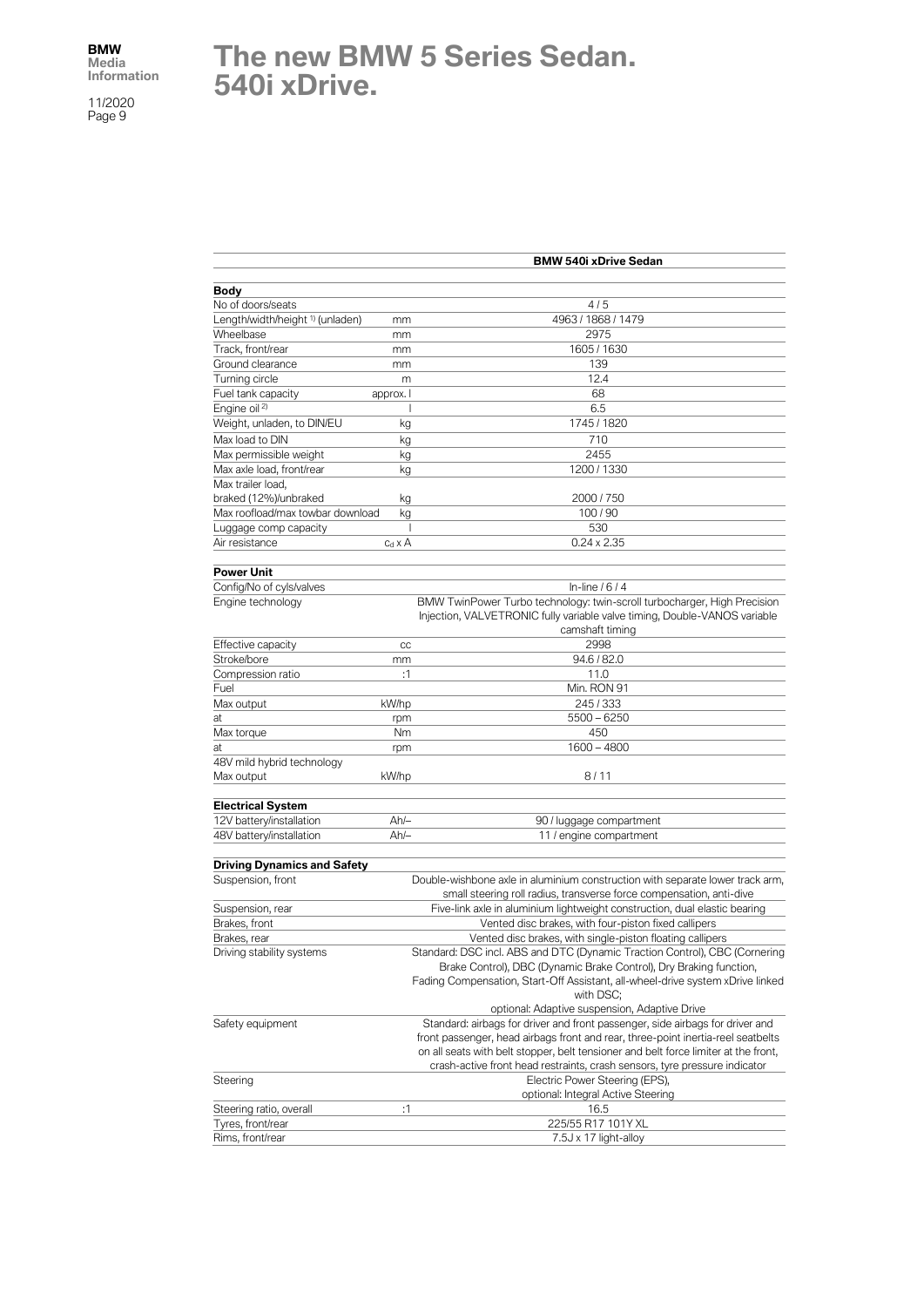|                                      |                |                 | <b>BMW 540i xDrive Sedan</b>                                                                                                                                                                                                                                                                                                                                                                                                                                                           |
|--------------------------------------|----------------|-----------------|----------------------------------------------------------------------------------------------------------------------------------------------------------------------------------------------------------------------------------------------------------------------------------------------------------------------------------------------------------------------------------------------------------------------------------------------------------------------------------------|
| <b>Transmission</b>                  |                |                 |                                                                                                                                                                                                                                                                                                                                                                                                                                                                                        |
| Type of transmission                 |                |                 | Eight-speed Steptronic transmission                                                                                                                                                                                                                                                                                                                                                                                                                                                    |
| Gear ratios                          |                | :1              | 5.250                                                                                                                                                                                                                                                                                                                                                                                                                                                                                  |
|                                      | Ш              | :1              | 3.360                                                                                                                                                                                                                                                                                                                                                                                                                                                                                  |
|                                      | $\mathbf{III}$ | :1              | 2.172                                                                                                                                                                                                                                                                                                                                                                                                                                                                                  |
|                                      | $\mathsf{IV}$  | :1              | 1.720                                                                                                                                                                                                                                                                                                                                                                                                                                                                                  |
|                                      | $\vee$         | :1              | 1.316                                                                                                                                                                                                                                                                                                                                                                                                                                                                                  |
|                                      | VI             | :1              | 1.000                                                                                                                                                                                                                                                                                                                                                                                                                                                                                  |
|                                      | VII            | :1              | 0.822                                                                                                                                                                                                                                                                                                                                                                                                                                                                                  |
|                                      | VIII           | :1              | 0.640                                                                                                                                                                                                                                                                                                                                                                                                                                                                                  |
|                                      | R              | :1              | 3.712                                                                                                                                                                                                                                                                                                                                                                                                                                                                                  |
| Final drive                          |                | :1              | 2.929                                                                                                                                                                                                                                                                                                                                                                                                                                                                                  |
| Performance                          |                |                 |                                                                                                                                                                                                                                                                                                                                                                                                                                                                                        |
| Power-to-weight ratio (DIN)          |                | kg/kW           | 7.1                                                                                                                                                                                                                                                                                                                                                                                                                                                                                    |
| Output per litre                     |                | kW/I            | 81.7                                                                                                                                                                                                                                                                                                                                                                                                                                                                                   |
| Acceleration                         | 0-100 km/h     | S               | 4.9                                                                                                                                                                                                                                                                                                                                                                                                                                                                                    |
| Top speed                            |                | km/h            | 250                                                                                                                                                                                                                                                                                                                                                                                                                                                                                    |
| <b>BMW EfficientDynamics</b>         |                |                 |                                                                                                                                                                                                                                                                                                                                                                                                                                                                                        |
| <b>BMW EfficientDynamics</b>         |                |                 | Mild hybrid technology with 48V starter-generator, Brake Energy Regeneration                                                                                                                                                                                                                                                                                                                                                                                                           |
| standard features                    |                |                 | with recuperation display, Auto Start Stop function, ECO PRO and COMFORT<br>mode with coasting function, Proactive Driving Assistant, Optimum Shift<br>Indicator, Electric Power Steering, BMW EfficientLightweight, optimised<br>aerodynamic attributes, active air flap control, on-demand operation<br>of ancillary units, map-regulated oil pump, efficiency-optimised all-wheel drive,<br>differential with optimised warm-up behaviour,<br>tyres with reduced rolling resistance |
|                                      |                |                 |                                                                                                                                                                                                                                                                                                                                                                                                                                                                                        |
| <b>Fuel Consumption ECE</b><br>Urban |                | <b>//100 km</b> | $8.8 - 8.7$                                                                                                                                                                                                                                                                                                                                                                                                                                                                            |
| Extra-urban                          |                | <b>//100 km</b> | $5.7 - 5.5$                                                                                                                                                                                                                                                                                                                                                                                                                                                                            |
|                                      |                |                 | $6.8 - 6.7$                                                                                                                                                                                                                                                                                                                                                                                                                                                                            |
| Combined                             |                | <b>//100 km</b> |                                                                                                                                                                                                                                                                                                                                                                                                                                                                                        |
| CO <sub>2</sub>                      |                | g/km            | $156 - 153$                                                                                                                                                                                                                                                                                                                                                                                                                                                                            |

Specifications apply to ACEA markets/data relevant to homologation applies in part only to Germany (weight)

Emission rating Euro 6d

<sup>1)</sup> Height including roof fin<br><sup>2)</sup> Oil change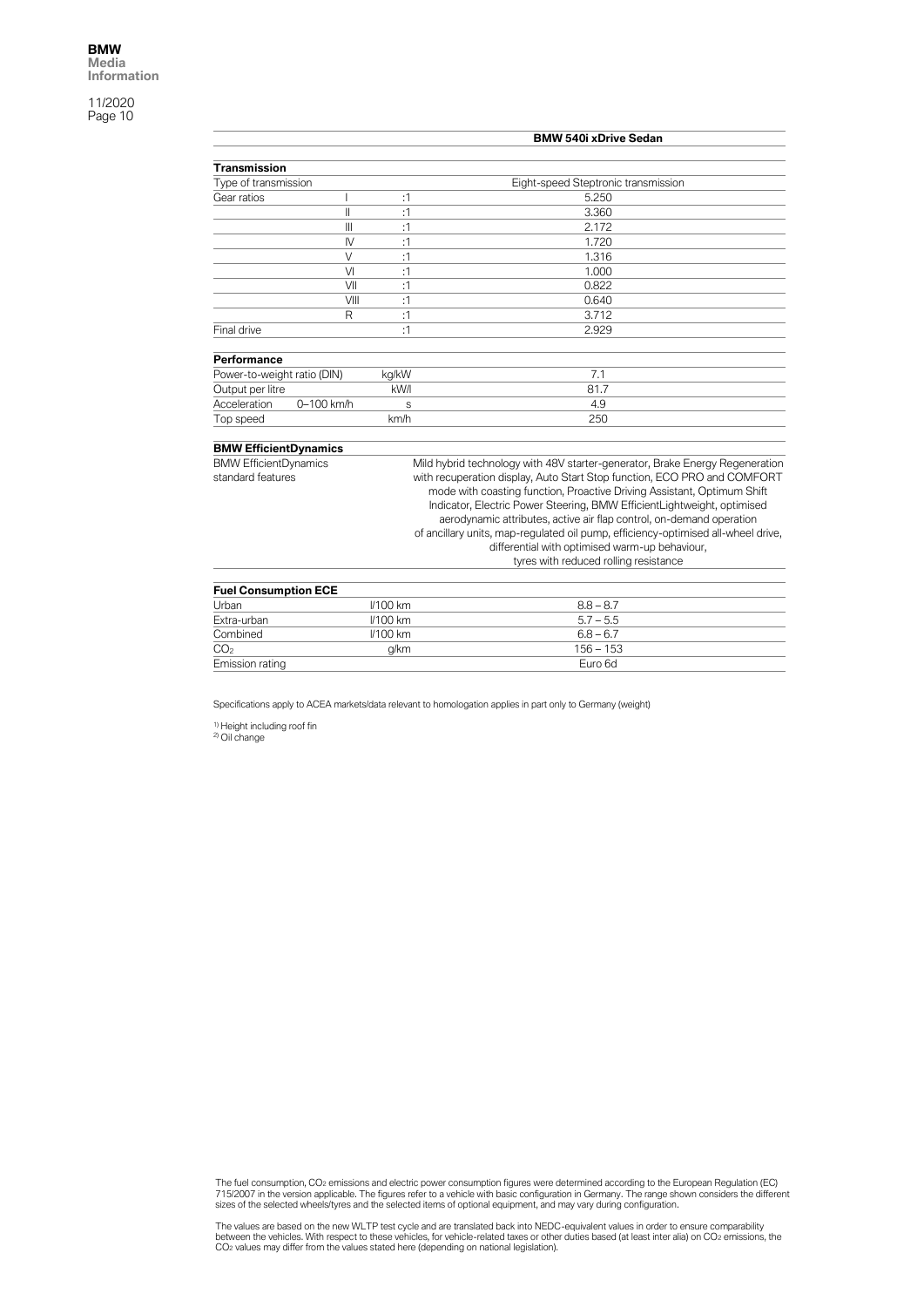## **The new BMW 5 Series Sedan. M550i xDrive.**

| <b>Body</b><br>No of doors/seats<br>4/5<br>Length/width/height <sup>1)</sup> (unladen)<br>4972 / 1868 / 1467<br>mm<br>Wheelbase<br>2975<br>mm<br>Track, front/rear<br>1600 / 1597<br>mm<br>Ground clearance<br>131<br>mm<br>Turning circle<br>12.4<br>m<br>Fuel tank capacity<br>68<br>approx. I |  |
|--------------------------------------------------------------------------------------------------------------------------------------------------------------------------------------------------------------------------------------------------------------------------------------------------|--|
|                                                                                                                                                                                                                                                                                                  |  |
|                                                                                                                                                                                                                                                                                                  |  |
|                                                                                                                                                                                                                                                                                                  |  |
|                                                                                                                                                                                                                                                                                                  |  |
|                                                                                                                                                                                                                                                                                                  |  |
|                                                                                                                                                                                                                                                                                                  |  |
|                                                                                                                                                                                                                                                                                                  |  |
|                                                                                                                                                                                                                                                                                                  |  |
|                                                                                                                                                                                                                                                                                                  |  |
| Engine oil <sup>2)</sup><br>10.5                                                                                                                                                                                                                                                                 |  |
| Weight, unladen, to DIN/EU<br>1915 / 1990<br>kg                                                                                                                                                                                                                                                  |  |
| Max load to DIN<br>645<br>kg                                                                                                                                                                                                                                                                     |  |
| Max permissible weight<br>2560<br>kg                                                                                                                                                                                                                                                             |  |
| Max axle load, front/rear<br>1260 / 1365<br>kg                                                                                                                                                                                                                                                   |  |
| Max trailer load,                                                                                                                                                                                                                                                                                |  |
| braked (12%)/unbraked<br>2000 / 750<br>kg                                                                                                                                                                                                                                                        |  |
| Max roofload/max towbar download<br>100/90<br>kg                                                                                                                                                                                                                                                 |  |
| 530<br>Luggage comp capacity<br>I                                                                                                                                                                                                                                                                |  |
| Air resistance<br>$c_d \times A$<br>$0.28 \times 2.35$                                                                                                                                                                                                                                           |  |
| <b>Power Unit</b>                                                                                                                                                                                                                                                                                |  |
| V/8/4<br>Config/No of cyls/valves                                                                                                                                                                                                                                                                |  |
| BMW TwinPower Turbo technology: twin-scroll turbocharger, High Precision<br>Engine technology                                                                                                                                                                                                    |  |
| Injection, VALVETRONIC fully variable valve timing, Double-VANOS variable<br>camshaft timing                                                                                                                                                                                                     |  |
| 4395<br>Effective capacity<br>cc                                                                                                                                                                                                                                                                 |  |
| Stroke/bore<br>88.3/89.0                                                                                                                                                                                                                                                                         |  |
| mm<br>Compression ratio<br>:1<br>10.5                                                                                                                                                                                                                                                            |  |
| Fuel<br>Min. RON 91                                                                                                                                                                                                                                                                              |  |
| kW/hp<br>390/530<br>Max output                                                                                                                                                                                                                                                                   |  |
| $5500 - 6000$<br>at                                                                                                                                                                                                                                                                              |  |
| rpm<br>750<br>Max torque<br>Nm                                                                                                                                                                                                                                                                   |  |
| $1800 - 4600$<br>at<br>rpm                                                                                                                                                                                                                                                                       |  |
|                                                                                                                                                                                                                                                                                                  |  |
| <b>Electrical System</b>                                                                                                                                                                                                                                                                         |  |
| Battery/installation<br>$Ah/-$<br>90 / luggage compartment                                                                                                                                                                                                                                       |  |
|                                                                                                                                                                                                                                                                                                  |  |
| <b>Driving Dynamics and Safety</b>                                                                                                                                                                                                                                                               |  |
| Suspension, front<br>Double-wishbone axle in aluminium construction with separate lower track arm,                                                                                                                                                                                               |  |
| small steering roll radius, transverse force compensation, anti-dive                                                                                                                                                                                                                             |  |
| Suspension, rear<br>Five-link axle in aluminium lightweight construction, dual elastic bearing<br>Brakes, front<br>Vented disc brakes, with four-piston fixed callipers                                                                                                                          |  |
| Vented disc brakes, with single-piston floating callipers                                                                                                                                                                                                                                        |  |
| Brakes, rear<br>Standard: DSC incl. ABS and DTC (Dynamic Traction Control), CBC (Cornering<br>Driving stability systems                                                                                                                                                                          |  |
| Brake Control), DBC (Dynamic Brake Control), Dry Braking function,                                                                                                                                                                                                                               |  |
| Fading Compensation, Start-Off Assistant, all-wheel-drive system xDrive linked                                                                                                                                                                                                                   |  |
| with DSC,                                                                                                                                                                                                                                                                                        |  |
| Adaptive M suspension; optional: Adaptive Drive                                                                                                                                                                                                                                                  |  |
| Standard: airbags for driver and front passenger, side airbags for driver and<br>Safety equipment                                                                                                                                                                                                |  |
| front passenger, head airbags front and rear, three-point inertia-reel seatbelts                                                                                                                                                                                                                 |  |
| on all seats with belt stopper, belt tensioner and belt force limiter at the front,                                                                                                                                                                                                              |  |
| crash-active front head restraints, crash sensors, tyre pressure indicator                                                                                                                                                                                                                       |  |
| Steering<br>Electric Power Steering (EPS),                                                                                                                                                                                                                                                       |  |
| optional: Integral Active Steering                                                                                                                                                                                                                                                               |  |
| Steering ratio, overall<br>:1<br>16.5                                                                                                                                                                                                                                                            |  |
| 245/40 R19 98Y XL /<br>Tyres, front/rear                                                                                                                                                                                                                                                         |  |
| 275/35 R19 100Y XL                                                                                                                                                                                                                                                                               |  |
| Rims, front/rear<br>8J x 19 light-alloy /                                                                                                                                                                                                                                                        |  |
| 9J x 19 light-alloy                                                                                                                                                                                                                                                                              |  |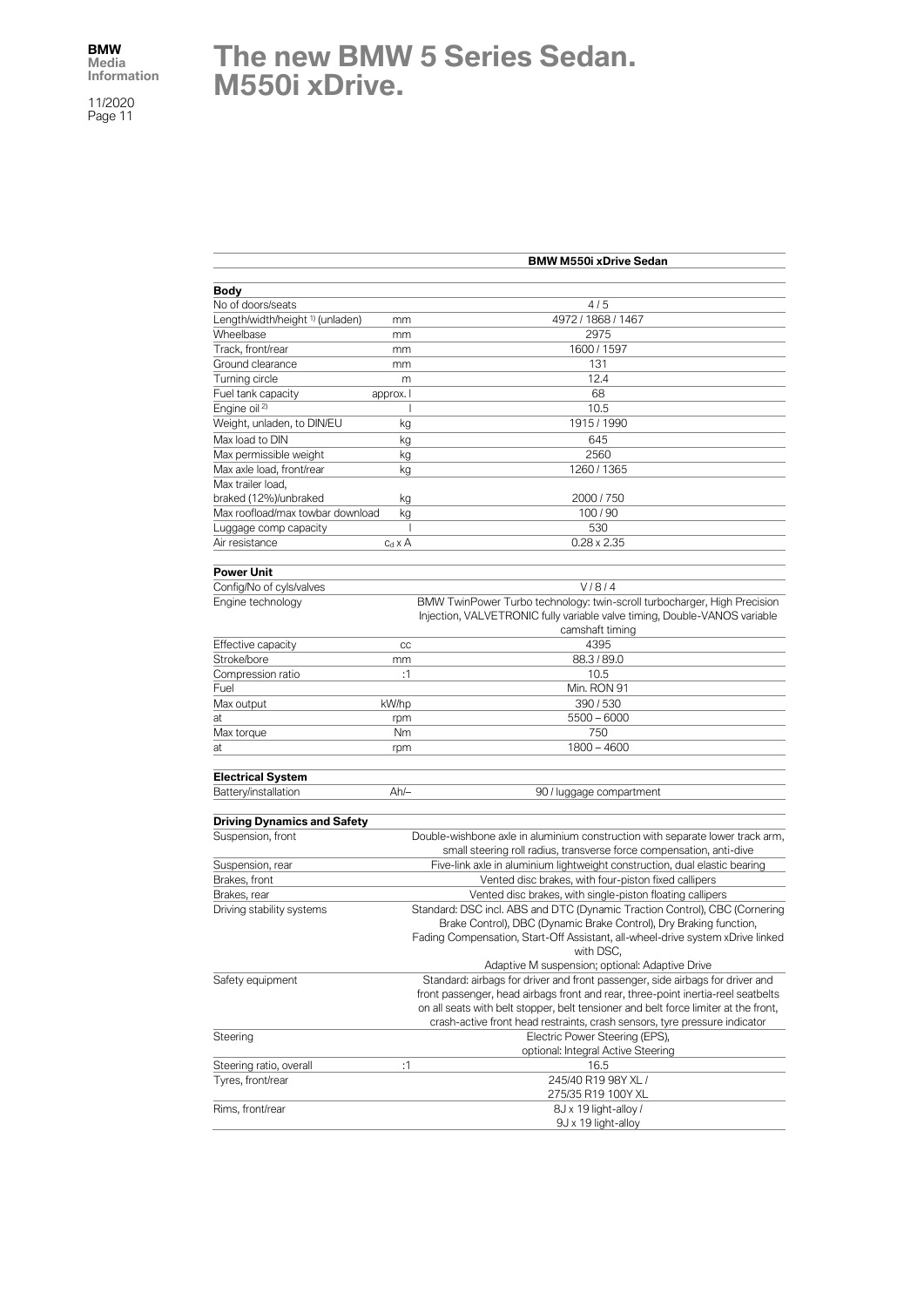|                              |              |                                                                    | <b>BMW M550i xDrive Sedan</b>                                                  |  |
|------------------------------|--------------|--------------------------------------------------------------------|--------------------------------------------------------------------------------|--|
|                              |              |                                                                    |                                                                                |  |
| <b>Transmission</b>          |              |                                                                    |                                                                                |  |
| Type of transmission         |              |                                                                    | Eight-speed Steptronic transmission                                            |  |
| Gear ratios                  |              | :1                                                                 | 5.500                                                                          |  |
|                              | $\mathbf{I}$ | :1                                                                 | 3.520                                                                          |  |
|                              | Ш            | :1                                                                 | 2.200                                                                          |  |
|                              | $\mathsf{N}$ | :1                                                                 | 1.720                                                                          |  |
|                              | $\vee$       | :1                                                                 | 1.317                                                                          |  |
|                              | VI           | :1                                                                 | 1.000                                                                          |  |
|                              | VII          | :1                                                                 | 0.823                                                                          |  |
|                              | VIII         | :1                                                                 | 0.640                                                                          |  |
|                              | R            | :1                                                                 | 3.993                                                                          |  |
| Final drive                  |              | :1                                                                 | 2.813                                                                          |  |
| Performance                  |              |                                                                    |                                                                                |  |
| Power-to-weight ratio (DIN)  |              | kg/kW                                                              | 4.9                                                                            |  |
| Output per litre             |              | kW/l                                                               | 88.7                                                                           |  |
| Acceleration                 | 0-100 km/h   | S                                                                  | 3.8                                                                            |  |
| Top speed                    |              | km/h                                                               | 250                                                                            |  |
| <b>BMW EfficientDynamics</b> |              |                                                                    |                                                                                |  |
| <b>BMW EfficientDynamics</b> |              |                                                                    | Brake Energy Regeneration with recuperation display, Auto Start Stop function, |  |
| standard features            |              | ECO PRO and COMFORT mode with coasting function, Proactive Driving |                                                                                |  |
|                              |              |                                                                    | Assistant, Optimum Shift Indicator, Electric Power Steering,                   |  |
|                              |              |                                                                    | BMW EfficientLightweight, optimised aerodynamic attributes, active air flap    |  |
|                              |              |                                                                    | control, on-demand operation of ancillary units, map-regulated oil pump,       |  |
|                              |              |                                                                    | efficiency-optimised all-wheel drive, differential with optimised warm-up      |  |
|                              |              |                                                                    | behaviour, tyres with reduced rolling resistance                               |  |
|                              |              |                                                                    |                                                                                |  |
| <b>Fuel Consumption ECE</b>  |              |                                                                    |                                                                                |  |
|                              |              |                                                                    |                                                                                |  |

| <b>Fuel Consumption ECE</b> |            |               |  |
|-----------------------------|------------|---------------|--|
| Urban                       | $1/100$ km | $14.2 - 13.7$ |  |
| Extra-urban                 | $1/100$ km | $8.6 - 8.5$   |  |
| Combined                    | $1/100$ km | $10.7 - 10.4$ |  |
| CO <sub>2</sub>             | a/km       | $243 - 238$   |  |
| Emission rating             |            | Euro 6d       |  |

Specifications apply to ACEA markets/data relevant to homologation applies in part only to Germany (weight)

<sup>1)</sup> Height including roof fin<br><sup>2)</sup> Oil change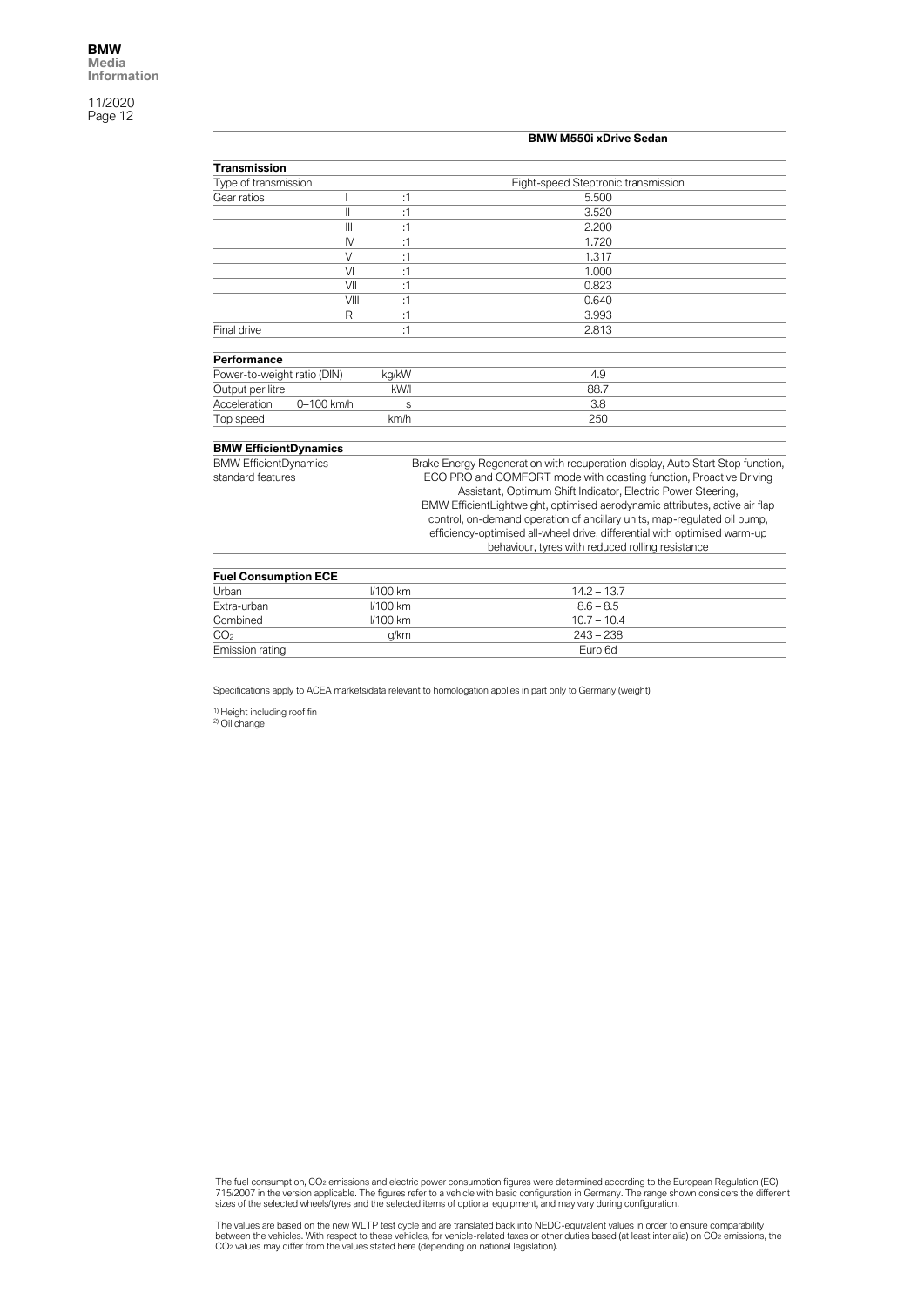## **The new BMW 5 Series Sedan. 530e.**

|                                             |                | <b>BMW 530e Sedan</b>                                                                                   |
|---------------------------------------------|----------------|---------------------------------------------------------------------------------------------------------|
|                                             |                |                                                                                                         |
| Body<br>No of doors/seats                   |                | 4/5                                                                                                     |
| Length/width/height <sup>1)</sup> (unladen) | mm             | 4963 / 1868 / 1483                                                                                      |
| Wheelbase                                   | mm             | 2975                                                                                                    |
| Track, front/rear                           | mm             | 1604 / 1631                                                                                             |
| Ground clearance                            | mm             | 150                                                                                                     |
| Turning circle                              | m              | 12.0                                                                                                    |
| Fuel tank capacity                          | approx. I      | 46                                                                                                      |
| Engine oil <sup>2)</sup>                    |                | 5.25                                                                                                    |
| Weight, unladen, to DIN/EU                  | kg             | 1835 / 1910                                                                                             |
| Max load to DIN                             | kg             | 670                                                                                                     |
| Max permissible weight                      | kg             | 2505                                                                                                    |
| Max axle load, front/rear                   | kg             | 1120 / 1450                                                                                             |
| Max trailer load,                           |                |                                                                                                         |
| braked (12%)/unbraked                       | kg             | 1700 / 750                                                                                              |
| Max roofload/max towbar download            | kg             | 100/80                                                                                                  |
| Luggage comp capacity                       |                | 410                                                                                                     |
| Air resistance                              | $c_d \times A$ | $0.23 \times 2.35$                                                                                      |
|                                             |                |                                                                                                         |
| <b>Power Unit</b>                           |                |                                                                                                         |
| Drive concept                               |                | Full-hybrid drive, drive torque from engine or electric<br>motor or both transmitted to the rear wheels |
| Max system output                           | kW/hp          | 215/292                                                                                                 |
| Max system torque                           | Nm             | 420                                                                                                     |
| System power-to-weight ratio (DIN)          | kg/kW          | 8.5                                                                                                     |
|                                             |                |                                                                                                         |
| <b>Petrol Engine</b>                        |                |                                                                                                         |
| Config/No of cyls/valves                    |                | In-line $/4/4$                                                                                          |
| Engine technology                           |                | BMW TwinPower Turbo technology: TwinScroll turbocharger, High                                           |
|                                             |                | Precision Injection, VALVETRONIC fully variable valve timing, Double-<br>VANOS variable camshaft timing |
|                                             |                | 1998                                                                                                    |
| Effective capacity<br>Stroke/bore           | cc             | 94.6 / 82.0                                                                                             |
| Compression ratio                           | mm<br>:1       | 11.0                                                                                                    |
|                                             |                |                                                                                                         |
| Fuel<br>Max output                          | kW/hp          | min. RON 91<br>135/184                                                                                  |
| at                                          |                | $5000 - 6500$                                                                                           |
|                                             | rpm<br>Nm      | 300                                                                                                     |
| Max torque<br>at                            |                | $1350 - 4000$                                                                                           |
| Output per litre                            | rpm<br>kW/I    | 67.6                                                                                                    |
|                                             |                |                                                                                                         |
| <b>Electric Motor</b>                       |                |                                                                                                         |
| Motor technology                            |                | BMW eDrive technology: synchronous electric motor integrated into                                       |
|                                             |                | eight-speed Steptronic transmission, generator function for                                             |
|                                             |                | recuperating energy for the high-voltage battery                                                        |
| Max output                                  | kW/hp          | 80/109                                                                                                  |
| at                                          | rpm            | 3140                                                                                                    |
| Max torque                                  | Nm             | 265                                                                                                     |
| at                                          | rpm            | $100 - 2500$                                                                                            |
| <b>High-voltage Battery</b>                 |                |                                                                                                         |
| Storage technology/installation             |                | Lithium-ion / underneath rear seats                                                                     |
| Voltage                                     | V              | 354                                                                                                     |
| Energy capacity (gross)                     | kWh            | 12.0                                                                                                    |
| Charging time for 100% charge               |                | 3.6 h at 3.7 kW (16 A / 230 V)                                                                          |
|                                             |                |                                                                                                         |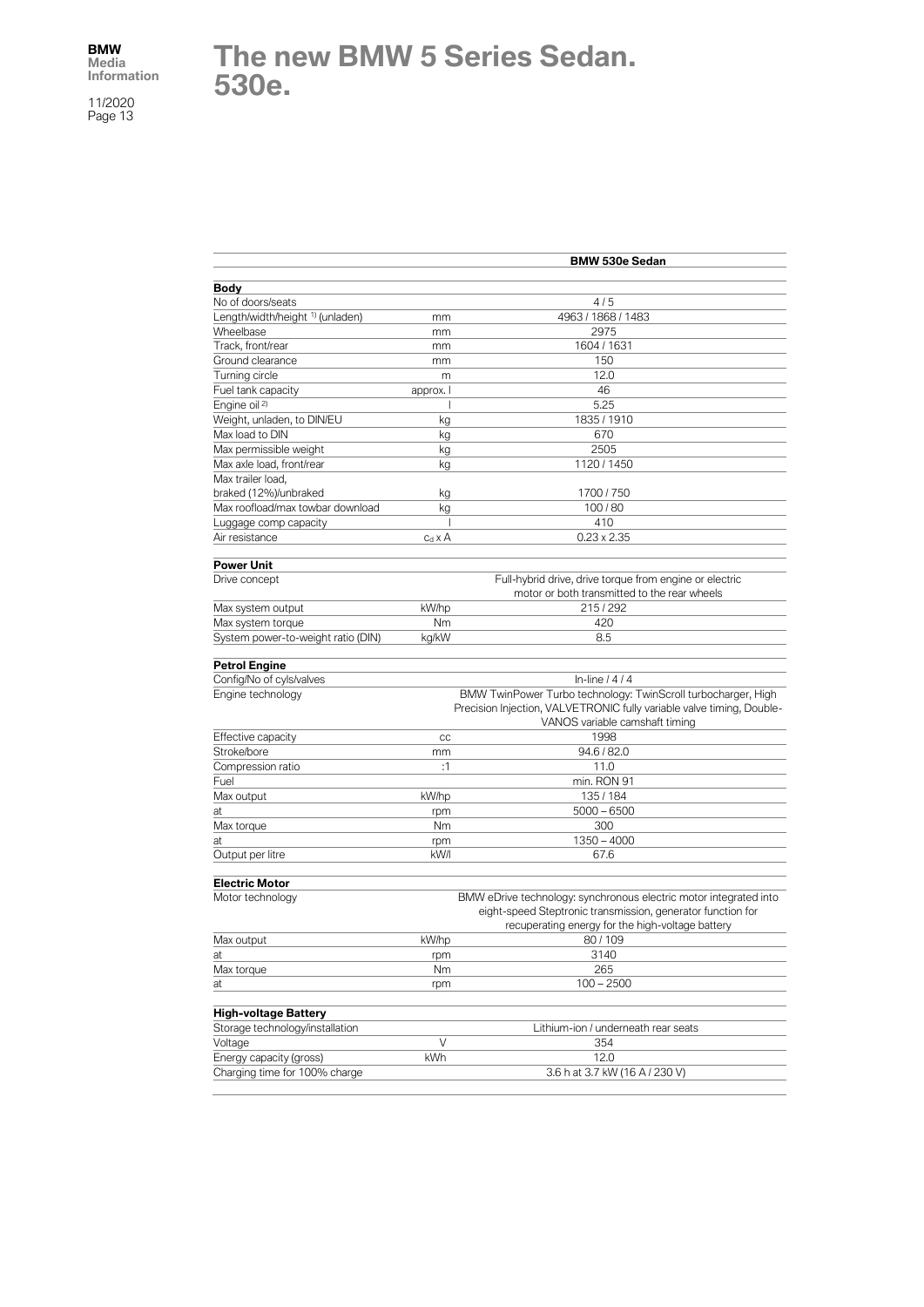|                                     |                                       |             | <b>BMW 530e Sedan</b>                                                                                                                                                                                                                                                                                                                                                                                                                                                                 |
|-------------------------------------|---------------------------------------|-------------|---------------------------------------------------------------------------------------------------------------------------------------------------------------------------------------------------------------------------------------------------------------------------------------------------------------------------------------------------------------------------------------------------------------------------------------------------------------------------------------|
|                                     |                                       |             |                                                                                                                                                                                                                                                                                                                                                                                                                                                                                       |
|                                     | <b>Driving Dynamics and Safety</b>    |             |                                                                                                                                                                                                                                                                                                                                                                                                                                                                                       |
| Suspension, front                   |                                       |             | Double-wishbone axle in aluminium construction with separate lower track arm,<br>small steering roll radius, transverse force compensation, anti-dive                                                                                                                                                                                                                                                                                                                                 |
| Suspension, rear                    |                                       |             | Five-link axle in aluminium construction                                                                                                                                                                                                                                                                                                                                                                                                                                              |
| Brakes, front                       |                                       |             | Vented disc brakes, with four-piston fixed callipers                                                                                                                                                                                                                                                                                                                                                                                                                                  |
| Brakes, rear                        |                                       |             | Vented disc brakes, with single-piston floating callipers                                                                                                                                                                                                                                                                                                                                                                                                                             |
| Driving stability systems           |                                       |             | Standard: DSC incl. ABS, ASC and DTC (Dynamic Traction Control), CBC                                                                                                                                                                                                                                                                                                                                                                                                                  |
|                                     |                                       |             | (Cornering Brake Control), DBC (Dynamic Brake Control), Dry Braking function,<br>Fading Compensation, Start-Off Assistant; optional: Adaptive suspension                                                                                                                                                                                                                                                                                                                              |
| Safety equipment                    |                                       |             | Standard: airbags for driver and front passenger, side airbags for driver and front                                                                                                                                                                                                                                                                                                                                                                                                   |
|                                     |                                       |             | passenger, head airbags front and rear, three-point inertia-reel seatbelts on all<br>seats with belt stopper, belt tensioner and belt force limiter at the front, crash-                                                                                                                                                                                                                                                                                                              |
|                                     |                                       |             | active front head restraints, crash sensors, tyre pressure indicator                                                                                                                                                                                                                                                                                                                                                                                                                  |
| Steering                            |                                       |             | Electric Power Steering (EPS)                                                                                                                                                                                                                                                                                                                                                                                                                                                         |
|                                     |                                       |             | with Servotronic function; optional: Integral Active Steering                                                                                                                                                                                                                                                                                                                                                                                                                         |
| Steering ratio, overall             |                                       | :1          | 17.0                                                                                                                                                                                                                                                                                                                                                                                                                                                                                  |
| Tyres, front/rear                   |                                       |             | 225/55 R17 101Y XL                                                                                                                                                                                                                                                                                                                                                                                                                                                                    |
| Rims, front/rear                    |                                       |             | 7.5J x 17 light-alloy                                                                                                                                                                                                                                                                                                                                                                                                                                                                 |
| <b>Transmission</b>                 |                                       |             |                                                                                                                                                                                                                                                                                                                                                                                                                                                                                       |
| Type of transmission                |                                       |             | Eight-speed Steptronic transmission                                                                                                                                                                                                                                                                                                                                                                                                                                                   |
| Gear ratios                         | L                                     | :1          | 4.714                                                                                                                                                                                                                                                                                                                                                                                                                                                                                 |
|                                     | II                                    | :1          | 3.143                                                                                                                                                                                                                                                                                                                                                                                                                                                                                 |
|                                     | $\mathbf{III}$                        | :1          | 2.106                                                                                                                                                                                                                                                                                                                                                                                                                                                                                 |
|                                     | IV                                    | :1          | 1.667                                                                                                                                                                                                                                                                                                                                                                                                                                                                                 |
|                                     | V                                     | :1          | 1.285                                                                                                                                                                                                                                                                                                                                                                                                                                                                                 |
|                                     | VI                                    | :1          | 1.000                                                                                                                                                                                                                                                                                                                                                                                                                                                                                 |
|                                     | VII                                   | :1          | 0.839                                                                                                                                                                                                                                                                                                                                                                                                                                                                                 |
|                                     | VIII                                  | :1          | 0.667                                                                                                                                                                                                                                                                                                                                                                                                                                                                                 |
|                                     | R                                     | :1          | 3.317                                                                                                                                                                                                                                                                                                                                                                                                                                                                                 |
| Final drive                         |                                       | :1          | 3.231                                                                                                                                                                                                                                                                                                                                                                                                                                                                                 |
| Performance                         |                                       |             |                                                                                                                                                                                                                                                                                                                                                                                                                                                                                       |
| Acceleration                        | 0-100 km/h                            | $\mathbf S$ | 5.9                                                                                                                                                                                                                                                                                                                                                                                                                                                                                   |
| Top speed                           |                                       | km/h        | 235                                                                                                                                                                                                                                                                                                                                                                                                                                                                                   |
| Top speed (electric)                |                                       | km/h        | 140                                                                                                                                                                                                                                                                                                                                                                                                                                                                                   |
| Electric range (WLTP)               |                                       | km          | $54 - 61$                                                                                                                                                                                                                                                                                                                                                                                                                                                                             |
| <b>BMW EfficientDynamics</b>        |                                       |             |                                                                                                                                                                                                                                                                                                                                                                                                                                                                                       |
| features                            | <b>BMW EfficientDynamics standard</b> |             | BMW eDrive technology, Electric Power Steering, hybrid-specific Auto<br>Start Stop function, Optimum Shift Indicator, ECO PRO and COMFORT<br>mode with coasting function, Proactive Driving Assistant,<br>BMW EfficientLightweight, optimised aerodynamic attributes, active air<br>flap control, on-demand operation of ancillary units, map-regulated oil<br>pump, electric a/c compressor, differential with optimised warm-up<br>behaviour, tyres with reduced rolling resistance |
| <b>Fuel Consumption ECE</b>         |                                       |             |                                                                                                                                                                                                                                                                                                                                                                                                                                                                                       |
| Fuel consumption combined           |                                       | I/100 km    | $1.9 - 1.7$                                                                                                                                                                                                                                                                                                                                                                                                                                                                           |
| CO <sub>2</sub> emissions from fuel |                                       | g/km        | $43 - 39$                                                                                                                                                                                                                                                                                                                                                                                                                                                                             |
| Electric power consumption          |                                       |             |                                                                                                                                                                                                                                                                                                                                                                                                                                                                                       |
| combined                            |                                       | kWh/100 km  | $14.9 - 13.8$                                                                                                                                                                                                                                                                                                                                                                                                                                                                         |
|                                     |                                       |             |                                                                                                                                                                                                                                                                                                                                                                                                                                                                                       |

Specifications apply to ACEA markets/data relevant to homologation applies in part only to Germany (weight)

<sup>1)</sup> Height including roof fin<br><sup>2)</sup> Oil change

The fuel consumption, CO2 emissions and electric power consumption figures were determined according to the European Regulation (EC)<br>715/2007 in the version applicable. The figures refer to a vehicle with basic configurati

The values are based on the new WLTP test cycle and are translated back into NEDC-equivalent values in order to ensure comparability<br>between the vehicles. With respect to these vehicles, for vehicle-related taxes or other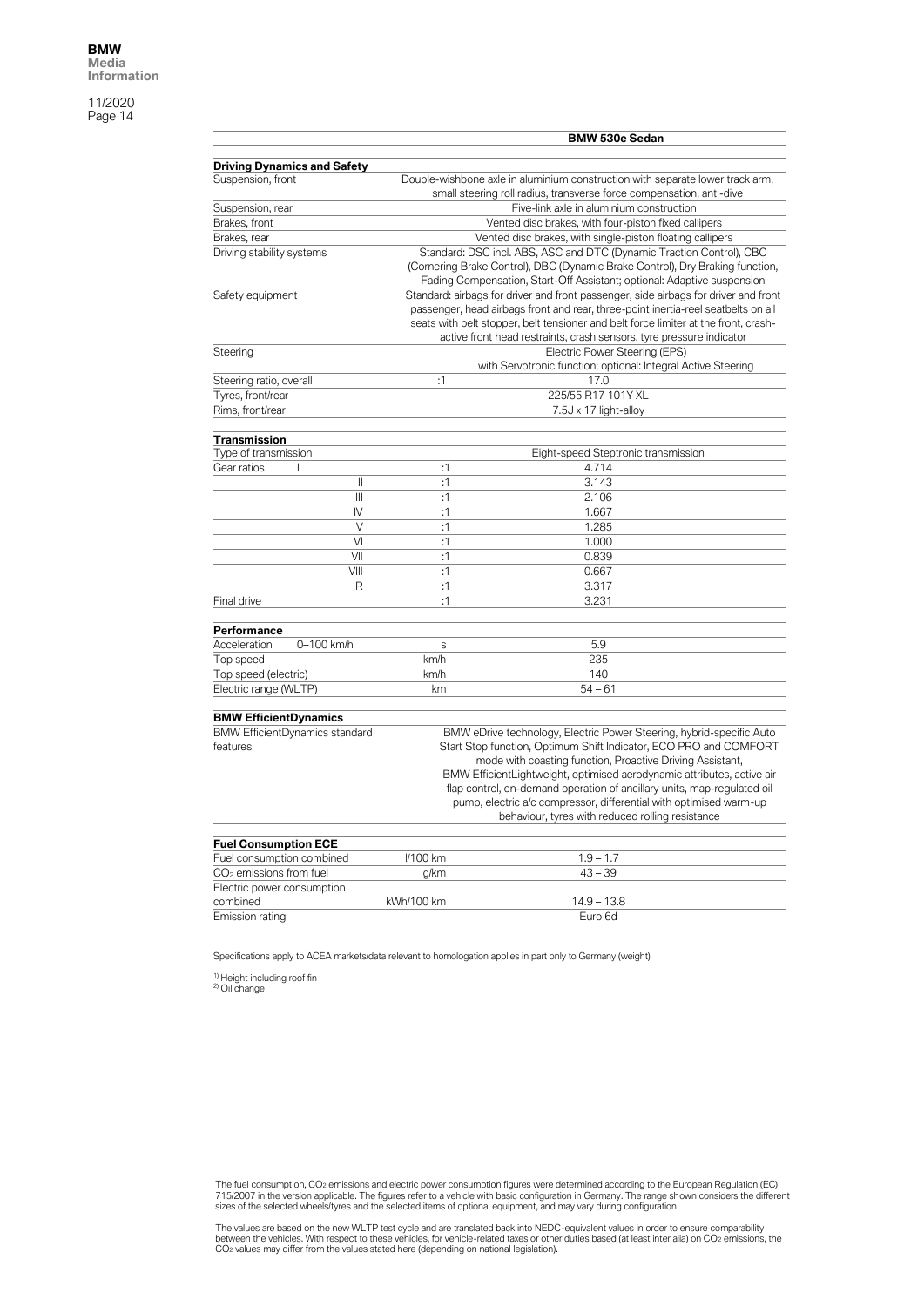## **The new BMW 5 Series Sedan. 530e xDrive.**

|                                             |                | <b>BMW 530e xDrive Sedan</b>                                                                                                           |
|---------------------------------------------|----------------|----------------------------------------------------------------------------------------------------------------------------------------|
| Body                                        |                |                                                                                                                                        |
| No of doors/seats                           |                | 4/5                                                                                                                                    |
| Length/width/height <sup>1)</sup> (unladen) | mm             | 4963 / 1868 / 1483                                                                                                                     |
| Wheelbase                                   | mm             | 2975                                                                                                                                   |
| Track, front/rear                           | mm             | 1604 / 1631                                                                                                                            |
| Ground clearance                            | mm             | 146                                                                                                                                    |
| Turning circle                              | m              | 12.4                                                                                                                                   |
| Fuel tank capacity                          | approx. I      | 46                                                                                                                                     |
| Engine oil <sup>2)</sup>                    | ı              | 5.25                                                                                                                                   |
| Weight, unladen, to DIN/EU                  | kg             | 1895 / 1970                                                                                                                            |
| Max load to DIN                             | kg             | 665                                                                                                                                    |
| Max permissible weight                      | kg             | 2560                                                                                                                                   |
| Max axle load, front/rear                   | kg             | 1170 / 1455                                                                                                                            |
| Max trailer load,                           |                |                                                                                                                                        |
| braked (12%)/unbraked                       | kg             | 2000 / 750                                                                                                                             |
| Max roofload/max towbar download            | kg             | 100/80                                                                                                                                 |
| Luggage comp capacity                       |                | 410                                                                                                                                    |
| Air resistance                              | $c_d \times A$ | $0.24 \times 2.35$                                                                                                                     |
|                                             |                |                                                                                                                                        |
| <b>Power Unit</b>                           |                |                                                                                                                                        |
| Drive concept                               |                | Full-hybrid drive, drive torque from engine or electric motor or<br>both transmitted to all four wheels via BMW xDrive                 |
| Max system output                           | kW/hp          | 215/292                                                                                                                                |
| Max system torque                           | Nm             | 420                                                                                                                                    |
| System power-to-weight ratio (DIN)          | kg/kW          | 8.8                                                                                                                                    |
|                                             |                |                                                                                                                                        |
| <b>Petrol Engine</b>                        |                | In-line $1414$                                                                                                                         |
| Config/No of cyls/valves                    |                |                                                                                                                                        |
| Engine technology                           |                | BMW TwinPower Turbo technology: TwinScroll turbocharger, High<br>Precision Injection, VALVETRONIC fully variable valve timing, Double- |
|                                             |                | VANOS variable camshaft timing                                                                                                         |
| Effective capacity                          | CC             | 1998                                                                                                                                   |
| Stroke/bore                                 | mm             | 94.6 / 82.0                                                                                                                            |
| Compression ratio                           | :1             | 11.0                                                                                                                                   |
| Fuel                                        |                | min. RON 91                                                                                                                            |
| Max output                                  | kW/hp          | 135/184                                                                                                                                |
| at                                          | rpm            | $5000 - 6500$                                                                                                                          |
| Max torque                                  | Nm             | 300                                                                                                                                    |
| at                                          | rpm            | $1350 - 4000$                                                                                                                          |
| Output per litre                            | kW/I           | 67.6                                                                                                                                   |
|                                             |                |                                                                                                                                        |
| <b>Electric Motor</b>                       |                |                                                                                                                                        |
| Motor technology                            |                | BMW eDrive technology: synchronous electric motor integrated into<br>eight-speed Steptronic transmission, generator function for       |
|                                             |                | recuperating energy for the high-voltage battery                                                                                       |
| Max output                                  | kW/hp          | 80/109                                                                                                                                 |
| at                                          | rpm            | 3140                                                                                                                                   |
| Max torque                                  | Nm             | 265                                                                                                                                    |
| at                                          | rpm            | $100 - 2500$                                                                                                                           |
| <b>High-voltage Battery</b>                 |                |                                                                                                                                        |
| Storage technology/installation             |                | Lithium-ion / underneath rear seats                                                                                                    |
| Voltage                                     | V              | 354                                                                                                                                    |
| Energy capacity (gross)                     | kWh            | 12.0                                                                                                                                   |
| Charging time for 100% charge               |                | 3.6 h at 3.7 kW (16 A / 230 V)                                                                                                         |
|                                             |                |                                                                                                                                        |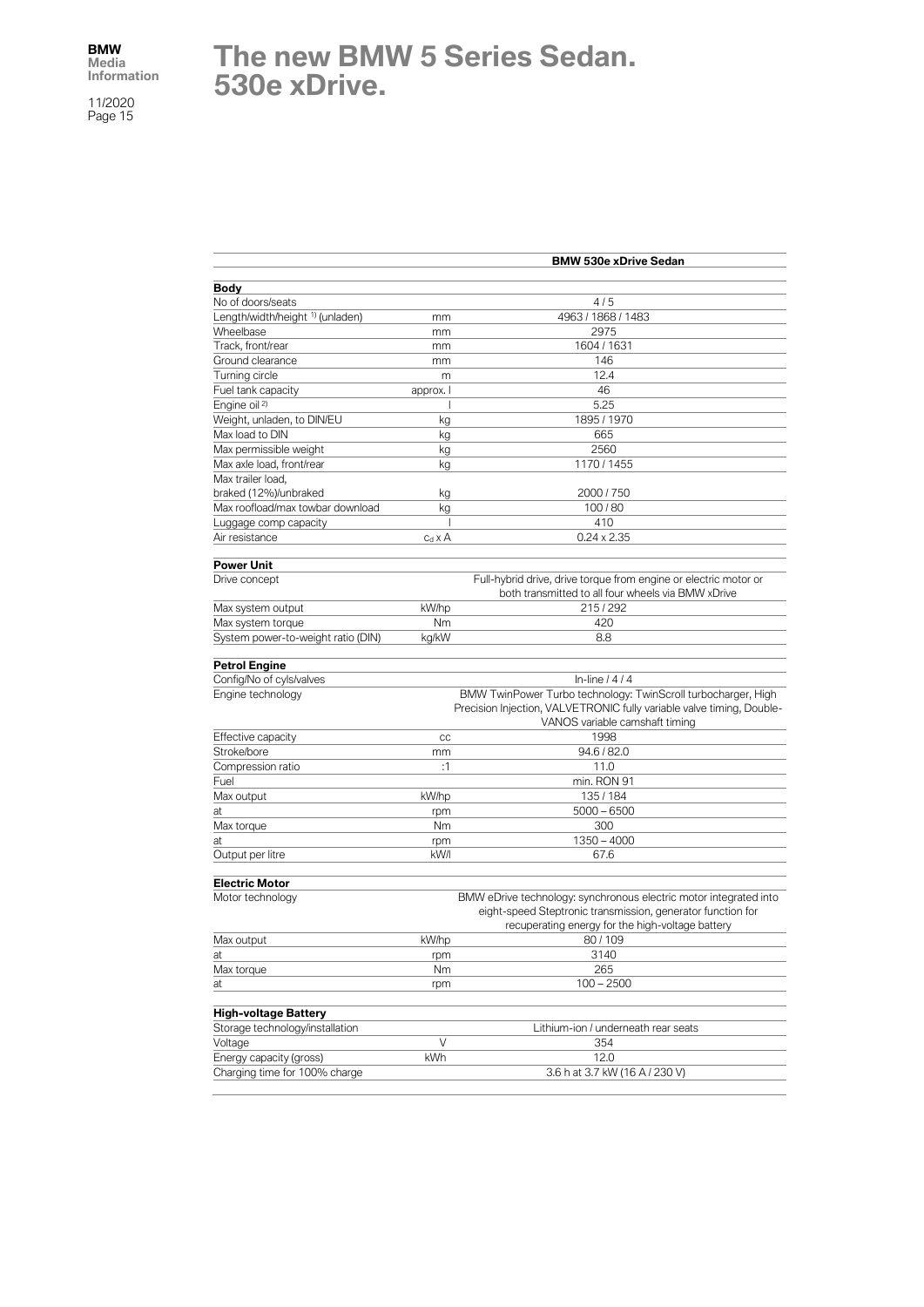|                                                         |            | <b>BMW 530e xDrive Sedan</b>                                                        |
|---------------------------------------------------------|------------|-------------------------------------------------------------------------------------|
|                                                         |            |                                                                                     |
| <b>Driving Dynamics and Safety</b><br>Suspension, front |            | Double-wishbone axle in aluminium construction with separate lower track arm,       |
|                                                         |            | small steering roll radius, transverse force compensation, anti-dive                |
| Suspension, rear                                        |            | Five-link axle in aluminium construction                                            |
| Brakes, front                                           |            | Vented disc brakes, with four-piston fixed callipers                                |
| Brakes, rear                                            |            | Vented disc brakes, with single-piston floating callipers                           |
| Driving stability systems                               |            | Standard: DSC incl. ABS, ASC and DTC (Dynamic Traction Control), CBC                |
|                                                         |            | (Cornering Brake Control), DBC (Dynamic Brake Control), Dry Braking function,       |
|                                                         |            | Fading Compensation, Start-Off Assistant, all-wheel-drive system xDrive linked      |
|                                                         |            | with DSC; optional: Adaptive suspension                                             |
| Safety equipment                                        |            | Standard: airbags for driver and front passenger, side airbags for driver and front |
|                                                         |            | passenger, head airbags front and rear, three-point inertia-reel seatbelts on all   |
|                                                         |            | seats with belt stopper, belt tensioner and belt force limiter at the front, crash- |
|                                                         |            | active front head restraints, crash sensors, tyre pressure indicator                |
| Steering                                                |            | Electric Power Steering (EPS)                                                       |
|                                                         |            | with Servotronic function; optional: Integral Active Steering                       |
| Steering ratio, overall                                 | :1         | 16.5                                                                                |
| Tyres, front/rear                                       |            | 225/55 R17 101Y XL                                                                  |
| Rims, front/rear                                        |            | 7.5J x 17 light-alloy                                                               |
|                                                         |            |                                                                                     |
| Transmission                                            |            |                                                                                     |
| Type of transmission                                    |            | Eight-speed Steptronic transmission                                                 |
| Gear ratios                                             | :1         | 4.714                                                                               |
| Ш                                                       | :1         | 3.143                                                                               |
| Ш                                                       | :1         | 2.106                                                                               |
| IV                                                      | :1         | 1.667                                                                               |
| $\vee$                                                  | :1         | 1.285                                                                               |
| VI                                                      | :1         | 1.000                                                                               |
| VII                                                     | :1         | 0.839                                                                               |
| VIII                                                    | :1         | 0.667                                                                               |
| R                                                       | :1         | 3.317                                                                               |
| Final drive                                             | :1         | 3.231                                                                               |
|                                                         |            |                                                                                     |
| Performance                                             |            |                                                                                     |
| Acceleration<br>0-100 km/h                              | S          | 5.9                                                                                 |
| Top speed                                               | km/h       | 230                                                                                 |
| Top speed (electric)                                    | km/h       | 140                                                                                 |
| Electric range (WLTP)                                   | km         | $48 - 55$                                                                           |
|                                                         |            |                                                                                     |
| <b>BMW EfficientDynamics</b>                            |            |                                                                                     |
| <b>BMW EfficientDynamics standard</b>                   |            | BMW eDrive technology, Electric Power Steering, hybrid-specific Auto                |
| features                                                |            | Start Stop function, Optimum Shift Indicator, ECO PRO and COMFORT                   |
|                                                         |            | mode with coasting function, Proactive Driving Assistant,                           |
|                                                         |            | BMW EfficientLightweight, optimised aerodynamic attributes, active air              |
|                                                         |            | flap control, on-demand operation of ancillary units, map-regulated oil             |
|                                                         |            | pump, electric a/c compressor, efficiency-optimised all-wheel drive,                |
|                                                         |            | differential with optimised warm-up behaviour, tyres with reduced rolling           |
|                                                         |            | resistance                                                                          |
|                                                         |            |                                                                                     |
| <b>Fuel Consumption ECE</b>                             |            |                                                                                     |
| Fuel consumption combined                               | I/100 km   | $2.1 - 2.0$                                                                         |
| CO <sub>2</sub> emissions from fuel                     | g/km       | $49 - 46$                                                                           |
| Electric power consumption                              |            |                                                                                     |
| combined                                                | kWh/100 km | $16.5 - 15.9$                                                                       |
| Emission rating                                         |            | Euro 6d                                                                             |

Specifications apply to ACEA markets/data relevant to homologation applies in part only to Germany (weight)

<sup>1)</sup> Height including roof fin<br><sup>2)</sup> Oil change

The fuel consumption, CO2 emissions and electric power consumption figures were determined according to the European Regulation (EC)<br>715/2007 in the version applicable. The figures refer to a vehicle with basic configurati

The values are based on the new WLTP test cycle and are translated back into NEDC-equivalent values in order to ensure comparability<br>between the vehicles. With respect to these vehicles, for vehicle-related taxes or other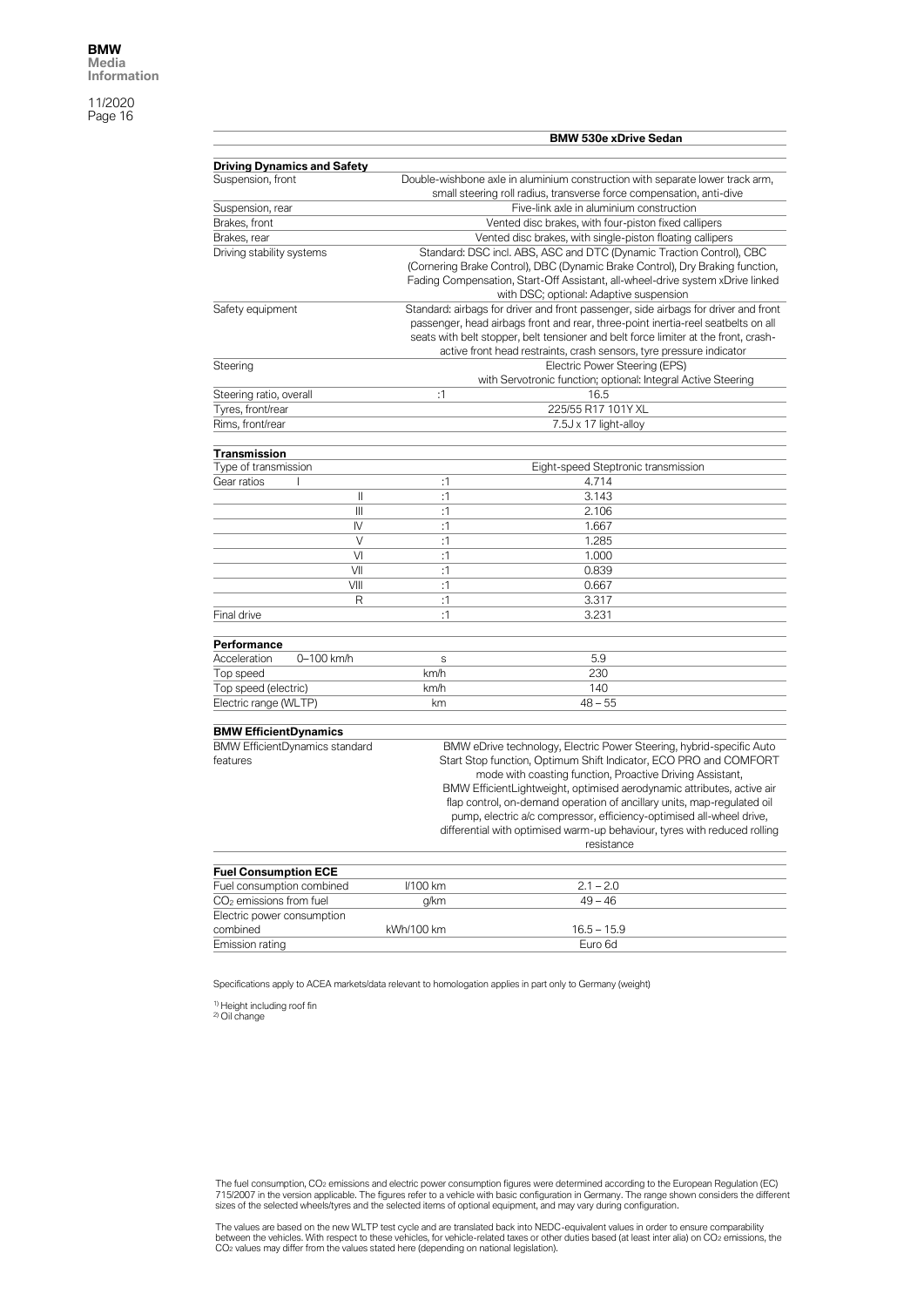## **The new BMW 5 Series Sedan. 545e xDrive.**

|                                             |                | <b>BMW 545e xDrive Sedan</b>                                                                                                                                             |
|---------------------------------------------|----------------|--------------------------------------------------------------------------------------------------------------------------------------------------------------------------|
| <b>Body</b>                                 |                |                                                                                                                                                                          |
| No of doors/seats                           |                | 4/5                                                                                                                                                                      |
| Length/width/height <sup>1)</sup> (unladen) | mm             | 4963 / 1868 / 1483                                                                                                                                                       |
| Wheelbase                                   | mm             | 2975                                                                                                                                                                     |
| Track, front/rear                           | mm             | 1604 / 1631                                                                                                                                                              |
| Ground clearance                            | mm             | 146                                                                                                                                                                      |
| Turning circle                              | m              | 12.4                                                                                                                                                                     |
| Fuel tank capacity                          | approx. I      | 46                                                                                                                                                                       |
| Engine oil <sup>2)</sup>                    |                | 6.5                                                                                                                                                                      |
| Weight, unladen, to DIN/EU                  | kg             | 1945 / 2020                                                                                                                                                              |
| Max load to DIN                             | kg             | 660                                                                                                                                                                      |
| Max permissible weight                      | kg             | 2605                                                                                                                                                                     |
| Max axle load, front/rear                   | kg             | 1205 / 1455                                                                                                                                                              |
| Max trailer load,                           |                |                                                                                                                                                                          |
| braked (12%)/unbraked                       | kg             | 2000 / 750                                                                                                                                                               |
| Max roofload/max towbar download            | kg             | 100/80                                                                                                                                                                   |
| Luggage comp capacity                       | Т              | 410                                                                                                                                                                      |
| Air resistance                              | $c_d \times A$ | $0.24 \times 2.35$                                                                                                                                                       |
| <b>Power Unit</b>                           |                |                                                                                                                                                                          |
| Drive concept                               |                | Full-hybrid drive, drive torque from engine or electric motor or<br>both transmitted to all four wheels via BMW xDrive                                                   |
| Max system output                           | kW/hp          | 290/394                                                                                                                                                                  |
| Max system torque                           | Nm             | 60                                                                                                                                                                       |
| System power-to-weight ratio (DIN)          | kg/kW          | 6.7                                                                                                                                                                      |
| <b>Petrol Engine</b>                        |                |                                                                                                                                                                          |
| Config/No of cyls/valves                    |                | In-line $/6/4$                                                                                                                                                           |
| Engine technology                           |                | BMW TwinPower Turbo technology: TwinScroll turbocharger, High<br>Precision Injection, VALVETRONIC fully variable valve timing, Double-<br>VANOS variable camshaft timing |
| Effective capacity                          |                | 2998                                                                                                                                                                     |
| Stroke/bore                                 | cc             | 94.6 / 82.0                                                                                                                                                              |
| Compression ratio                           | mm<br>:1       | 11.0                                                                                                                                                                     |
| Fuel                                        |                | min. RON 91                                                                                                                                                              |
| Max output                                  | kW/hp          | 210/286                                                                                                                                                                  |
| at                                          | rpm            | $5000 - 6000$                                                                                                                                                            |
| Max torque                                  | Nm             | 450                                                                                                                                                                      |
|                                             |                | $1600 - 3500$                                                                                                                                                            |
| at<br>Output per litre                      | rpm<br>kW/l    | 70.1                                                                                                                                                                     |
| <b>Electric Motor</b>                       |                |                                                                                                                                                                          |
| Motor technology                            |                | BMW eDrive technology: synchronous electric motor integrated into<br>eight-speed Steptronic transmission, generator function for                                         |
| Max output                                  | kW/hp          | recuperating energy for the high-voltage battery<br>80/109                                                                                                               |
|                                             |                | 3140                                                                                                                                                                     |
| at<br>Max torque                            | rpm<br>Nm      | 265                                                                                                                                                                      |
| at                                          | rpm            | $100 - 2500$                                                                                                                                                             |
|                                             |                |                                                                                                                                                                          |
| <b>High-voltage Battery</b>                 |                |                                                                                                                                                                          |
| Storage technology/installation             |                | Lithium-ion / underneath rear seats                                                                                                                                      |
| Voltage                                     | V              | 354                                                                                                                                                                      |
| Energy capacity (gross)                     | kWh            | 12.0                                                                                                                                                                     |
| Charging time for 100% charge               |                | 3.6 h at 3.7 kW (16 A / 230 V)                                                                                                                                           |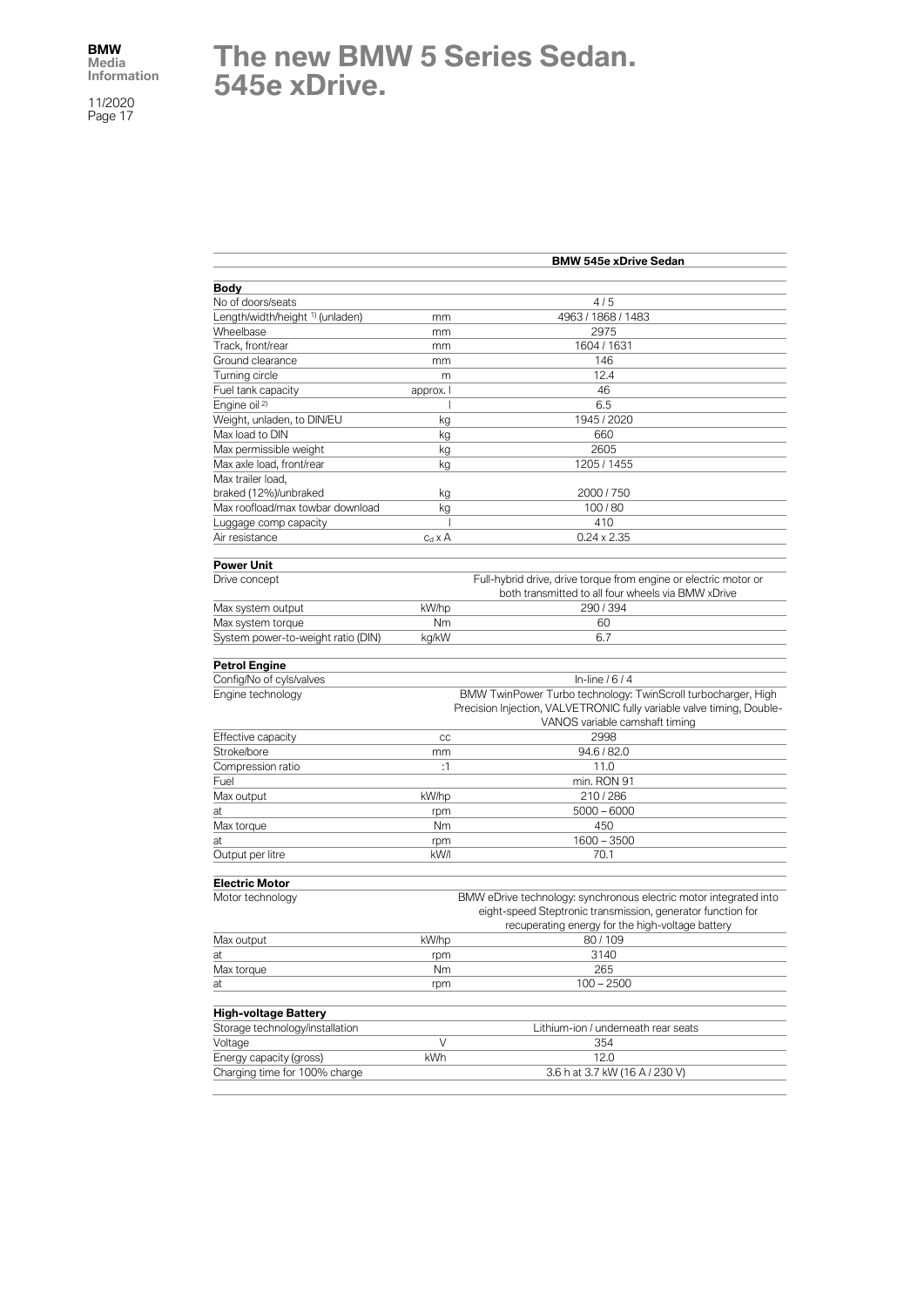|                                                         |              |            | <b>BMW 545e xDrive Sedan</b>                                                            |
|---------------------------------------------------------|--------------|------------|-----------------------------------------------------------------------------------------|
|                                                         |              |            |                                                                                         |
| <b>Driving Dynamics and Safety</b><br>Suspension, front |              |            | Double-wishbone axle in aluminium construction with separate lower track arm,           |
|                                                         |              |            | small steering roll radius, transverse force compensation, anti-dive                    |
| Suspension, rear                                        |              |            | Five-link axle in aluminium construction                                                |
| Brakes, front                                           |              |            | Vented disc brakes, with four-piston fixed callipers                                    |
| Brakes, rear                                            |              |            | Vented disc brakes, with single-piston floating callipers                               |
| Driving stability systems                               |              |            | Standard: DSC incl. ABS, ASC and DTC (Dynamic Traction Control), CBC                    |
|                                                         |              |            | (Cornering Brake Control), DBC (Dynamic Brake Control), Dry Braking function,           |
|                                                         |              |            | Fading Compensation, Start-Off Assistant, all-wheel-drive system xDrive linked          |
|                                                         |              |            | with DSC; optional: Adaptive suspension                                                 |
| Safety equipment                                        |              |            | Standard: airbags for driver and front passenger, side airbags for driver and front     |
|                                                         |              |            | passenger, head airbags front and rear, three-point inertia-reel seatbelts on all       |
|                                                         |              |            | seats with belt stopper, belt tensioner and belt force limiter at the front, crash-     |
|                                                         |              |            | active front head restraints, crash sensors, tyre pressure indicator                    |
| Steering                                                |              |            | Electric Power Steering (EPS)                                                           |
|                                                         |              |            | with Servotronic function; optional: Integral Active Steering                           |
| Steering ratio, overall                                 |              | :1         | 16.5                                                                                    |
| Tyres, front/rear                                       |              |            | 225/55 R17 101Y XL                                                                      |
| Rims, front/rear                                        |              |            | 7.5J x 17 light-alloy                                                                   |
|                                                         |              |            |                                                                                         |
| Transmission                                            |              |            |                                                                                         |
| Type of transmission                                    |              |            | Eight-speed Steptronic transmission                                                     |
| Gear ratios                                             |              | :1         | 4.714                                                                                   |
|                                                         | Ш            | :1         | 3.143                                                                                   |
|                                                         | Ш            | :1         | 2.106                                                                                   |
|                                                         | IV<br>$\vee$ | :1         | 1.667                                                                                   |
|                                                         | VI           | :1<br>:1   | 1.285                                                                                   |
|                                                         | VII          | :1         | 1.000<br>0.839                                                                          |
|                                                         | VIII         | :1         |                                                                                         |
|                                                         | R            | :1         | 0.667<br>3.317                                                                          |
| Final drive                                             |              | :1         | 3.231                                                                                   |
|                                                         |              |            |                                                                                         |
| Performance                                             |              |            |                                                                                         |
| Acceleration                                            | 0-100 km/h   | S          | 4.6                                                                                     |
| Top speed                                               |              | km/h       | 250                                                                                     |
| Top speed (electric)                                    |              | km/h       | 140                                                                                     |
| Electric range (WLTP)                                   |              | km         | $49 - 57$                                                                               |
|                                                         |              |            |                                                                                         |
| <b>BMW EfficientDynamics</b>                            |              |            |                                                                                         |
| <b>BMW EfficientDynamics standard</b>                   |              |            | BMW eDrive technology, Electric Power Steering, hybrid-specific Auto                    |
| features                                                |              |            | Start Stop function, Optimum Shift Indicator, ECO PRO and COMFORT                       |
|                                                         |              |            | mode with coasting function, Proactive Driving Assistant,                               |
|                                                         |              |            | BMW EfficientLightweight, optimised aerodynamic attributes, active air                  |
|                                                         |              |            | flap control, on-demand operation of ancillary units, map-regulated oil                 |
|                                                         |              |            | pump, electric a/c compressor, efficiency-optimised all-wheel drive,                    |
|                                                         |              |            | differential with optimised warm-up behaviour, tyres with reduced rolling<br>resistance |
|                                                         |              |            |                                                                                         |
| <b>Fuel Consumption ECE</b>                             |              |            |                                                                                         |
| Fuel consumption combined                               |              | I/100 km   | $2.3 - 2.2$                                                                             |
| CO <sub>2</sub> emissions from fuel                     |              | g/km       | $53 - 49$                                                                               |
| Electric power consumption                              |              |            |                                                                                         |
| combined                                                |              | kWh/100 km | $16.3 - 15.8$                                                                           |
| Emission rating                                         |              |            | Euro 6d                                                                                 |

Specifications apply to ACEA markets/data relevant to homologation applies in part only to Germany (weight)

<sup>1)</sup> Height including roof fin<br><sup>2)</sup> Oil change

The fuel consumption, CO2 emissions and electric power consumption figures were determined according to the European Regulation (EC)<br>715/2007 in the version applicable. The figures refer to a vehicle with basic configurati

The values are based on the new WLTP test cycle and are translated back into NEDC-equivalent values in order to ensure comparability<br>between the vehicles. With respect to these vehicles, for vehicle-related taxes or other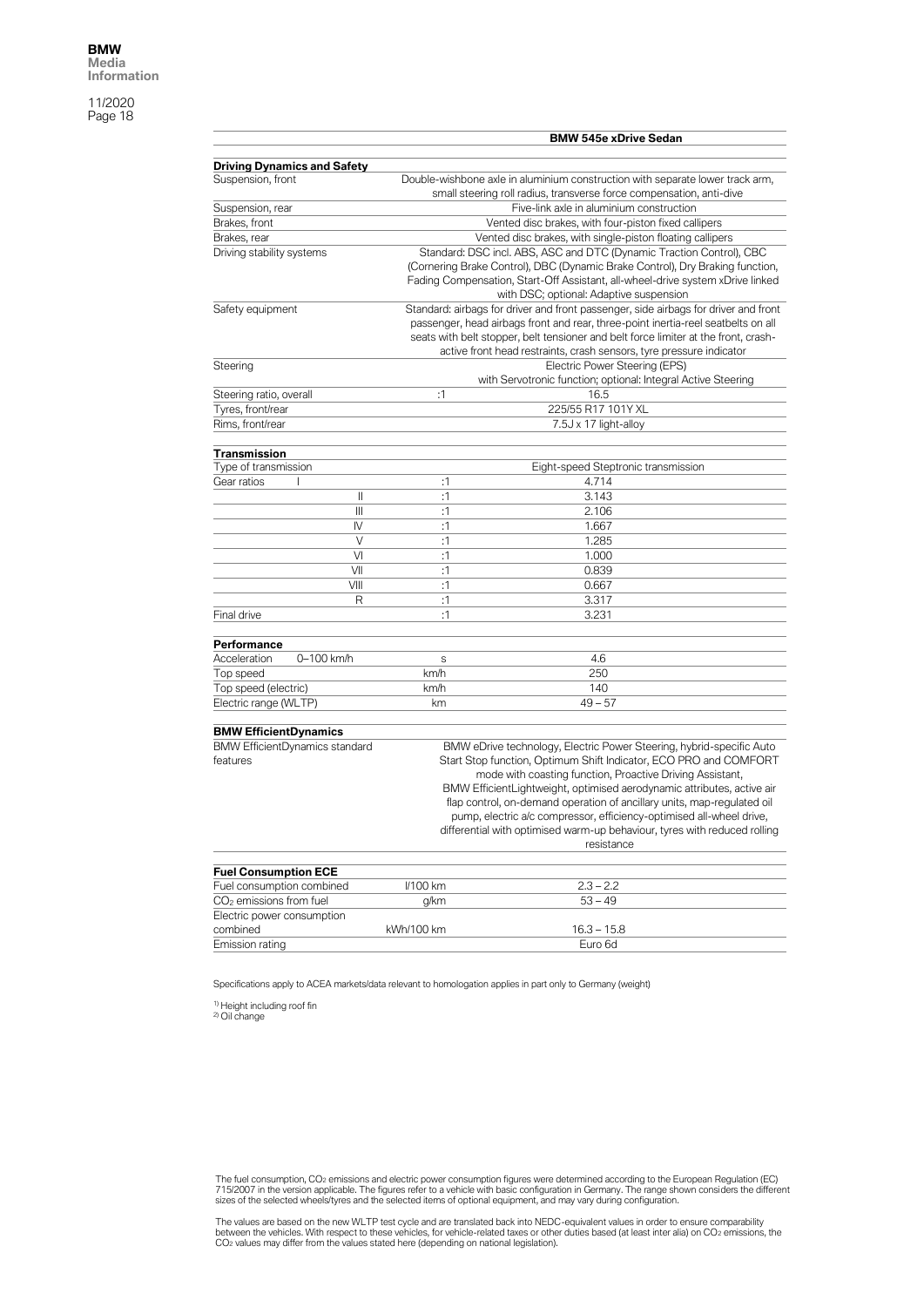# **The new BMW 5 Series Sedan. 520d.**

|                                                   | <b>BMW 520d Sedan</b>                                                                                                                            |
|---------------------------------------------------|--------------------------------------------------------------------------------------------------------------------------------------------------|
|                                                   |                                                                                                                                                  |
| Body                                              |                                                                                                                                                  |
| No of doors/seats                                 | 4/5                                                                                                                                              |
| Length/width/height <sup>1)</sup> (unladen)<br>mm | 4963 / 1868 / 1479                                                                                                                               |
| Wheelbase<br>mm                                   | 2975                                                                                                                                             |
| Track, front/rear<br>mm                           | 1605 / 1630                                                                                                                                      |
| Ground clearance<br>mm                            | 144                                                                                                                                              |
| Turning circle                                    | 12.0<br>m                                                                                                                                        |
| Fuel tank capacity<br>approx. I                   | 66                                                                                                                                               |
| Engine oil <sup>2)</sup>                          | 5.5<br>J                                                                                                                                         |
| Weight, unladen, to DIN/EU                        | 1675 / 1750<br>kg                                                                                                                                |
| Max load to DIN                                   | 670<br>kg                                                                                                                                        |
| Max permissible weight                            | 2345<br>kg                                                                                                                                       |
| Max axle load, front/rear                         | 1100 / 1320<br>kg                                                                                                                                |
| Max trailer load,                                 |                                                                                                                                                  |
| braked (12%)/unbraked                             | 2000 / 750<br>kg                                                                                                                                 |
| Max roofload/max towbar download                  | 100/90<br>kg                                                                                                                                     |
| Luggage comp capacity                             | 530<br>J.                                                                                                                                        |
| Air resistance<br>$c_d \times A$                  | $0.23 \times 2.35$                                                                                                                               |
| Power Unit                                        |                                                                                                                                                  |
| Config/No of cyls/valves                          | In-line $/4/4$                                                                                                                                   |
| Engine technology                                 | BMW TwinPower Turbo technology: multi-stage turbocharging, common-rail                                                                           |
|                                                   | direct injection with solenoid injectors (max. injection pressure: 2500 bar)                                                                     |
| Effective capacity                                | 1995<br>cc                                                                                                                                       |
| Stroke/bore<br>mm                                 | 90.0 / 84.0                                                                                                                                      |
| Compression ratio                                 | :1<br>16.5                                                                                                                                       |
| Fuel                                              | Diesel                                                                                                                                           |
| Max output<br>kW/hp                               | 140/190                                                                                                                                          |
| at<br>rpm                                         | 4000                                                                                                                                             |
| Max torque<br>Nm                                  | 400                                                                                                                                              |
| at<br>rpm                                         | $1750 - 2500$                                                                                                                                    |
| 48V mild hybrid technology                        |                                                                                                                                                  |
| kW/hp<br>Max output                               | 8/11                                                                                                                                             |
|                                                   |                                                                                                                                                  |
| <b>Electrical System</b>                          |                                                                                                                                                  |
| $Ah/-$<br>12V battery/installation                | 90 / luggage compartment                                                                                                                         |
| $Ah/-$<br>48V battery/installation                | 11 / engine compartment                                                                                                                          |
|                                                   |                                                                                                                                                  |
| <b>Driving Dynamics and Safety</b>                |                                                                                                                                                  |
| Suspension, front                                 | Double-wishbone axle in aluminium construction with separate lower track arm,                                                                    |
|                                                   | small steering roll radius, transverse force compensation, anti-dive                                                                             |
| Suspension, rear<br>Brakes, front                 | Five-link axle in aluminium lightweight construction, dual elastic bearing                                                                       |
|                                                   | Vented disc brakes, with four-piston fixed callipers                                                                                             |
| Brakes, rear                                      | Vented disc brakes, with single-piston floating callipers                                                                                        |
| Driving stability systems                         | Standard: DSC incl. ABS and DTC (Dynamic Traction Control), CBC (Cornering<br>Brake Control), DBC (Dynamic Brake Control), Dry Braking function, |
|                                                   | Fading Compensation, Start-Off Assistant; optional: Dynamic Damper Control,                                                                      |
|                                                   | <b>Adaptive Drive</b>                                                                                                                            |
| Safety equipment                                  | Standard: airbags for driver and front passenger, side airbags for driver and                                                                    |
|                                                   | front passenger, head airbags front and rear, three-point inertia-reel seatbelts                                                                 |
|                                                   | on all seats with belt stopper, belt tensioner and belt force limiter at the front,                                                              |
|                                                   | crash-active front head restraints, crash sensors, tyre pressure indicator                                                                       |
| Steering                                          | Electric Power Steering (EPS),                                                                                                                   |
|                                                   | optional: Integral Active Steering                                                                                                               |
| Steering ratio, overall                           | :1<br>17.0                                                                                                                                       |
| Tyres, front/rear                                 | 225/55 R17 101Y XL                                                                                                                               |
| Rims, front/rear                                  | 7.5J x 17 light-alloy                                                                                                                            |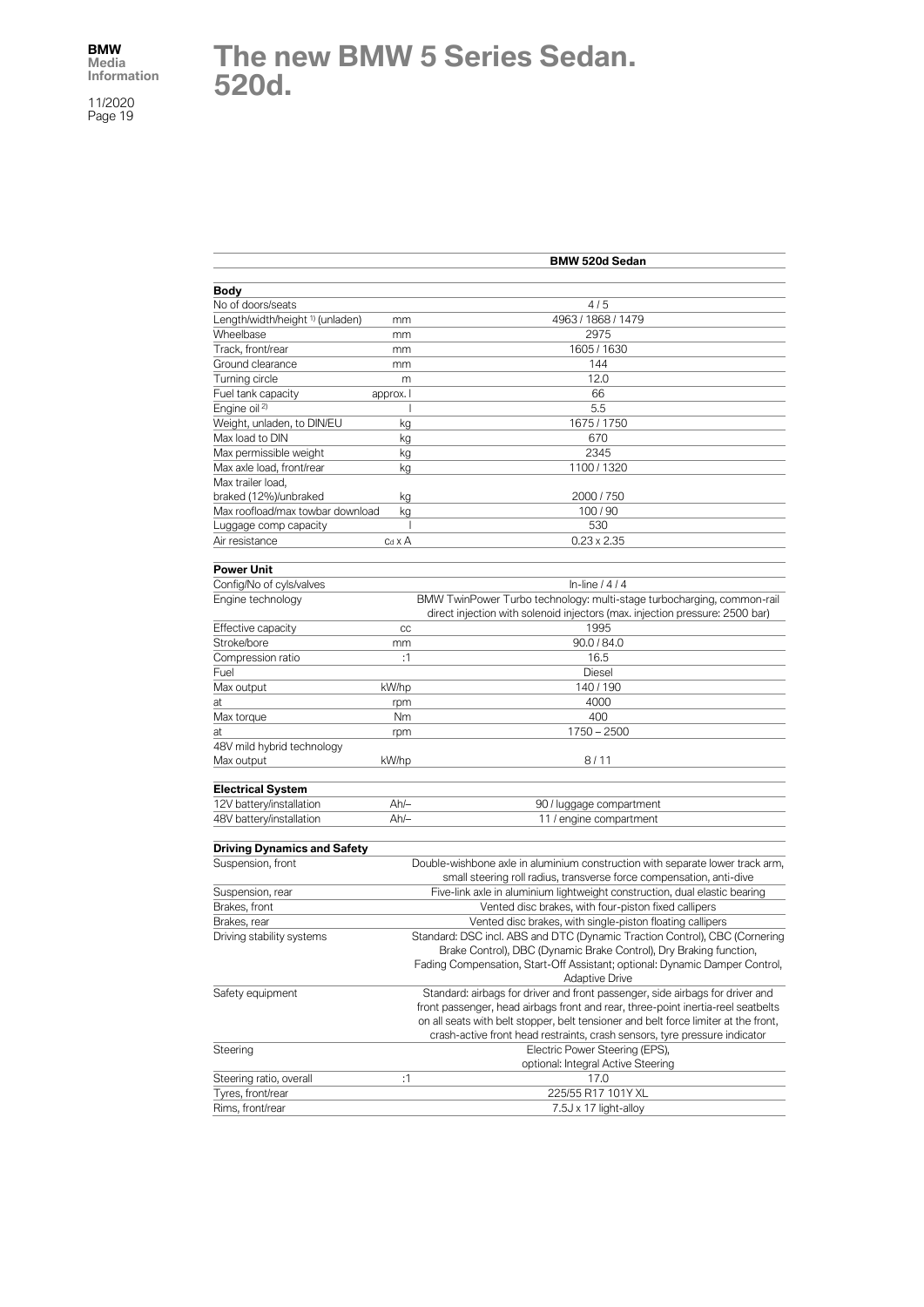|                                                   |                |                 | <b>BMW 520d Sedan</b>                                                                                                                                                                                                                                                                                                                                                                                                                                                                                                                                                                          |
|---------------------------------------------------|----------------|-----------------|------------------------------------------------------------------------------------------------------------------------------------------------------------------------------------------------------------------------------------------------------------------------------------------------------------------------------------------------------------------------------------------------------------------------------------------------------------------------------------------------------------------------------------------------------------------------------------------------|
| <b>Transmission</b>                               |                |                 |                                                                                                                                                                                                                                                                                                                                                                                                                                                                                                                                                                                                |
| Type of transmission                              |                |                 | Eight-speed Steptronic transmission                                                                                                                                                                                                                                                                                                                                                                                                                                                                                                                                                            |
| Gear ratios                                       |                | :1              | 5.250                                                                                                                                                                                                                                                                                                                                                                                                                                                                                                                                                                                          |
|                                                   | Ш              | :1              | 3.360                                                                                                                                                                                                                                                                                                                                                                                                                                                                                                                                                                                          |
|                                                   | $\mathbf{III}$ | :1              | 2.172                                                                                                                                                                                                                                                                                                                                                                                                                                                                                                                                                                                          |
|                                                   | $\mathsf{N}$   | :1              | 1.720                                                                                                                                                                                                                                                                                                                                                                                                                                                                                                                                                                                          |
|                                                   | $\vee$         | :1              | 1.316                                                                                                                                                                                                                                                                                                                                                                                                                                                                                                                                                                                          |
|                                                   | VI             | :1              | 1.000                                                                                                                                                                                                                                                                                                                                                                                                                                                                                                                                                                                          |
|                                                   | VII            | :1              | 0.822                                                                                                                                                                                                                                                                                                                                                                                                                                                                                                                                                                                          |
|                                                   | VIII           | :1              | 0.640                                                                                                                                                                                                                                                                                                                                                                                                                                                                                                                                                                                          |
|                                                   | R              | :1              | 3.712                                                                                                                                                                                                                                                                                                                                                                                                                                                                                                                                                                                          |
| Final drive                                       |                | :1              | 2.929                                                                                                                                                                                                                                                                                                                                                                                                                                                                                                                                                                                          |
| Performance                                       |                |                 |                                                                                                                                                                                                                                                                                                                                                                                                                                                                                                                                                                                                |
| Power-to-weight ratio (DIN)                       |                | kg/kW           | 12.0                                                                                                                                                                                                                                                                                                                                                                                                                                                                                                                                                                                           |
| Output per litre                                  |                | kW/l            | 70.2                                                                                                                                                                                                                                                                                                                                                                                                                                                                                                                                                                                           |
| Acceleration                                      | 0-100 km/h     | S               | 7.2                                                                                                                                                                                                                                                                                                                                                                                                                                                                                                                                                                                            |
| Top speed                                         |                | km/h            | 235                                                                                                                                                                                                                                                                                                                                                                                                                                                                                                                                                                                            |
| <b>BMW EfficientDynamics</b>                      |                |                 |                                                                                                                                                                                                                                                                                                                                                                                                                                                                                                                                                                                                |
| <b>BMW EfficientDynamics</b><br>standard features |                |                 | Mild hybrid technology with 48V starter-generator, Brake Energy Regeneration<br>with recuperation display, Auto Start Stop function, ECO PRO and COMFORT<br>mode with coasting function, Proactive Driving Assistant, Optimum Shift<br>Indicator, Electric Power Steering, BMW EfficientLightweight, optimised<br>aerodynamic attributes, active air flap control, on-demand operation<br>of ancillary units, map-regulated oil pump, differential with optimised<br>warm-up behaviour, tyres with reduced rolling resistance,<br>BMW Blue Performance technology with SCR catalytic converter |
| <b>Fuel Consumption ECE</b><br>Urban              |                | <b>//100 km</b> | $5.0 - 4.8$                                                                                                                                                                                                                                                                                                                                                                                                                                                                                                                                                                                    |

| <b>TUBI CONSUMPTION EVE</b> |             |  |
|-----------------------------|-------------|--|
| $1/100$ km                  | $5.0 - 4.8$ |  |
| $1/100$ km                  | $3.9 - 3.7$ |  |
| $1/100$ km                  | $4.3 - 4.1$ |  |
| a/km                        | $112 - 108$ |  |
|                             | Euro 6d     |  |
|                             |             |  |

Specifications apply to ACEA markets/data relevant to homologation applies in part only to Germany (weight)

<sup>1)</sup> Height including roof fin<br><sup>2)</sup> Oil change

The fuel consumption, CO2 emissions and electric power consumption figures were determined according to the European Regulation (EC)<br>715/2007 in the version applicable. The figures refer to a vehicle with basic configurati

The values are based on the new WLTP test cycle and are translated back into NEDC-equivalent values in order to ensure comparability<br>between the vehicles. With respect to these vehicles, for vehicle-related taxes or other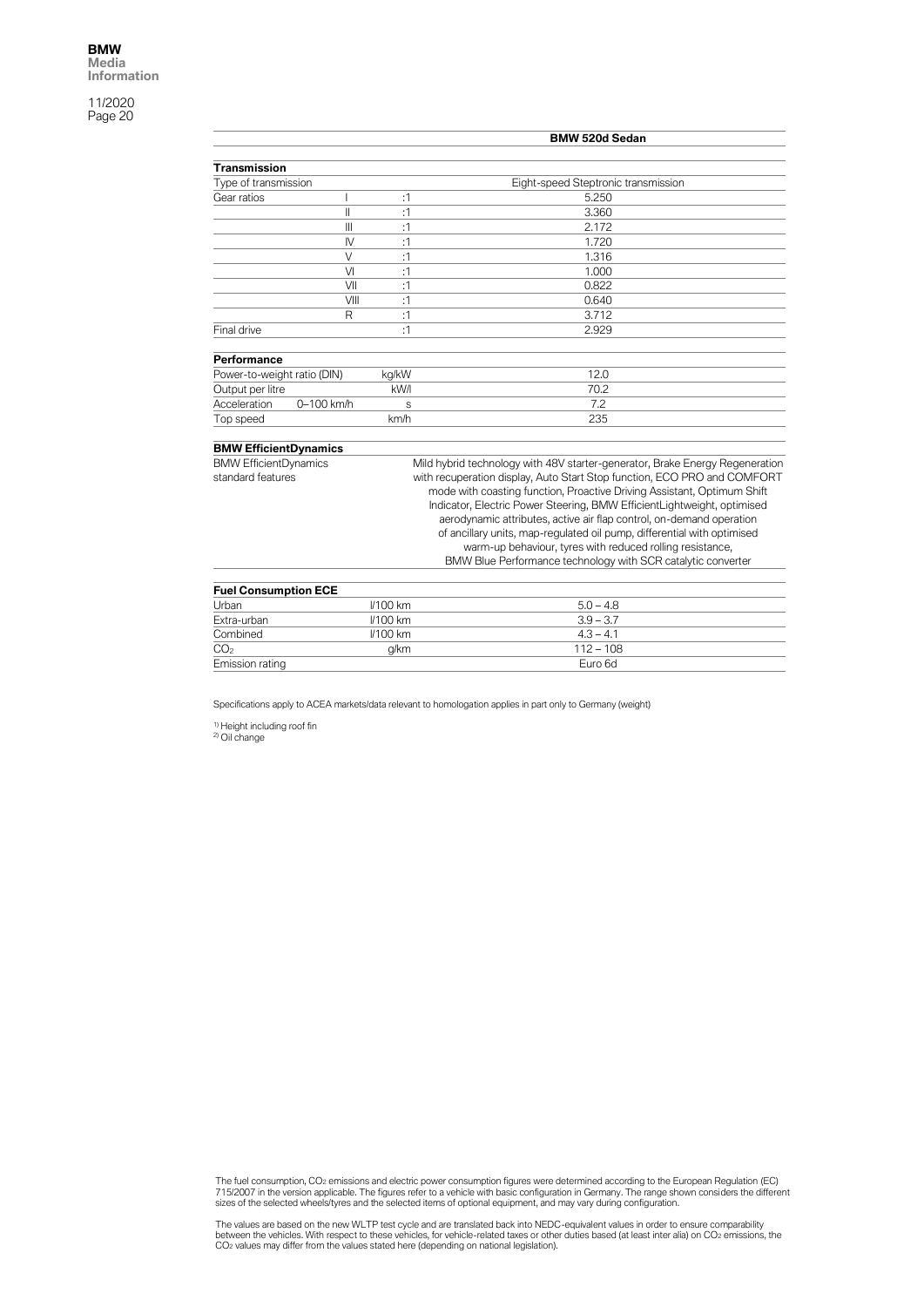# **The new BMW 5 Series Sedan. 520d xDrive.**

|                                             |                                                                    | <b>BMW 520d xDrive Sedan</b>                                                                                                                           |  |
|---------------------------------------------|--------------------------------------------------------------------|--------------------------------------------------------------------------------------------------------------------------------------------------------|--|
|                                             |                                                                    |                                                                                                                                                        |  |
| Body<br>No of doors/seats                   |                                                                    | 4/5                                                                                                                                                    |  |
| Length/width/height <sup>1)</sup> (unladen) |                                                                    | 4963 / 1868 / 1479                                                                                                                                     |  |
| Wheelbase                                   | mm                                                                 | 2975                                                                                                                                                   |  |
|                                             | mm                                                                 |                                                                                                                                                        |  |
| Track, front/rear                           | mm                                                                 | 1605 / 1630                                                                                                                                            |  |
| Ground clearance                            | mm                                                                 | 139                                                                                                                                                    |  |
| Turning circle                              | m                                                                  | 12.4                                                                                                                                                   |  |
| Fuel tank capacity                          | approx. I                                                          | 66                                                                                                                                                     |  |
| Engine oil <sup>2)</sup>                    |                                                                    | 5.5                                                                                                                                                    |  |
| Weight, unladen, to DIN/EU                  | kg                                                                 | 1735 / 1810                                                                                                                                            |  |
| Max load to DIN                             | kg                                                                 | 670                                                                                                                                                    |  |
| Max permissible weight                      | kg                                                                 | 2405                                                                                                                                                   |  |
| Max axle load, front/rear                   | kg                                                                 | 1150 / 1330                                                                                                                                            |  |
| Max trailer load.                           |                                                                    |                                                                                                                                                        |  |
| braked (12%)/unbraked                       | kg                                                                 | 2000 / 750                                                                                                                                             |  |
| Max roofload/max towbar download            | kg                                                                 | 100/90                                                                                                                                                 |  |
| Luggage comp capacity                       | I                                                                  | 530                                                                                                                                                    |  |
| Air resistance                              | Cd X A                                                             | $0.23 \times 2.35$                                                                                                                                     |  |
| <b>Power Unit</b>                           |                                                                    |                                                                                                                                                        |  |
| Config/No of cyls/valves                    |                                                                    | In-line $/4/4$                                                                                                                                         |  |
| Engine technology                           |                                                                    | BMW TwinPower Turbo technology: multi-stage turbocharging, common-rail<br>direct injection with solenoid injectors (max. injection pressure: 2500 bar) |  |
| Effective capacity                          | CC                                                                 | 1995                                                                                                                                                   |  |
|                                             |                                                                    |                                                                                                                                                        |  |
| Stroke/bore<br>Compression ratio            | mm                                                                 | 90.0 / 84.0                                                                                                                                            |  |
|                                             | :1                                                                 | 16.5                                                                                                                                                   |  |
| Fuel                                        |                                                                    | Diesel                                                                                                                                                 |  |
| Max output                                  | kW/hp                                                              | 140/190                                                                                                                                                |  |
| at                                          | rpm                                                                | 4000                                                                                                                                                   |  |
| Max torque                                  | Nm                                                                 | 400                                                                                                                                                    |  |
| at                                          | rpm                                                                | $1750 - 2500$                                                                                                                                          |  |
| 48V mild hybrid technology<br>Max output    | kW/hp                                                              | 8/11                                                                                                                                                   |  |
| <b>Electrical System</b>                    |                                                                    |                                                                                                                                                        |  |
| 12V battery/installation                    | Ah/-                                                               | 90 / luggage compartment                                                                                                                               |  |
| 48V battery/installation                    | Ah/-                                                               | 11 / engine compartment                                                                                                                                |  |
|                                             |                                                                    |                                                                                                                                                        |  |
| <b>Driving Dynamics and Safety</b>          |                                                                    |                                                                                                                                                        |  |
| Suspension, front                           |                                                                    | Double-wishbone axle in aluminium construction with separate lower track arm,                                                                          |  |
|                                             |                                                                    | small steering roll radius, transverse force compensation, anti-dive                                                                                   |  |
| Suspension, rear                            |                                                                    | Five-link axle in aluminium lightweight construction, dual elastic bearing                                                                             |  |
| Brakes, front                               |                                                                    | Vented disc brakes, with four-piston fixed callipers                                                                                                   |  |
| Brakes, rear                                |                                                                    | Vented disc brakes, with single-piston floating callipers                                                                                              |  |
| Driving stability systems                   |                                                                    | Standard: DSC incl. ABS and DTC (Dynamic Traction Control), CBC (Cornering                                                                             |  |
|                                             | Brake Control), DBC (Dynamic Brake Control), Dry Braking function, |                                                                                                                                                        |  |
|                                             |                                                                    | Fading Compensation, Start-Off Assistant, all-wheel-drive system xDrive linked                                                                         |  |
|                                             |                                                                    | with DSC; optional: Adaptive suspension, Adaptive Drive                                                                                                |  |
| Safety equipment                            |                                                                    | Standard: airbags for driver and front passenger, side airbags for driver and                                                                          |  |
|                                             |                                                                    | front passenger, head airbags front and rear, three-point inertia-reel seatbelts                                                                       |  |
|                                             |                                                                    | on all seats with belt stopper, belt tensioner and belt force limiter at the front,                                                                    |  |
|                                             |                                                                    | crash-active front head restraints, crash sensors, tyre pressure indicator                                                                             |  |
| Steering                                    |                                                                    | Electric Power Steering (EPS),                                                                                                                         |  |
|                                             |                                                                    | optional: Integral Active Steering                                                                                                                     |  |
| Steering ratio, overall                     | :1                                                                 | 16.5                                                                                                                                                   |  |
| Tyres, front/rear                           |                                                                    | 225/55 R17 101Y XL                                                                                                                                     |  |
| Rims, front/rear                            |                                                                    | 7.5J x 17 light-alloy                                                                                                                                  |  |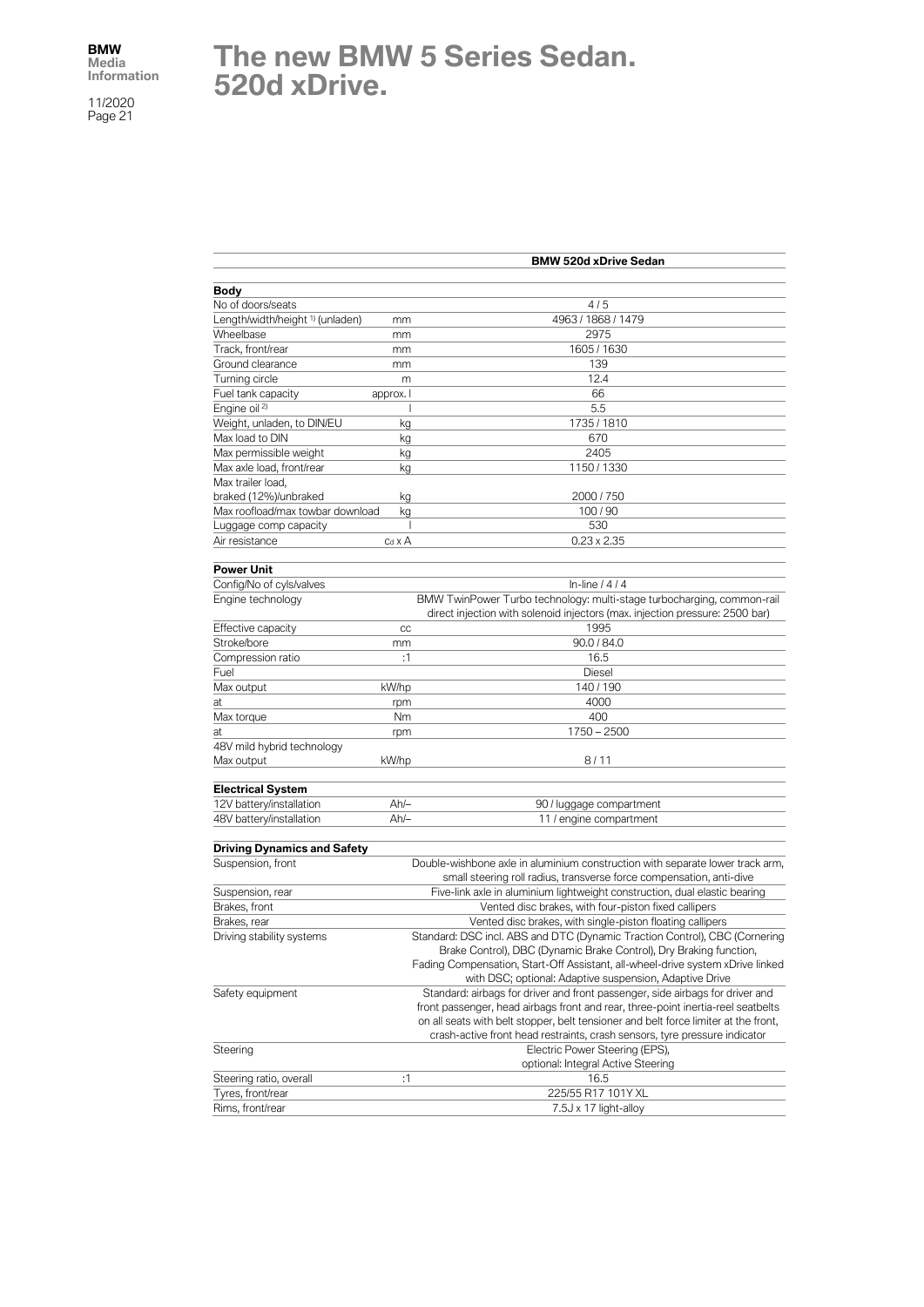|                                                   |                |               | <b>BMW 520d xDrive Sedan</b>                                                                                                                                                                                                                                                                                                                                                                                                                                                                                                                                                                                                         |
|---------------------------------------------------|----------------|---------------|--------------------------------------------------------------------------------------------------------------------------------------------------------------------------------------------------------------------------------------------------------------------------------------------------------------------------------------------------------------------------------------------------------------------------------------------------------------------------------------------------------------------------------------------------------------------------------------------------------------------------------------|
|                                                   |                |               |                                                                                                                                                                                                                                                                                                                                                                                                                                                                                                                                                                                                                                      |
| <b>Transmission</b>                               |                |               |                                                                                                                                                                                                                                                                                                                                                                                                                                                                                                                                                                                                                                      |
| Type of transmission                              |                |               | Eight-speed Steptronic transmission                                                                                                                                                                                                                                                                                                                                                                                                                                                                                                                                                                                                  |
| Gear ratios                                       |                | :1            | 5.250                                                                                                                                                                                                                                                                                                                                                                                                                                                                                                                                                                                                                                |
|                                                   | $\mathsf{I}$   | :1            | 3.360                                                                                                                                                                                                                                                                                                                                                                                                                                                                                                                                                                                                                                |
|                                                   | $\mathbf{III}$ | :1            | 2.172                                                                                                                                                                                                                                                                                                                                                                                                                                                                                                                                                                                                                                |
|                                                   | IV             | :1            | 1.720                                                                                                                                                                                                                                                                                                                                                                                                                                                                                                                                                                                                                                |
|                                                   | $\vee$         | :1            | 1.316                                                                                                                                                                                                                                                                                                                                                                                                                                                                                                                                                                                                                                |
|                                                   | VI             | :1            | 1.000                                                                                                                                                                                                                                                                                                                                                                                                                                                                                                                                                                                                                                |
|                                                   | VII            | :1            | 0.822                                                                                                                                                                                                                                                                                                                                                                                                                                                                                                                                                                                                                                |
|                                                   | VIII           | :1            | 0.640                                                                                                                                                                                                                                                                                                                                                                                                                                                                                                                                                                                                                                |
|                                                   | $\mathsf{R}$   | :1            | 3.712                                                                                                                                                                                                                                                                                                                                                                                                                                                                                                                                                                                                                                |
| Final drive                                       |                | :1            | 2.929                                                                                                                                                                                                                                                                                                                                                                                                                                                                                                                                                                                                                                |
| Performance                                       |                |               |                                                                                                                                                                                                                                                                                                                                                                                                                                                                                                                                                                                                                                      |
|                                                   |                |               | 12.4                                                                                                                                                                                                                                                                                                                                                                                                                                                                                                                                                                                                                                 |
| Power-to-weight ratio (DIN)<br>Output per litre   |                | kg/kW<br>kW/l | 70.2                                                                                                                                                                                                                                                                                                                                                                                                                                                                                                                                                                                                                                 |
| Acceleration                                      | 0-100 km/h     |               | 7.2                                                                                                                                                                                                                                                                                                                                                                                                                                                                                                                                                                                                                                  |
|                                                   |                | S             |                                                                                                                                                                                                                                                                                                                                                                                                                                                                                                                                                                                                                                      |
| Top speed                                         |                | km/h          | 232                                                                                                                                                                                                                                                                                                                                                                                                                                                                                                                                                                                                                                  |
| <b>BMW EfficientDynamics</b>                      |                |               |                                                                                                                                                                                                                                                                                                                                                                                                                                                                                                                                                                                                                                      |
| <b>BMW EfficientDynamics</b><br>standard features |                |               | Mild hybrid technology with 48V starter-generator, Brake Energy Regeneration<br>with recuperation display, Auto Start Stop function, ECO PRO and COMFORT<br>mode with coasting function, Proactive Driving Assistant, Optimum Shift<br>Indicator, Electric Power Steering, BMW EfficientLightweight, optimised<br>aerodynamic attributes, active air flap control, on-demand operation<br>of ancillary units, map-regulated oil pump, efficiency-optimised all-wheel drive,<br>differential with optimised warm-up behaviour, tyres with reduced rolling<br>resistance, BMW Blue Performance technology with SCR catalytic converter |
| <b>Fuel Consumption ECE</b>                       |                |               |                                                                                                                                                                                                                                                                                                                                                                                                                                                                                                                                                                                                                                      |

| <b>Fuel Consumption ECE</b> |            |             |  |
|-----------------------------|------------|-------------|--|
| Urban                       | $1/100$ km | $5.2 - 5.1$ |  |
| Extra-urban                 | $1/100$ km | $4.1 - 3.9$ |  |
| Combined                    | $1/100$ km | $4.5 - 4.3$ |  |
| CO <sub>2</sub>             | a/km       | $118 - 114$ |  |
| Emission rating             |            | Euro 6d     |  |

Specifications apply to ACEA markets/data relevant to homologation applies in part only to Germany (weight)

<sup>1)</sup> Height including roof fin<br><sup>2)</sup> Oil change

The fuel consumption, CO2 emissions and electric power consumption figures were determined according to the European Regulation (EC)<br>715/2007 in the version applicable. The figures refer to a vehicle with basic configurati

The values are based on the new WLTP test cycle and are translated back into NEDC-equivalent values in order to ensure comparability<br>between the vehicles. With respect to these vehicles, for vehicle-related taxes or other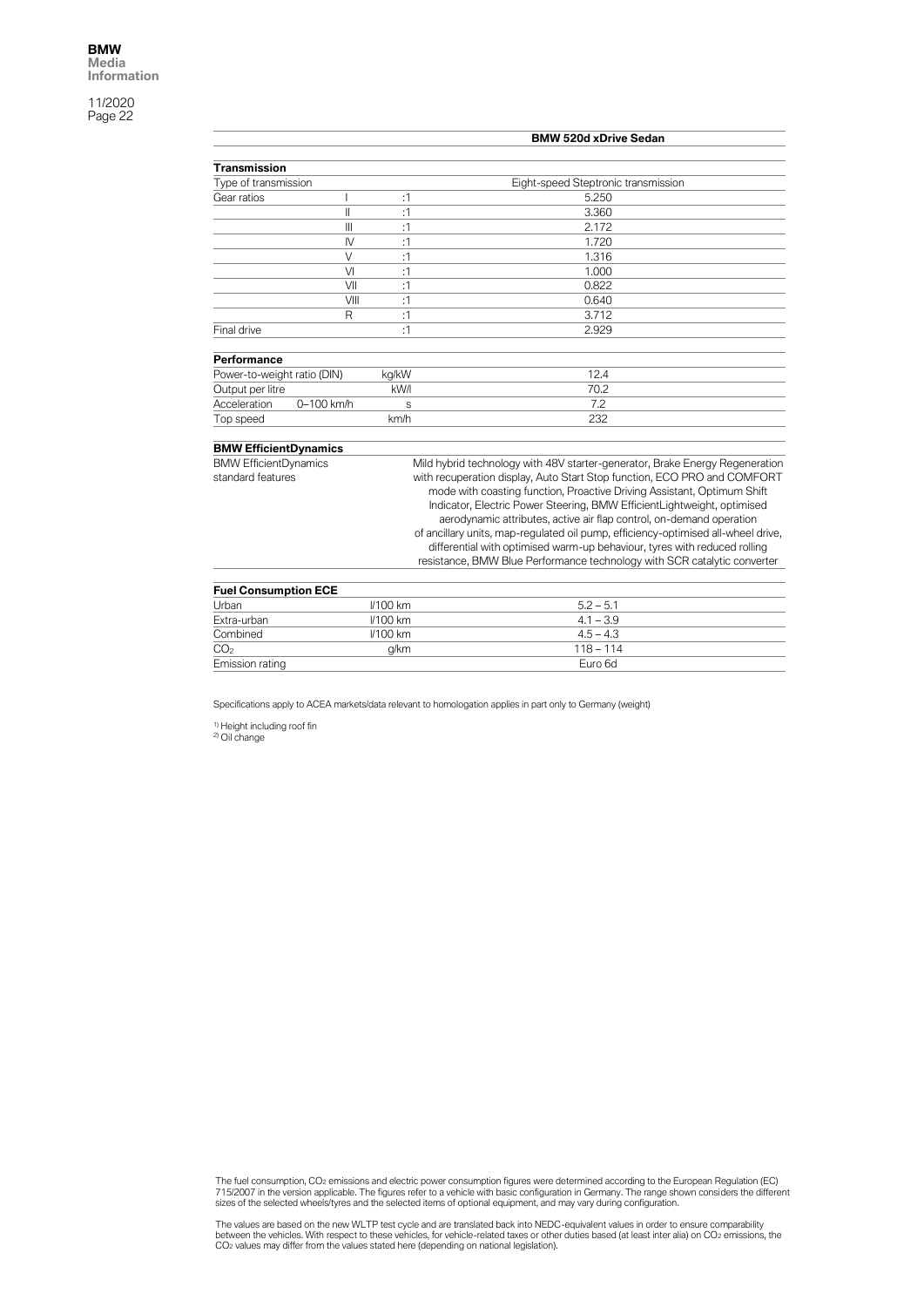# **The new BMW 5 Series Sedan. 530d.**

|                                                                  |                | <b>BMW 530d Sedan</b>                                                                                                                                                                                                                                                                                                                  |
|------------------------------------------------------------------|----------------|----------------------------------------------------------------------------------------------------------------------------------------------------------------------------------------------------------------------------------------------------------------------------------------------------------------------------------------|
|                                                                  |                |                                                                                                                                                                                                                                                                                                                                        |
| Body                                                             |                | 4/5                                                                                                                                                                                                                                                                                                                                    |
| No of doors/seats<br>Length/width/height <sup>1)</sup> (unladen) |                | 4963 / 1868 / 1479                                                                                                                                                                                                                                                                                                                     |
| Wheelbase                                                        | mm             | 2975                                                                                                                                                                                                                                                                                                                                   |
| Track, front/rear                                                | mm             | 1605 / 1630                                                                                                                                                                                                                                                                                                                            |
| Ground clearance                                                 | mm             | 144                                                                                                                                                                                                                                                                                                                                    |
| Turning circle                                                   | mm             | 12.0                                                                                                                                                                                                                                                                                                                                   |
| Fuel tank capacity                                               | m              | 66                                                                                                                                                                                                                                                                                                                                     |
| Engine oil <sup>2)</sup>                                         | approx. I      | 7.0                                                                                                                                                                                                                                                                                                                                    |
| Weight, unladen, to DIN/EU                                       |                | 1760 / 1835                                                                                                                                                                                                                                                                                                                            |
| Max load to DIN                                                  | kg             |                                                                                                                                                                                                                                                                                                                                        |
| Max permissible weight                                           | kg             | 680<br>2440                                                                                                                                                                                                                                                                                                                            |
| Max axle load, front/rear                                        | kg             | 1200 / 1350                                                                                                                                                                                                                                                                                                                            |
|                                                                  | kg             |                                                                                                                                                                                                                                                                                                                                        |
| Max trailer load,                                                |                | 2000 / 750                                                                                                                                                                                                                                                                                                                             |
| braked (12%)/unbraked<br>Max roofload/max towbar download        | kg             | 100/90                                                                                                                                                                                                                                                                                                                                 |
|                                                                  | kg<br>ı        | 530                                                                                                                                                                                                                                                                                                                                    |
| Luggage comp capacity                                            |                |                                                                                                                                                                                                                                                                                                                                        |
| Air resistance                                                   | $c_d \times A$ | $0.23 \times 2.35$                                                                                                                                                                                                                                                                                                                     |
| <b>Power Unit</b>                                                |                |                                                                                                                                                                                                                                                                                                                                        |
| Config/No of cyls/valves                                         |                | In-line $/6/4$                                                                                                                                                                                                                                                                                                                         |
| Engine technology                                                |                | BMW TwinPower Turbo technology: multi-stage turbocharging, low-pressure<br>turbocharger with variable inlet geometry, common-rail direct injection with<br>piezo injectors (max. injection pressure: 2700 bar)                                                                                                                         |
| Effective capacity                                               | CC             | 2993                                                                                                                                                                                                                                                                                                                                   |
| Stroke/bore                                                      | mm             | 90.0 / 84.0                                                                                                                                                                                                                                                                                                                            |
| Compression ratio                                                | :1             | 16.5                                                                                                                                                                                                                                                                                                                                   |
| Fuel                                                             |                | Diesel                                                                                                                                                                                                                                                                                                                                 |
| Max output                                                       | kW/hp          | 210/286                                                                                                                                                                                                                                                                                                                                |
| at                                                               | rpm            | 4000                                                                                                                                                                                                                                                                                                                                   |
| Max torque                                                       | Nm             | 650                                                                                                                                                                                                                                                                                                                                    |
| at                                                               | rpm            | $1500 - 2500$                                                                                                                                                                                                                                                                                                                          |
| 48V mild hybrid technology                                       |                |                                                                                                                                                                                                                                                                                                                                        |
| Max output                                                       | kW/hp          | 8/11                                                                                                                                                                                                                                                                                                                                   |
|                                                                  |                |                                                                                                                                                                                                                                                                                                                                        |
| <b>Electrical System</b>                                         |                |                                                                                                                                                                                                                                                                                                                                        |
| 12V battery/installation                                         | Ah/–           | 90 / luggage compartment                                                                                                                                                                                                                                                                                                               |
| 48V battery/installation                                         | $Ah/-$         | 11 / engine compartment                                                                                                                                                                                                                                                                                                                |
| <b>Driving Dynamics and Safety</b>                               |                |                                                                                                                                                                                                                                                                                                                                        |
| Suspension, front                                                |                | Double-wishbone axle in aluminium construction with separate lower track arm,<br>small steering roll radius, transverse force compensation, anti-dive                                                                                                                                                                                  |
| Suspension, rear                                                 |                | Five-link axle in aluminium lightweight construction, dual elastic bearing                                                                                                                                                                                                                                                             |
| Brakes, front                                                    |                | Vented disc brakes, with four-piston fixed callipers                                                                                                                                                                                                                                                                                   |
| Brakes, rear                                                     |                | Vented disc brakes, with single-piston floating callipers                                                                                                                                                                                                                                                                              |
| Driving stability systems                                        |                | Standard: DSC incl. ABS and DTC (Dynamic Traction Control), CBC (Cornering<br>Brake Control), DBC (Dynamic Brake Control), Dry Braking function,                                                                                                                                                                                       |
|                                                                  |                | Fading Compensation, Start-Off Assistant;                                                                                                                                                                                                                                                                                              |
|                                                                  |                | optional: Adaptive suspension, Adaptive Drive                                                                                                                                                                                                                                                                                          |
| Safety equipment                                                 |                | Standard: airbags for driver and front passenger, side airbags for driver and<br>front passenger, head airbags front and rear, three-point inertia-reel seatbelts<br>on all seats with belt stopper, belt tensioner and belt force limiter at the front,<br>crash-active front head restraints, crash sensors, tyre pressure indicator |
| Steering                                                         |                | Electric Power Steering (EPS),<br>optional: Integral Active Steering                                                                                                                                                                                                                                                                   |
| Steering ratio, overall                                          | :1             | 17.0                                                                                                                                                                                                                                                                                                                                   |
| Tyres, front/rear                                                |                | 225/55 R17 101Y XL                                                                                                                                                                                                                                                                                                                     |
| Rims, front/rear                                                 |                | 7.5J x 17 light-alloy                                                                                                                                                                                                                                                                                                                  |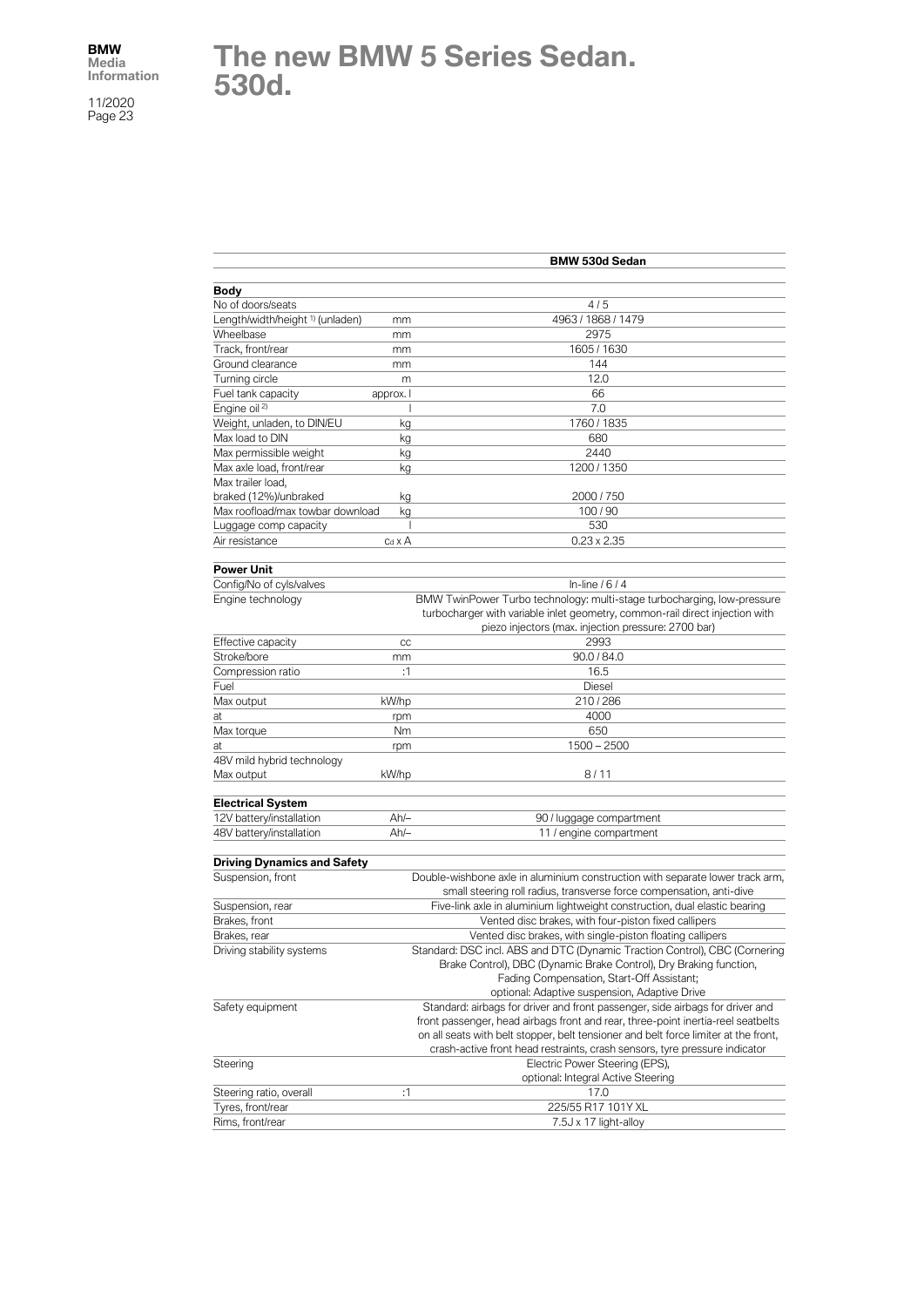|                              |                 | <b>BMW 530d Sedan</b>                                                                                                                           |
|------------------------------|-----------------|-------------------------------------------------------------------------------------------------------------------------------------------------|
| <b>Transmission</b>          |                 |                                                                                                                                                 |
| Type of transmission         |                 | Eight-speed Steptronic transmission                                                                                                             |
| Gear ratios                  | :1              | 5.500                                                                                                                                           |
| Ш                            | :1              | 3.520                                                                                                                                           |
| $\mathbb{I}$                 | :1              | 2.200                                                                                                                                           |
| $\mathsf{N}$                 | :1              | 1.720                                                                                                                                           |
| $\vee$                       | :1              | 1.317                                                                                                                                           |
| VI                           | :1              | 1.000                                                                                                                                           |
| VII                          | :1              | 0.823                                                                                                                                           |
| VIII                         | :1              | 0.640                                                                                                                                           |
| R                            | :1              | 3.993                                                                                                                                           |
| Final drive                  | :1              | 2.471                                                                                                                                           |
| Performance                  |                 |                                                                                                                                                 |
| Power-to-weight ratio (DIN)  | kg/kW           | 8.4                                                                                                                                             |
| Output per litre             | kW/I            | 70.2                                                                                                                                            |
| Acceleration<br>0-100 km/h   | S               | 5.6                                                                                                                                             |
| Top speed                    | km/h            | 250                                                                                                                                             |
| <b>BMW EfficientDynamics</b> |                 |                                                                                                                                                 |
| <b>BMW EfficientDynamics</b> |                 | Mild hybrid technology with 48V starter-generator, Brake Energy Regeneration                                                                    |
| standard features            |                 | with recuperation display, Auto Start Stop function, ECO PRO and COMFORT                                                                        |
|                              |                 | mode with coasting function, Proactive Driving Assistant, Optimum Shift                                                                         |
|                              |                 | Indicator, Electric Power Steering, BMW EfficientLightweight, optimised                                                                         |
|                              |                 | aerodynamic attributes, active air flap control, on-demand operation<br>of ancillary units, map-regulated oil pump, differential with optimised |
|                              |                 | warm-up behaviour, tyres with reduced rolling resistance,                                                                                       |
|                              |                 | BMW Blue Performance technology with SCR catalytic converter                                                                                    |
|                              |                 |                                                                                                                                                 |
| <b>Fuel Consumption ECE</b>  |                 |                                                                                                                                                 |
| Urban                        | <b>//100 km</b> | $5.9 - 5.8$                                                                                                                                     |
| Extra-urban                  | <b>I/100 km</b> | $3.9 - 3.7$                                                                                                                                     |
| Combined                     | <b>//100 km</b> | $4.7 - 4.5$                                                                                                                                     |

Specifications apply to ACEA markets/data relevant to homologation applies in part only to Germany (weight)

 $CO<sub>2</sub>$  g/km  $123 - 118$ Emission rating Euro 6d

<sup>1)</sup> Height including roof fin<br><sup>2)</sup> Oil change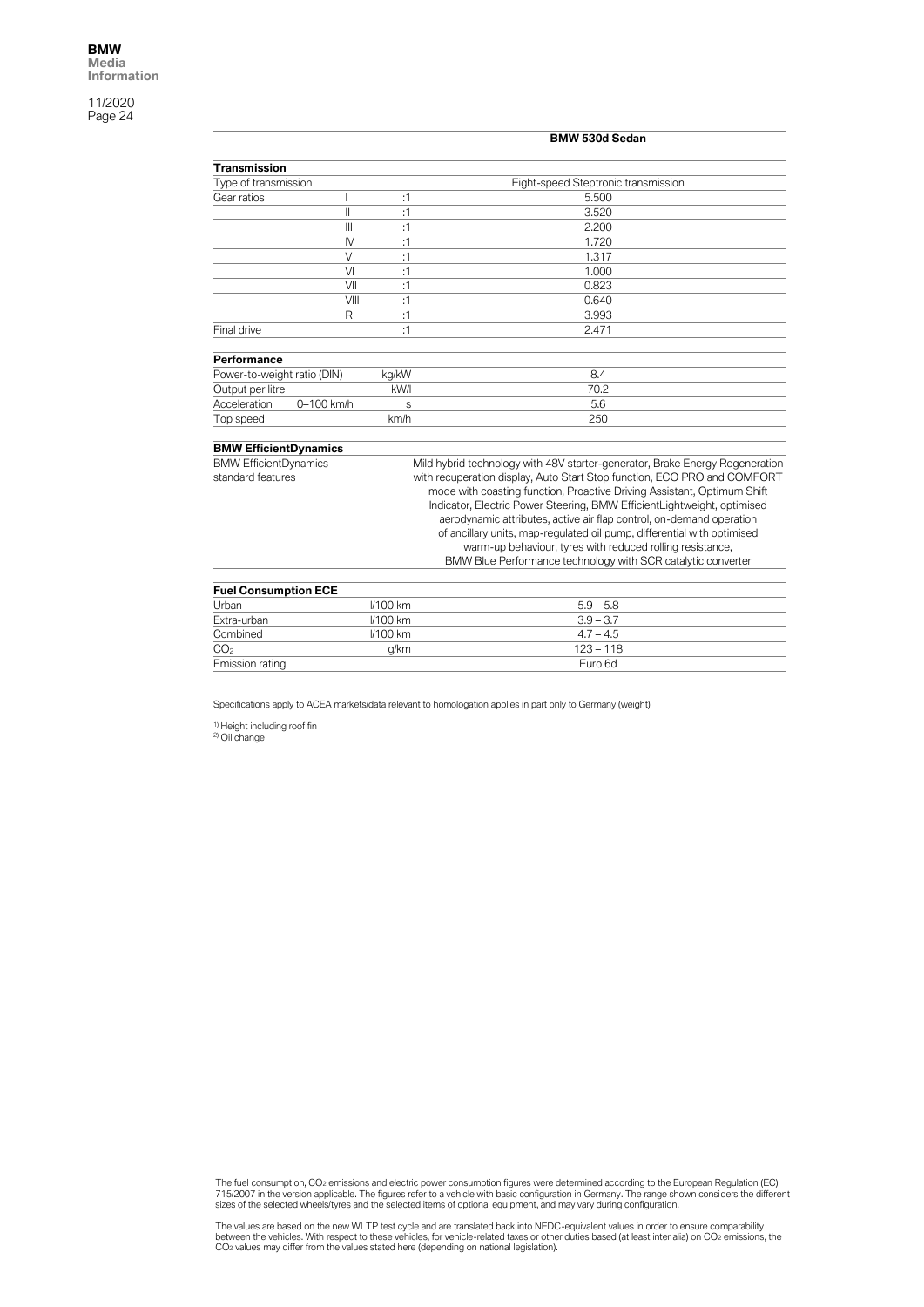## **The new BMW 5 Series Sedan. 530d xDrive.**

|                                             |                                                                                | <b>BMW 530d xDrive Sedan</b>                                                                                                                                                                                   |
|---------------------------------------------|--------------------------------------------------------------------------------|----------------------------------------------------------------------------------------------------------------------------------------------------------------------------------------------------------------|
|                                             |                                                                                |                                                                                                                                                                                                                |
| <b>Body</b>                                 |                                                                                | 4/5                                                                                                                                                                                                            |
| No of doors/seats                           |                                                                                |                                                                                                                                                                                                                |
| Length/width/height <sup>1)</sup> (unladen) | mm                                                                             | 4963 / 1868 / 1479                                                                                                                                                                                             |
| Wheelbase                                   | mm                                                                             | 2975                                                                                                                                                                                                           |
| Track, front/rear                           | mm                                                                             | 1605 / 1630                                                                                                                                                                                                    |
| Ground clearance                            | mm                                                                             | 139                                                                                                                                                                                                            |
| Turning circle                              | m                                                                              | 12.4                                                                                                                                                                                                           |
| Fuel tank capacity                          | approx. I                                                                      | 66                                                                                                                                                                                                             |
| Engine oil <sup>2)</sup>                    |                                                                                | 7.0                                                                                                                                                                                                            |
| Weight, unladen, to DIN/EU                  | kg                                                                             | 1820 / 1895                                                                                                                                                                                                    |
| Max load to DIN                             | kg                                                                             | 685                                                                                                                                                                                                            |
| Max permissible weight                      | kg                                                                             | 2505                                                                                                                                                                                                           |
| Max axle load, front/rear                   | kg                                                                             | 1250 / 1360                                                                                                                                                                                                    |
| Max trailer load.                           |                                                                                |                                                                                                                                                                                                                |
| braked (12%)/unbraked                       | kg                                                                             | 2000 / 750                                                                                                                                                                                                     |
| Max roofload/max towbar download            | kg                                                                             | 100/90                                                                                                                                                                                                         |
| Luggage comp capacity                       | J.                                                                             | 530                                                                                                                                                                                                            |
| Air resistance                              | $c_d \times A$                                                                 | $0.23 \times 2.35$                                                                                                                                                                                             |
|                                             |                                                                                |                                                                                                                                                                                                                |
| <b>Power Unit</b>                           |                                                                                |                                                                                                                                                                                                                |
| Config/No of cyls/valves                    |                                                                                | In-line $/6/4$                                                                                                                                                                                                 |
| Engine technology                           |                                                                                | BMW TwinPower Turbo technology: multi-stage turbocharging, low-pressure<br>turbocharger with variable inlet geometry, common-rail direct injection with<br>piezo injectors (max. injection pressure: 2700 bar) |
| Effective capacity                          | CC                                                                             | 2993                                                                                                                                                                                                           |
| Stroke/bore                                 | mm                                                                             | 90.0 / 84.0                                                                                                                                                                                                    |
| Compression ratio                           | :1                                                                             | 16.5                                                                                                                                                                                                           |
| Fuel                                        |                                                                                | Diesel                                                                                                                                                                                                         |
| Max output                                  | kW/hp                                                                          | 210/286                                                                                                                                                                                                        |
| at                                          |                                                                                | 4000                                                                                                                                                                                                           |
|                                             | rpm<br>Nm                                                                      | 650                                                                                                                                                                                                            |
| Max torque                                  |                                                                                |                                                                                                                                                                                                                |
| at                                          | rpm                                                                            | $1500 - 2500$                                                                                                                                                                                                  |
| 48V mild hybrid technology                  |                                                                                | 8/11                                                                                                                                                                                                           |
| Max output                                  | kW/hp                                                                          |                                                                                                                                                                                                                |
| <b>Electrical System</b>                    |                                                                                |                                                                                                                                                                                                                |
| 12V battery/installation                    | Ah/-                                                                           | 90 / luggage compartment                                                                                                                                                                                       |
| 48V battery/installation                    | $Ah/-$                                                                         | 11 / engine compartment                                                                                                                                                                                        |
| <b>Driving Dynamics and Safety</b>          |                                                                                |                                                                                                                                                                                                                |
| Suspension, front                           |                                                                                | Double-wishbone axle in aluminium construction with separate lower track arm,                                                                                                                                  |
|                                             |                                                                                | small steering roll radius, transverse force compensation, anti-dive                                                                                                                                           |
| Suspension, rear                            |                                                                                | Five-link axle in aluminium lightweight construction, dual elastic bearing                                                                                                                                     |
| Brakes, front                               |                                                                                | Vented disc brakes, with four-piston fixed callipers                                                                                                                                                           |
| Brakes, rear                                |                                                                                | Vented disc brakes, with single-piston floating callipers                                                                                                                                                      |
| Driving stability systems                   |                                                                                | Standard: DSC incl. ABS and DTC (Dynamic Traction Control), CBC (Cornering                                                                                                                                     |
|                                             |                                                                                | Brake Control), DBC (Dynamic Brake Control), Dry Braking function,                                                                                                                                             |
|                                             | Fading Compensation, Start-Off Assistant, all-wheel-drive system xDrive linked |                                                                                                                                                                                                                |
|                                             |                                                                                | with DSC; optional: Adaptive suspension, Adaptive Drive                                                                                                                                                        |
| Safety equipment                            |                                                                                | Standard: airbags for driver and front passenger, side airbags for driver and                                                                                                                                  |
|                                             |                                                                                | front passenger, head airbags front and rear, three-point inertia-reel seatbelts                                                                                                                               |
|                                             |                                                                                |                                                                                                                                                                                                                |
|                                             |                                                                                | on all seats with belt stopper, belt tensioner and belt force limiter at the front,                                                                                                                            |
|                                             |                                                                                | crash-active front head restraints, crash sensors, tyre pressure indicator                                                                                                                                     |
| Steering                                    |                                                                                | Electric Power Steering (EPS),                                                                                                                                                                                 |
|                                             |                                                                                | optional: Integral Active Steering                                                                                                                                                                             |
| Steering ratio, overall                     | :1                                                                             | 16.5                                                                                                                                                                                                           |
| Tyres, front/rear                           |                                                                                | 225/55 R17 101Y XL                                                                                                                                                                                             |
| Rims, front/rear                            |                                                                                | 7.5J x 17 light-alloy                                                                                                                                                                                          |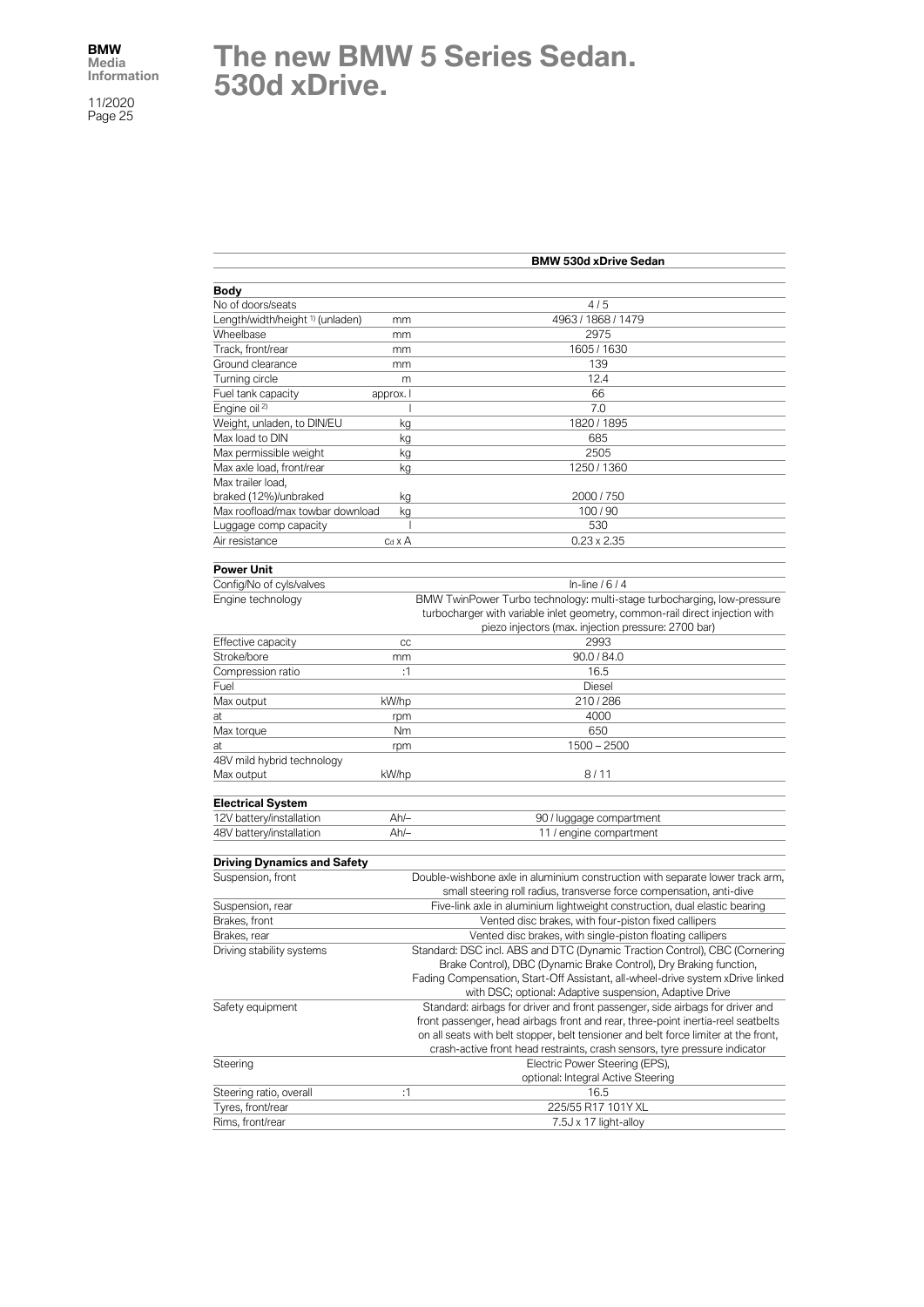|                                                              |              |                 | <b>BMW 530d xDrive Sedan</b>                                                      |
|--------------------------------------------------------------|--------------|-----------------|-----------------------------------------------------------------------------------|
| <b>Transmission</b>                                          |              |                 |                                                                                   |
| Type of transmission                                         |              |                 | Eight-speed Steptronic transmission                                               |
| Gear ratios                                                  |              | :1              | 5.500                                                                             |
|                                                              |              |                 |                                                                                   |
|                                                              | II<br>Ш      | :1<br>:1        | 3.520<br>2.200                                                                    |
|                                                              |              |                 |                                                                                   |
|                                                              | $\mathsf{N}$ | :1              | 1.720                                                                             |
|                                                              | $\vee$       | :1              | 1.317                                                                             |
|                                                              | VI           | :1              | 1.000                                                                             |
|                                                              | VII          | :1              | 0.823                                                                             |
|                                                              | VIII         | :1              | 0.640                                                                             |
|                                                              | R            | :1              | 3.993                                                                             |
| Final drive                                                  |              | :1              | 2.471                                                                             |
| Performance                                                  |              |                 |                                                                                   |
| Power-to-weight ratio (DIN)                                  |              | kg/kW           | 8.7                                                                               |
| Output per litre                                             |              | kW/I            | 70.2                                                                              |
| Acceleration                                                 | 0-100 km/h   | S               | 5.4                                                                               |
| Top speed                                                    |              | km/h            | 250                                                                               |
|                                                              |              |                 |                                                                                   |
| <b>BMW EfficientDynamics</b><br><b>BMW EfficientDynamics</b> |              |                 | Mild hybrid technology with 48V starter-generator, Brake Energy Regeneration      |
| standard features                                            |              |                 | with recuperation display, Auto Start Stop function, ECO PRO and COMFORT          |
|                                                              |              |                 | mode with coasting function, Proactive Driving Assistant, Optimum Shift           |
|                                                              |              |                 | Indicator, Electric Power Steering, BMW EfficientLightweight, optimised           |
|                                                              |              |                 | aerodynamic attributes, active air flap control, on-demand operation              |
|                                                              |              |                 | of ancillary units, map-regulated oil pump, efficiency-optimised all-wheel drive, |
|                                                              |              |                 | differential with optimised warm-up behaviour, tyres with reduced rolling         |
|                                                              |              |                 | resistance, BMW Blue Performance technology with SCR catalytic converter          |
|                                                              |              |                 |                                                                                   |
| <b>Fuel Consumption ECE</b>                                  |              |                 |                                                                                   |
| Urban                                                        |              | <b>//100 km</b> | $6.3 - 6.1$                                                                       |

| <b>I GET OUTSUITDUUT LUL</b> |                 |             |  |  |
|------------------------------|-----------------|-------------|--|--|
| Urban                        | <b>I/100 km</b> | $6.3 - 6.1$ |  |  |
| Extra-urban                  | $1/100$ km      | $4.2 - 4.0$ |  |  |
| Combined                     | $1/100$ km      | $5.0 - 4.8$ |  |  |
| CO <sub>2</sub>              | a/km            | $131 - 126$ |  |  |
| Emission rating              |                 | Euro 6d     |  |  |

Specifications apply to ACEA markets/data relevant to homologation applies in part only to Germany (weight)

<sup>1)</sup> Height including roof fin<br><sup>2)</sup> Oil change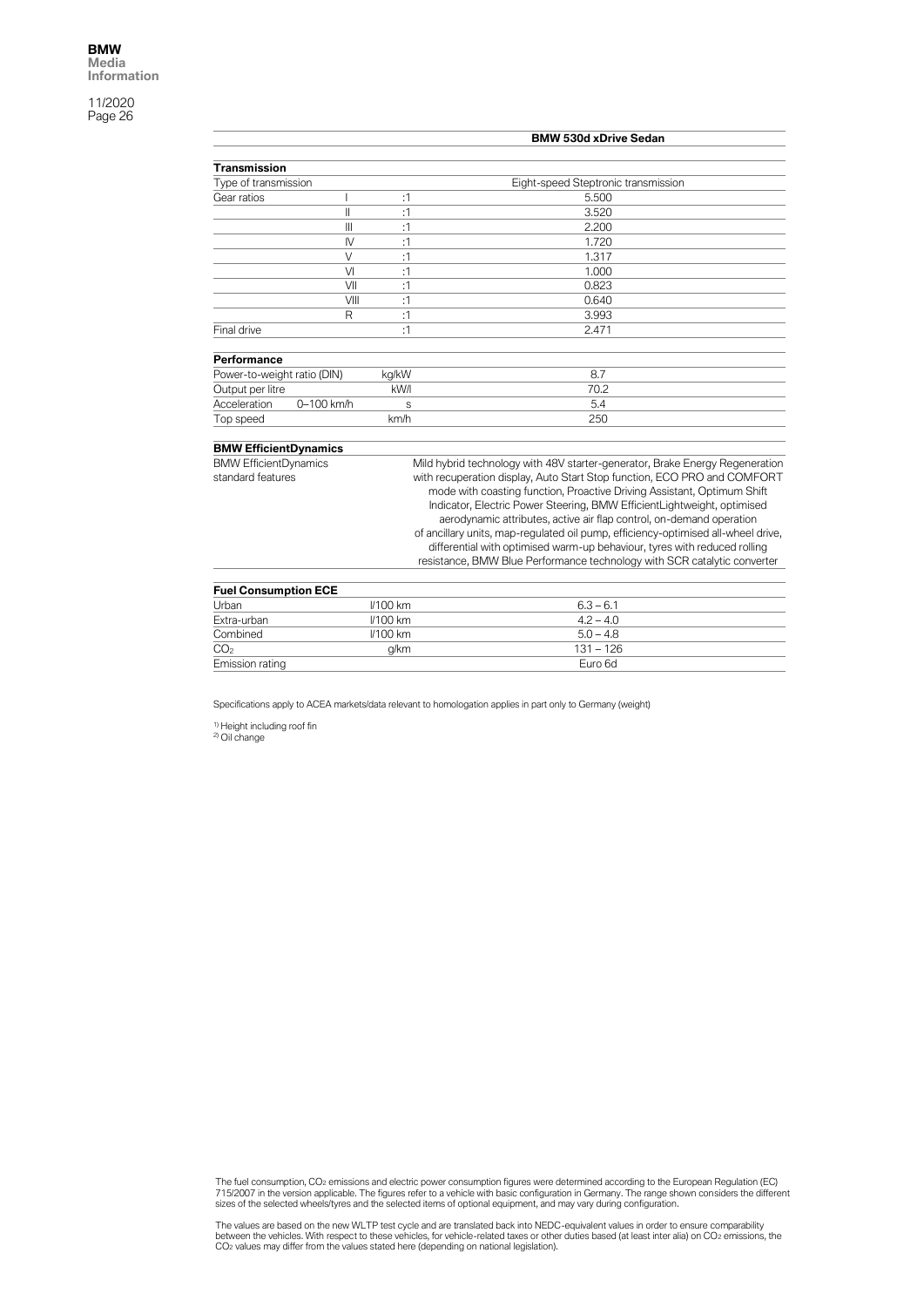# **The new BMW 5 Series Sedan. 540d xDrive.**

|                                    |               | <b>BMW 540d xDrive Sedan</b>                                                        |
|------------------------------------|---------------|-------------------------------------------------------------------------------------|
| Body                               |               |                                                                                     |
| No of doors/seats                  |               | 4/5                                                                                 |
| Length/width/height <sup>1)</sup>  | mm            | 4963 / 1868 / 1479                                                                  |
| (unladen)                          |               |                                                                                     |
| Wheelbase                          | mm            | 2975                                                                                |
| Track, front/rear                  | mm            | 1605 / 1630                                                                         |
| Ground clearance                   | mm            | 139                                                                                 |
| Turning circle                     | m             | 12.4                                                                                |
| Fuel tank capacity                 | approx. I     | 66                                                                                  |
| Engine oil <sup>2)</sup>           |               | 7.0                                                                                 |
| Weight, unladen, to DIN/EU         | kg            | 1850 / 1925                                                                         |
| Max load to DIN                    | kg            | 675                                                                                 |
| Max permissible weight             | kg            | 2525                                                                                |
| Max axle load, front/rear          | kg            | 1270 / 1360                                                                         |
| Max trailer load,                  |               |                                                                                     |
| braked (12%)/unbraked              | kg            | 2000 / 750                                                                          |
| Max roofload/max towbar download   | kg            | 100/90                                                                              |
| Luggage comp capacity              | T             | 530                                                                                 |
| Air resistance                     | $Cd \times A$ | $0.23 \times 2.35$                                                                  |
|                                    |               |                                                                                     |
| <b>Power Unit</b>                  |               |                                                                                     |
| Config/No of cyls/valves           |               | In-line $/6/4$                                                                      |
| Engine technology                  |               | BMW TwinPower Turbo technology: multi-stage turbocharging, high- and low-           |
|                                    |               | pressure turbochargers with variable intake geometry, common-rail direct            |
|                                    |               | injection with piezo injectors (max. injection pressure: 2700 bar)                  |
| Effective capacity                 | CC            | 2993                                                                                |
| Stroke/bore                        | mm            | 90.0 / 84.0                                                                         |
| Compression ratio                  | :1            | 16.5                                                                                |
| Fuel                               |               | <b>Diesel</b>                                                                       |
| Max output                         | kW/hp         | 250/340                                                                             |
| at                                 | rpm           | 4400                                                                                |
| Max torque                         | Nm            | 700                                                                                 |
| at                                 | rpm           | $1750 - 2250$                                                                       |
| 48V mild hybrid technology         |               |                                                                                     |
| Max output                         | kW/hp         | 8/11                                                                                |
|                                    |               |                                                                                     |
| <b>Electrical System</b>           |               |                                                                                     |
| 12V battery/installation           | $Ah/-$        | 90 / luggage compartment                                                            |
| 48V battery/installation           | $Ah/-$        | 11 / engine compartment                                                             |
|                                    |               |                                                                                     |
| <b>Driving Dynamics and Safety</b> |               |                                                                                     |
| Suspension, front                  |               | Double-wishbone axle in aluminium construction with separate lower track arm,       |
|                                    |               | small steering roll radius, transverse force compensation, anti-dive                |
| Suspension, rear                   |               | Five-link axle in aluminium lightweight construction, dual elastic bearing          |
| Brakes, front                      |               | Vented disc brakes, with four-piston fixed callipers                                |
| Brakes, rear                       |               | Vented disc brakes, with single-piston floating callipers                           |
| Driving stability systems          |               | Standard: DSC incl. ABS and DTC (Dynamic Traction Control), CBC (Cornering          |
|                                    |               | Brake Control), DBC (Dynamic Brake Control), Dry Braking function,                  |
|                                    |               | Fading Compensation, Start-Off Assistant, all-wheel-drive system xDrive linked      |
|                                    |               | with DSC; optional: Adaptive suspension, Adaptive Drive                             |
| Safety equipment                   |               | Standard: airbags for driver and front passenger, side airbags for driver and       |
|                                    |               | front passenger, head airbags front and rear, three-point inertia-reel seatbelts    |
|                                    |               | on all seats with belt stopper, belt tensioner and belt force limiter at the front, |
|                                    |               | crash-active front head restraints, crash sensors, tyre pressure indicator          |
| Steering                           |               | Electric Power Steering (EPS),                                                      |
|                                    |               | optional: Integral Active Steering                                                  |
| Steering ratio, overall            | :1            | 16.5                                                                                |
| Tyres, front/rear                  |               | 225/55 R17 101Y XL                                                                  |
| Rims, front/rear                   |               | 7.5J x 17 light-alloy                                                               |